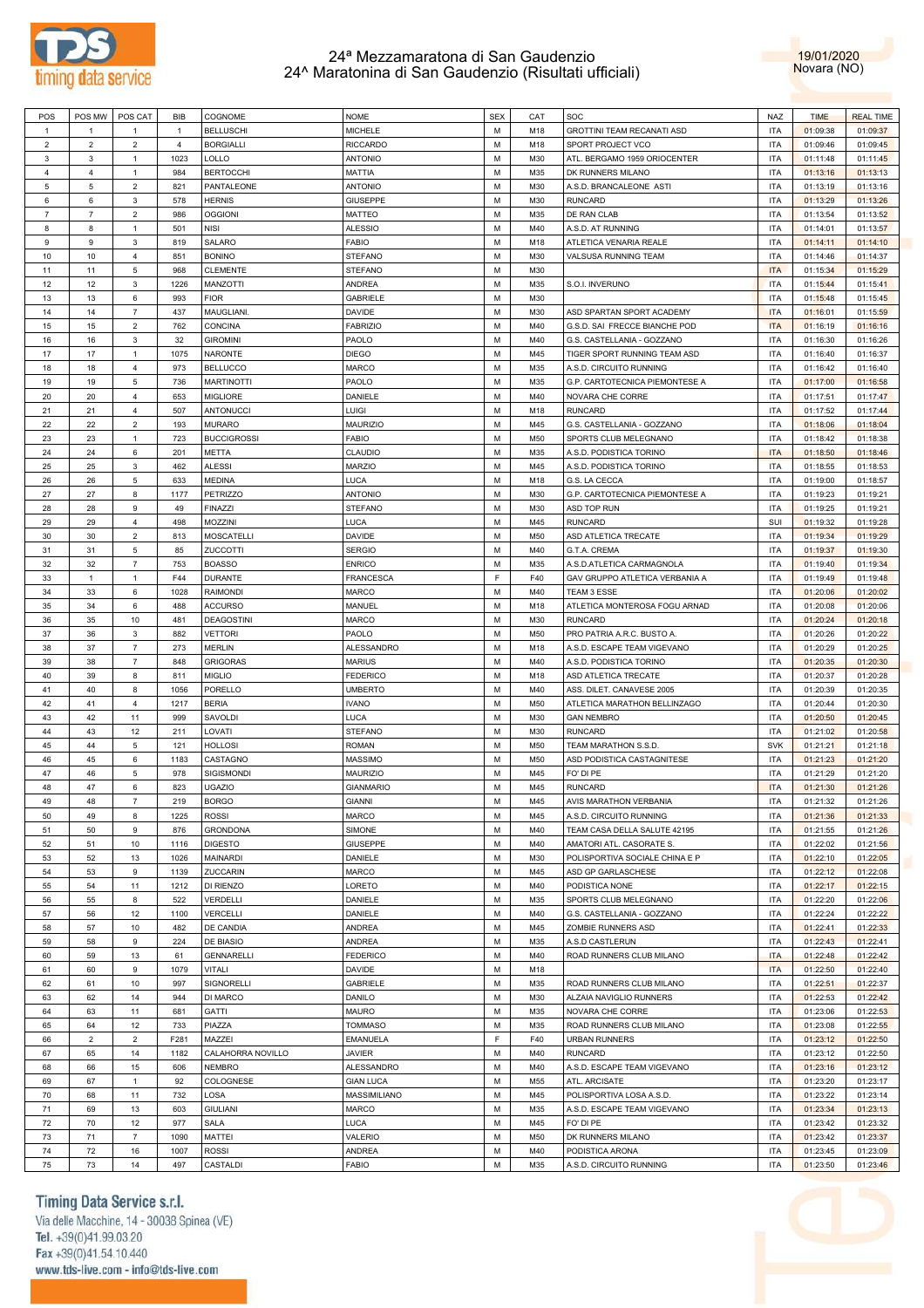



| POS | POS MW         | POS CAT        | BIB  | COGNOME           | <b>NOME</b>           | <b>SEX</b> | CAT | SOC                            | <b>NAZ</b> | <b>TIME</b> | <b>REALTIME</b> |
|-----|----------------|----------------|------|-------------------|-----------------------|------------|-----|--------------------------------|------------|-------------|-----------------|
| 76  | 74             | $\overline{2}$ | 858  | <b>ERBA</b>       | <b>ERNESTO</b>        | М          | M55 | G.P. I GAMBER DE CUNCURESS     | <b>ITA</b> | 01:23:50    | 01:23:48        |
|     |                |                |      |                   |                       |            |     |                                |            |             |                 |
| 77  | $\mathbf{3}$   | $\mathbf{1}$   | F234 | <b>BROGGI</b>     | <b>BENEDETTA</b>      | F.         | F18 | RASCHIANI TRIATHLON PAVESE     | <b>ITA</b> | 01:23:56    | 01:23:54        |
| 78  | 75             | 15             | 532  | <b>GHITTINO</b>   | <b>ANDREA</b>         | M          | M35 | <b>RUNCARD</b>                 | <b>ITA</b> | 01:23:58    | 01:23:20        |
| 79  | 76             | 15             | 830  | <b>NEGRI</b>      | ALESSANDRO            | M          | M30 |                                | <b>ITA</b> | 01:24:00    | 01:23:33        |
| 80  | 77             | 17             | 556  | <b>DURANTE</b>    | <b>FRANCESCO</b>      | M          | M40 | ZOMBIE RUNNERS ASD             | <b>ITA</b> | 01:24:10    | 01:24:01        |
| 81  | 78             | 16             | 292  | ZANINELLO         | PAOLO                 | M          | M35 |                                | <b>ITA</b> | 01:24:14    | 01:24:06        |
| 82  | 79             | 8              | 132  | <b>BUTTINI</b>    | DANIELE               | М          | M50 | ASD ORTICA TEAM MILANO         | <b>ITA</b> | 01:24:15    | 01:24:06        |
|     |                |                |      |                   |                       |            |     |                                |            |             |                 |
| 83  | $\overline{4}$ | $\mathbf{1}$   | F219 | <b>MILANESI</b>   | CHIARA                | F          | F45 | FO' DI PE                      | <b>ITA</b> | 01:24:19    | 01:24:16        |
| 84  | 80             | 9              | 1077 | GALLI             | <b>MASSIMO</b>        | M          | M50 | G.S. ZELOFORAMAGNO             | <b>ITA</b> | 01:24:21    | 01:24:14        |
| 85  | 81             | 3              | 423  | <b>MILAN</b>      | <b>GIANLUIGI</b>      | M          | M55 | POL. DIMENSIONE SPORT TURBIGO  | <b>ITA</b> | 01:24:24    | 01:24:20        |
| 86  | 82             | 16             | 375  | DE CANIO          | <b>GIROLAMO</b>       | M          | M30 | <b>ATLETICA INTESA</b>         | <b>ITA</b> | 01:24:47    | 01:24:38        |
| 87  | 83             | 17             | 638  | <b>BERTALLI</b>   | <b>VITTORIO</b>       | M          | M35 |                                | <b>ITA</b> | 01:24:52    | 01:24:39        |
|     | 84             | 17             | 1195 |                   |                       | M          | M30 | <b>URBAN RUNNERS</b>           | <b>ITA</b> |             |                 |
| 88  |                |                |      | MONTEU COTTO      | GIOVANNI ALBERTO      |            |     |                                |            | 01:24:54    | 01:24:15        |
| 89  | 85             | 10             | 175  | PAGGIARO          | <b>MARCO</b>          | M          | M50 | ROAD RUNNERS CLUB MILANO       | <b>ITA</b> | 01:24:57    | 01:24:51        |
| 90  | 86             | 18             | 679  | <b>TERRAGNOLO</b> | SIMONE                | M          | M35 | ATL. TRIVERO 2001              | <b>ITA</b> | 01:25:04    | 01:24:59        |
| 91  | 87             | 13             | 1101 | <b>IPPOLITO</b>   | VINCENZO              | M          | M45 | S.S. VITTORIO ALFIERI ASTI     | <b>ITA</b> | 01:25:07    | 01:24:56        |
| 92  | 88             | 14             | 561  | <b>LEO</b>        | <b>ANTONIO</b>        | M          | M45 | <b>RUNCARD</b>                 | <b>ITA</b> | 01:25:13    | 01:25:02        |
| 93  | 89             | 15             | 495  | <b>FERRAROTTO</b> | <b>ROBERTO</b>        | M          | M45 | ROBERTO FERRAROTTO             | <b>ITA</b> | 01:25:14    | 01:24:48        |
|     |                |                |      |                   |                       |            |     |                                |            |             |                 |
| 94  | 90             | 11             | 123  | <b>ACCORNERO</b>  | ALESSANDRO MASSIMI    | M          | M50 | ASD ORTICA TEAM MILANO         | <b>ITA</b> | 01:25:15    | 01:24:59        |
| 95  | 91             | 18             | 141  | <b>GALASSI</b>    | DAVIDE GABRIELE       | M          | M40 | ASD ORTICA TEAM MILANO         | <b>ITA</b> | 01:25:16    | 01:25:01        |
| 96  | 92             | 19             | 573  | <b>FORNARA</b>    | <b>NICOLA</b>         | М          | M40 | ASD AMICI DELLO SPORT PODISTIC | <b>ITA</b> | 01:25:23    | 01:25:05        |
| 97  | 93             | 20             | 934  | <b>POMA</b>       | DANIELE               | M          | M40 | A.S.D. EQUILIBRA RUNNING TEAM  | <b>ITA</b> | 01:25:28    | 01:25:17        |
| 98  | 94             | 19             | 439  | LATTANZIO         | <b>FILIPPO</b>        | M          | M35 | A.S.D. PODISMO AVIS NOVARA     | <b>ITA</b> | 01:25:40    | 01:25:36        |
|     |                |                |      |                   |                       |            |     | A.S.D. CIRCUITO RUNNING        |            |             |                 |
| 99  | 95             | 20             | 974  | PEZZIMENTI        | SIMONE PIETRO         | M          | M35 |                                | <b>ITA</b> | 01:25:42    | 01:25:39        |
| 100 | 96             | 16             | 1124 | CALO'             | <b>ANTONIO</b>        | M          | M45 | ATL. SAN MARCO U.S. ACLI       | <b>ITA</b> | 01:25:43    | 01:25:37        |
| 101 | 97             | 21             | 206  | <b>ROMA</b>       | SILVIO                | M          | M40 | VALSUSA RUNNING TEAM           | <b>ITA</b> | 01:25:44    | 01:25:39        |
| 102 | 98             | $\mathbf{1}$   | 801  | <b>ADINOLFI</b>   | <b>VINCENZO</b>       | M          | M65 | ASD ATLETICA TRECATE           | <b>ITA</b> | 01:25:44    | 01:25:36        |
| 103 | 99             | 12             | 187  | <b>BORGHESI</b>   | DAVIDE                | M          | M50 | SETTE LAGHI RUNNERS            | <b>ITA</b> | 01:25:48    | 01:25:41        |
|     |                |                |      |                   |                       |            |     |                                |            |             |                 |
| 104 | 100            | 13             | 57   | <b>VIGOLO</b>     | CRISTIANO             | M          | M50 | PODISTICA ARONA                | <b>ITA</b> | 01:25:49    | 01:25:45        |
| 105 | 101            | 17             | 468  | <b>CLEMENTE</b>   | <b>ROBERTO</b>        | M          | M45 | STRAMILANO RUNNING CLUB SSD    | <b>ITA</b> | 01:25:50    | 01:25:43        |
| 106 | 102            | 18             | 256  | <b>POGGIA</b>     | <b>EMANUELE</b>       | M          | M30 | G.S. LA CECCA BORGOMANERO      | <b>ITA</b> | 01:25:55    | 01:25:51        |
| 107 | 103            | 18             | 1037 | <b>GRECO</b>      | <b>THOMAS</b>         | M          | M45 | TEAM 3 ESSE                    | <b>ITA</b> | 01:25:58    | 01:25:52        |
| 108 | 104            | 19             | 783  | CAGNIN            | <b>ENRICO</b>         | M          | M30 | TORINO ROAD RUNNERS A.S.D.     | <b>ITA</b> | 01:26:01    | 01:25:32        |
|     |                |                |      |                   |                       |            |     |                                |            |             |                 |
| 109 | 105            | 22             | 930  | <b>GIORDANO</b>   | <b>GIAMPIERO</b>      | M          | M40 | A.S.D. EQUILIBRA RUNNING TEAM  | <b>ITA</b> | 01:26:04    | 01:25:53        |
| 110 | 5              | $\mathbf{1}$   | F255 | <b>L'EPEE</b>     | SARAH AIMEE           | F          | F35 | ATLETICA SETTIMESE             | <b>ITA</b> | 01:26:10    | 01:26:04        |
| 111 | 106            | 14             | 222  | SACCHETTO         | VALERIO               | M          | M50 | AVIS MARATHON VERBANIA         | <b>ITA</b> | 01:26:13    | 01:25:59        |
| 112 | 107            | $\overline{4}$ | 727  | DE PALO           | <b>FRANCESCO</b>      | M          | M55 | P&C PODISMOECAZZEGGIO          | <b>ITA</b> | 01:26:15    | 01:25:36        |
| 113 | 108            | 19             | 445  | SIGNORINO         | LUCA                  | M          | M45 | ASD GP GARLASCHESE             | <b>ITA</b> | 01:26:22    | 01:26:09        |
|     |                |                |      |                   | <b>LUCA</b>           | M          |     |                                | <b>ITA</b> |             |                 |
| 114 | 109            | 23             | 818  | CAVALIERE         |                       |            | M40 | ASD ATLETICA TRECATE           |            | 01:26:22    | 01:26:06        |
| 115 | 110            | 21             | 1069 | <b>GUENZI</b>     | <b>JACOPO</b>         | M          | M35 | ASD ATLETICA TRECATE           | <b>ITA</b> | 01:26:23    | 01:26:06        |
| 116 | 111            | 5              | 632  | <b>VANONCINI</b>  | GIAMPAOLO             | M          | M55 | FO' DI PE                      | <b>ITA</b> | 01:26:24    | 01:26:20        |
| 117 | 112            | 24             | 871  | <b>MASCHERONI</b> | DAVIDE                | M          | M40 |                                | <b>ITA</b> | 01:26:24    | 01:26:09        |
| 118 | 113            | 20             | 864  | CAPPON            | <b>RICCARDO</b>       | M          | M45 | ATLETICA OVEST TICINO          | <b>ITA</b> | 01:26:43    | 01:26:40        |
| 119 | 114            | 21             | 1052 | <b>DUTTO</b>      | <b>MASSIMO</b>        | M          | M45 | A.S.D. BORGARETTO 75           | <b>ITA</b> | 01:26:47    | 01:26:29        |
|     |                |                |      |                   |                       |            |     |                                |            |             |                 |
| 120 | 115            | 22             | 392  | <b>IORIO</b>      | VINCENZO              | M          | M35 | LIFE LAB                       | <b>ITA</b> | 01:26:49    | 01:26:44        |
| 121 | 116            | 25             | 156  | SANNICANDRO       | <b>MARCO</b>          | M          | M40 | ASD ORTICA TEAM MILANO         | <b>ITA</b> | 01:26:49    | 01:26:44        |
| 122 | 117            | 15             | 180  | <b>PORTA</b>      | <b>EZIO MARCO</b>     | M          | M50 |                                | <b>ITA</b> | 01:26:51    | 01:25:43        |
| 123 | 118            | 22             | 52   | ORLANDI           | LUCA                  | M          | M45 | G.P. VILLASANTESE              | <b>ITA</b> | 01:26:51    | 01:26:47        |
| 124 | 119            | 10             | 234  | <b>PONGAN</b>     | <b>MARCO</b>          | M          | M18 | <b>RUNCARD</b>                 | <b>ITA</b> | 01:26:54    | 01:26:47        |
|     |                |                |      |                   |                       |            |     |                                |            |             |                 |
| 125 | 120            | 26             | 815  | <b>SCARCELLA</b>  | <b>GIANNI</b>         | М          | M40 | ASD ATLETICA TRECATE           | <b>ITA</b> | 01:26:55    | 01:26:38        |
| 126 | 121            | 23             | 940  | <b>BORSOTTI</b>   | ANDREA                | М          | M35 | AMATORI ATL. CASORATE S.       | <b>ITA</b> | 01:26:56    | 01:26:48        |
| 127 | 122            | 23             | 1050 | DUTTO             | MARCO                 | M          | M45 | A.S.D. BORGARETTO 75           | <b>ITA</b> | 01:27:00    | 01:26:26        |
| 128 | 123            | 11             | 916  | AMATORE           | <b>ALESSIO</b>        | M          | M18 | G.P. CARTOTECNICA PIEMONTESE A | <b>ITA</b> | 01:27:00    | 01:26:54        |
| 129 | 124            | 24             | 1127 | DE VINCENZI       | <b>MARCO</b>          | M          | M45 | ATL. SAN MARCO U.S. ACLI       | <b>ITA</b> | 01:27:04    | 01:26:42        |
| 130 | 125            | 16             | 924  | <b>BRUNO</b>      | ALESSANDRO            | M          | M50 | A.S.D. EQUILIBRA RUNNING TEAM  | <b>ITA</b> | 01:27:05    | 01:26:42        |
|     |                |                |      |                   |                       |            |     |                                |            |             |                 |
| 131 | 126            | 25             | 786  | <b>MASCETTI</b>   | SIMONE                | M          | M45 | ATHLETIC TEAM LARIO            | <b>ITA</b> | 01:27:09    | 01:26:53        |
| 132 | 127            | 24             | 430  | VERNILE           | <b>ANTONIO</b>        | М          | M35 | <b>URBAN RUNNERS</b>           | <b>ITA</b> | 01:27:17    | 01:26:54        |
| 133 | 128            | 27             | 853  | ERBETTA           | <b>FRANCESCO</b>      | M          | M40 |                                | <b>ITA</b> | 01:27:20    | 01:26:55        |
| 134 | 129            | 28             | 562  | GOBBO             | <b>FABIO</b>          | М          | M40 | <b>RUNCARD</b>                 | <b>ITA</b> | 01:27:24    | 01:27:18        |
|     |                |                |      |                   |                       |            |     |                                |            |             |                 |
| 135 | 130            | 26             | 283  | PAGGI             | PAOLO                 | M          | M45 | ATLETICA RUB. F.LLI FRATTINI   | <b>ITA</b> | 01:27:28    | 01:27:16        |
| 136 | 6              | $\mathbf{1}$   | F169 | CORBELLA          | <b>FULVIA</b>         | F          | F30 | NOVARA CHE CORRE               | <b>ITA</b> | 01:27:33    | 01:27:28        |
| 137 | 131            | 6              | 301  | CORCIONE          | <b>MAURIZIO</b>       | M          | M55 | G.S. INTERFORZE TORINO         | <b>ITA</b> | 01:27:38    | 01:27:33        |
| 138 | 132            | 27             | 554  | <b>BODO</b>       | CARLO                 | М          | M45 | ATLETICA VERCELLI 78           | <b>ITA</b> | 01:27:44    | 01:27:21        |
| 139 | 133            | 20             | 1054 | <b>MORANI</b>     | DAVIDE                | M          | M30 | ASD ATLETICA TRECATE           | <b>ITA</b> | 01:27:45    | 01:27:38        |
|     |                | 17             |      |                   |                       |            |     |                                |            |             |                 |
| 140 | 134            |                | 724  | PLIZZARI          | <b>UMBERTO</b>        | М          | M50 | SORESINA RUNNING CLUB          | <b>ITA</b> | 01:27:46    | 01:27:38        |
| 141 | 135            | 29             | 1071 | <b>CERUTTI</b>    | WALTER                | M          | M40 | PODISTICA ARONA                | <b>ITA</b> | 01:27:46    | 01:27:31        |
| 142 | 136            | 30             | 959  | DE BLASI          | PIERPAOLO             | M          | M40 |                                | <b>ITA</b> | 01:27:53    | 01:27:48        |
| 143 | 137            | 18             | 725  | <b>PINCETTI</b>   | <b>GIAMPIERO</b>      | M          | M50 | A.S.D. PODISTICA TORINO        | <b>ITA</b> | 01:27:54    | 01:27:47        |
| 144 | 138            | 19             | 616  | <b>VECCHIO</b>    | <b>GABRIELE</b>       | M          | M50 | A.S.D. ESCAPE TEAM VIGEVANO    | <b>ITA</b> | 01:28:00    | 01:27:48        |
|     |                |                |      |                   |                       |            |     |                                |            |             |                 |
| 145 | 139            | 28             | 86   | VITALI            | RAFFAELE ADAMO        | M          | M45 | G.T.A. CREMA                   | <b>ITA</b> | 01:28:03    | 01:27:56        |
| 146 | 140            | 25             | 988  | <b>MAGISTRI</b>   | <b>EMANUELE</b>       | M          | M35 | A TEAM TRIATHLON ASD           | <b>ITA</b> | 01:28:06    | 01:27:51        |
| 147 | 141            | 31             | 545  | <b>BERNASCONI</b> | <b>FABIO</b>          | M          | M40 | VARESE TRIATHLON S.B.R.        | <b>ITA</b> | 01:28:08    | 01:27:57        |
| 148 | 142            | 32             | 687  | <b>SCALTRITTI</b> | MARCO                 | M          | M40 | VARESE TRIATHLON S.B.R.        | <b>ITA</b> | 01:28:08    | 01:27:58        |
| 149 | 143            | 29             | 960  | <b>ASTORINO</b>   | <b>ANTONIO</b>        | M          | M45 | VARESE TRIATHLON S.B.R.        | <b>ITA</b> | 01:28:09    | 01:27:57        |
|     |                |                |      |                   |                       |            |     |                                |            |             |                 |
| 150 | 144            | 30             | 106  | OGLIO             | <b>AURELIO</b>        | М          | M45 | ATL. ARCISATE                  | <b>ITA</b> | 01:28:11    | 01:28:07        |
| 151 | 145            | 33             | 773  | HUAYTA DE LA CRUZ | <b>GABRIEL ARTURO</b> | M          | M40 |                                | <b>ITA</b> | 01:28:13    | 01:27:54        |

### Timing Data Service s.r.l.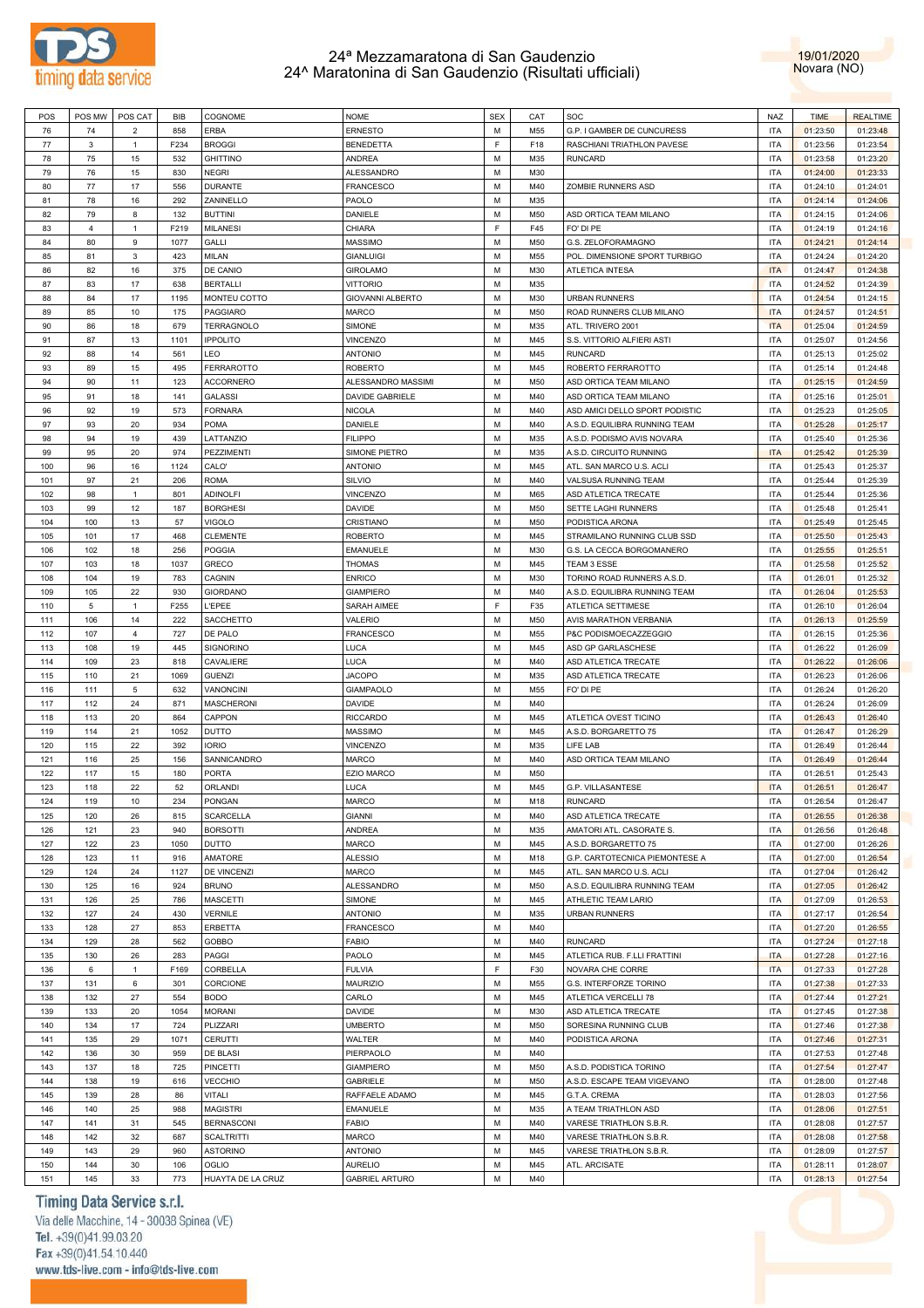



| POS | POS MW         | POS CAT        | BIB  | COGNOME                 | <b>NOME</b>           | <b>SEX</b> | CAT | SOC                            | NAZ        | <b>TIME</b> | <b>REALTIME</b> |
|-----|----------------|----------------|------|-------------------------|-----------------------|------------|-----|--------------------------------|------------|-------------|-----------------|
| 152 | 146            | 34             | 689  | SIMIONI                 | STEFANO               | M          | M40 | AMATORI ATL. CASORATE S.       | <b>ITA</b> | 01:28:18    | 01:28:02        |
| 153 | 147            | 21             | 1111 | PIGLIACELLI             | <b>MORENO</b>         | М          | M30 |                                | <b>ITA</b> | 01:28:18    | 01:28:02        |
| 154 | 148            | 26             | 88   | MAININI                 | MASSIMILIANO          | М          | M35 | ATL. SAN MARCO U.S. ACLI       | <b>ITA</b> | 01:28:18    | 01:28:07        |
| 155 | 149            | 27             | 910  | ANGELI                  | FABIO                 | М          | M35 | ATLETICA RUB. F.LLI FRATTINI   | <b>ITA</b> | 01:28:21    | 01:27:57        |
| 156 | 150            | 20             | 716  | <b>FIORIO</b>           | DANILO                | M          | M50 | POL. DIMENSIONE SPORT TURBIGO  | <b>ITA</b> | 01:28:21    | 01:28:15        |
| 157 | 151            | 31             | 756  | <b>REGINA</b>           | <b>MARINO</b>         | М          | M45 | POLISPORTIVA LOSA A.S.D.       | <b>ITA</b> | 01:28:24    | 01:28:15        |
| 158 | 152            | 35             | 264  | SANGERMANI              | ANDREA                | M          | M40 | AMATORI ATL. CASORATE S.       | <b>ITA</b> | 01:28:24    | 01:28:21        |
| 159 | 153            | 21             | 933  | PAULON                  | MARCO                 | М          | M50 | A.S.D. EQUILIBRA RUNNING TEAM  | <b>ITA</b> | 01:28:25    | 01:28:22        |
| 160 | 154            | 12             | 781  | <b>SCOLARI</b>          | NICCOLO'              | M          | M18 | TORINO ROAD RUNNERS A.S.D.     | <b>ITA</b> | 01:28:27    | 01:27:58        |
| 161 | 155            | 36             | 682  | SPECCHIO                | ANDREA                | М          | M40 | NOVARA CHE CORRE               | <b>ITA</b> | 01:28:30    | 01:27:58        |
| 162 | 156            | 28             | 976  | <b>FERRARO</b>          | DAVIDE                | M          | M35 |                                | <b>ITA</b> | 01:28:32    | 01:28:21        |
| 163 | 157            | 37             | 491  | <b>STOCCO</b>           | <b>GIANLUCA</b>       | М          | M40 |                                | <b>ITA</b> | 01:28:34    | 01:28:30        |
| 164 | 158            | $\mathbf{1}$   | 688  | <b>SCANDELLA</b>        | SILVANO CESARE        | M          | M70 | <b>RUNCARD</b>                 | <b>ITA</b> | 01:28:35    | 01:28:23        |
| 165 | 159            | 29             | 1070 | <b>PISONI</b>           | SIMONE                | М          | M35 | <b>RUNCARD</b>                 | <b>ITA</b> | 01:28:36    | 01:28:22        |
| 166 | 160            | 32             | 510  | CATTANEO                | MARCO                 | М          | M45 | AZZURRA GARBAGNATE M.SE        | <b>ITA</b> | 01:28:37    | 01:28:25        |
| 167 | 161            | 33             | 850  | <b>MELONI</b>           | <b>FABIO</b>          | М          | M45 | ATLETICA GALLIATE              | <b>ITA</b> | 01:28:37    | 01:28:26        |
| 168 | 162            | 38             | 962  | <b>ADOBATI</b>          | <b>STEFANO</b>        | M          | M40 | <b>RUNCARD</b>                 | <b>ITA</b> | 01:28:41    | 01:28:35        |
| 169 | 163            | 34             | 1017 | VEZZARO                 | <b>ROBERTO</b>        | М          | M45 | AMATORI ATL. CASORATE S.       | <b>ITA</b> | 01:28:43    | 01:28:32        |
| 170 | 164            | 22             | 109  | VANETTI                 | MARCO                 | M          | M50 | <b>G.P. TRINESE</b>            | <b>ITA</b> | 01:28:43    | 01:28:31        |
| 171 | 165            | 23             | 417  | VRANCEANU               | ION                   | М          | M50 | DURBANO GAS ENERGY RIVAROLO 77 | <b>ROM</b> | 01:28:44    | 01:28:42        |
| 172 | $\overline{7}$ | $\overline{2}$ | F226 | <b>WHITE</b>            | NATALIE               | F          |     |                                | <b>GBR</b> |             |                 |
|     |                |                |      |                         |                       |            | F35 |                                |            | 01:28:51    | 01:28:37        |
| 173 | 166            | $\overline{7}$ | 995  | <b>GIVA</b>             | VALTER                | M          | M55 | A.S.D. PODISTICA TORINO        | <b>ITA</b> | 01:28:54    | 01:28:47        |
| 174 | 167            | 8              | 245  | <b>DEGANI</b>           | LORENZO               | M          | M55 | CAMISANO RUNNING A.S.D.        | <b>ITA</b> | 01:28:57    | 01:28:50        |
| 175 | 168            | 30             | 487  | <b>OLGIATI</b>          | MATTEO                | М          | M35 | POL. DIMENSIONE SPORT TURBIGO  | <b>ITA</b> | 01:28:59    | 01:28:40        |
| 176 | 169            | 39             | 1228 | <b>GAMBINO</b>          | DAVIDE                | M          | M40 | A.S.D. GATE-CRAL INPS          | <b>ITA</b> | 01:29:01    | 01:28:28        |
| 177 | 170            | 13             | 302  | ALUFFI VALLETTI         | <b>EUGENIO</b>        | М          | M18 |                                | <b>ITA</b> | 01:29:06    | 01:28:46        |
| 178 | 171            | 40             | 93   | <b>DIOGUARDI BURGIO</b> | MASSIMO               | М          | M40 | ATL. GAVIRATE                  | <b>ITA</b> | 01:29:06    | 01:27:47        |
| 179 | 172            | 24             | 1129 | <b>ADDUCI</b>           | LIBERATO              | М          | M50 | ATLETICA PONT DONNAS           | <b>ITA</b> | 01:29:08    | 01:29:00        |
| 180 | 173            | 35             | 1031 | <b>BIUNDO</b>           | SALVATORE             | M          | M45 | TEAM 3 ESSE                    | <b>ITA</b> | 01:29:12    | 01:29:07        |
| 181 | 174            | 25             | 1065 | LANGHI                  | CARLO                 | М          | M50 | A.S.D. CIRCUITO RUNNING        | <b>ITA</b> | 01:29:13    | 01:29:09        |
| 182 | 175            | 26             | 983  | <b>DAOLMI</b>           | STEFANO               | M          | M50 | ROAD RUNNERS CLUB MILANO       | <b>ITA</b> | 01:29:13    | 01:29:08        |
| 183 | 176            | 31             | 705  | <b>NONNIS</b>           | MANUEL                | М          | M35 | G.S. CASTELLANIA - GOZZANO     | <b>ITA</b> | 01:29:15    | 01:28:52        |
| 184 | 177            | 36             | 1125 | CORNO                   | <b>STEFANO</b>        | M          | M45 | ATL. SAN MARCO U.S. ACLI       | <b>ITA</b> | 01:29:15    | 01:29:08        |
| 185 | 178            | 41             | 810  | <b>MARCHIORI</b>        | DAVIDE                | М          | M40 | ASD ATLETICA TRECATE           | <b>ITA</b> | 01:29:18    | 01:29:11        |
| 186 | 179            | 37             | 425  | AMBROSCA                | <b>TOMMASO</b>        | М          | M45 | RUNNERS VALBOSSA-AZZATE        | <b>ITA</b> | 01:29:19    | 01:28:58        |
| 187 | 180            | 32             | 39   | NOVATI                  | <b>DIEGO</b>          | М          | M35 |                                | <b>ITA</b> | 01:29:21    | 01:29:19        |
| 188 | 181            | 38             | 426  | <b>GENTILE</b>          | LUIGI                 | M          | M45 | SETTE LAGHI RUNNERS            | <b>ITA</b> | 01:29:23    | 01:29:15        |
| 189 | 182            | 42             | 826  | CUOCO                   | FRANCESCO             | М          | M40 | <b>BASE RUNNING</b>            | <b>ITA</b> | 01:29:25    | 01:29:08        |
| 190 | 183            | 27             | 629  | <b>MERANDO</b>          | SALVATORE             | M          | M50 | ATLETICRALS2-TEATRO ALLA SCALA | <b>ITA</b> | 01:29:36    | 01:29:21        |
| 191 | 184            | $9$            | 40   | GALLO                   | DANIELE               | М          | M55 | A.S.D. PODISTICA TORINO        | <b>ITA</b> | 01:29:38    | 01:29:24        |
| 192 | 8              | 3              | F41  | GALLI                   | LAURA                 | F          | F35 | ASD ORTICA TEAM MILANO         | <b>ITA</b> | 01:29:42    | 01:29:38        |
| 193 | 185            | 43             | 697  | <b>MIGLIO</b>           | MARCO                 | M          | M40 | ASD RUNRIVIERARUN              | <b>ITA</b> | 01:29:46    | 01:29:31        |
| 194 | 186            | 44             | 852  | <b>OLIVERIO</b>         | <b>ANTONIO</b>        | М          | M40 |                                | <b>ITA</b> | 01:29:47    | 01:29:41        |
| 195 | 187            | 39             | 213  | <b>GAIERA</b>           | <b>GIANLUIGI</b>      | М          | M45 | <b>RUNCARD</b>                 | <b>ITA</b> | 01:29:54    | 01:29:39        |
| 196 | 188            | 45             | 607  | PASTORE                 | MARCO                 | M          | M40 | A.S.D. ESCAPE TEAM VIGEVANO    | <b>ITA</b> | 01:29:54    | 01:29:31        |
| 197 | 189            | 28             | 585  | CUPPONE                 | <b>FRANCESCO</b>      | М          | M50 | A.S.D. MANERANNERS             | <b>ITA</b> | 01:29:57    | 01:29:44        |
| 198 | 190            | $\overline{2}$ | 990  | COTER                   | <b>MARIO</b>          | М          | M70 | G. ALPINISTICO VERTOVESE       | <b>ITA</b> | 01:29:57    | 01:29:56        |
| 199 | 191            | 14             | 358  | SIGNORELLI              | PAOLO                 | М          | M18 |                                | <b>ITA</b> | 01:29:57    | 01:29:33        |
| 200 | 192            | $\mathbf{1}$   | 1093 | <b>TURCHETTA</b>        | CARLO                 | M          | M60 | TEAM ATLETICO-MERCURIO NOVARA  | <b>ITA</b> | 01:29:58    | 01:29:46        |
| 201 | 193            | 46             | 46   | VANARIA                 | LUCA STEFANO          | M          | M40 | ASS. DILET. CANAVESE 2005      | <b>ITA</b> | 01:30:01    | 01:29:54        |
| 202 | 194            | 10             | 620  | MARELLA                 | PAOLO                 | М          | M55 | G.P. GORGONZOLA '88            | <b>ITA</b> | 01:30:01    | 01:29:57        |
| 203 | 195            | 47             | 932  | LUBELLO                 | <b>GIANLUCA</b>       | М          | M40 | A.S.D. EQUILIBRA RUNNING TEAM  | <b>ITA</b> | 01:30:05    | 01:29:49        |
| 204 | 196            | 40             | 597  | CRESPA                  | MAURIZIO              | М          | M45 | A.S.D. ESCAPE TEAM VIGEVANO    | <b>ITA</b> | 01:30:05    | 01:29:13        |
| 205 | 197            | 41             | 575  | <b>GUALDONI</b>         | DANIELE               | М          | M45 | ASD AMICI DELLO SPORT PODISTIC | <b>ITA</b> | 01:30:19    | 01:29:59        |
| 206 | 198            | 48             | 807  | CATENA                  | VINCENZO              | М          | M40 | ASD ATLETICA TRECATE           | <b>ITA</b> | 01:30:20    | 01:29:58        |
| 207 | 199            | 42             | 381  | PESCE                   | PAOLO                 | М          | M45 | ASS. DILET. CANAVESE 2005      | <b>ITA</b> | 01:30:21    | 01:30:03        |
| 208 | 200            | 22             | 1135 | LUNARDI                 | DANIELE               | М          | M30 | <b>RUNCARD</b>                 | <b>ITA</b> | 01:30:25    | 01:30:14        |
| 209 | 201            | 43             | 800  | PAPA                    | CLAUDIO               | М          | M45 | ASD ATLETICA TRECATE           | <b>ITA</b> | 01:30:28    | 01:30:12        |
| 210 | 202            | $\mathbf 2$    | 56   | LURAGHI                 | VALERIO               | М          | M60 | <b>U.S. SANGIORGESE</b>        | <b>ITA</b> | 01:30:28    | 01:30:20        |
| 211 | 203            | 11             | 456  | <b>BREMBILLA</b>        | <b>ALDO</b>           | М          | M55 | <b>MEDIRUN</b>                 | <b>ITA</b> | 01:30:30    | 01:30:14        |
| 212 | 204            | 44             | 1102 | PENNA                   | <b>ROBERTO</b>        | М          | M45 | S.S. VITTORIO ALFIERI ASTI     | <b>ITA</b> | 01:30:32    | 01:30:27        |
| 213 | 205            | 12             | 1035 | CAVIGIOLI               | <b>GIUSEPPE</b>       | М          | M55 | TEAM 3 ESSE                    | <b>ITA</b> | 01:30:32    | 01:30:24        |
| 214 | 206            | 29             | 1032 | ABELA                   | ALESSANDRO            | М          | M50 | TEAM 3 ESSE                    | <b>ITA</b> | 01:30:32    | 01:30:14        |
| 215 | 207            | 33             | 207  | <b>DOMINO</b>           | IGOR                  | М          | M35 |                                | <b>ITA</b> | 01:30:42    | 01:30:35        |
| 216 | 208            | 34             | 341  | RAMUNDO                 | SALVATORE             | М          | M35 | CORRERE OLTRE ASD              | <b>ITA</b> | 01:30:43    | 01:29:38        |
| 217 | 209            | 49             | 119  | <b>BIAGI</b>            | VASCO                 | М          | M40 | ALZAIA NAVIGLIO RUNNERS        | <b>ITA</b> | 01:30:45    | 01:29:44        |
| 218 | 9              | $\mathbf{1}$   | F218 | GUZZI                   | <b>MARIA CRISTINA</b> | F          | F50 | ATL. SAN MARCO U.S. ACLI       | <b>ITA</b> | 01:30:45    | 01:30:24        |
|     | 210            | 50             | 413  | <b>FABBRICATORE</b>     | ALESSANDRO            | М          | M40 | TIGER SPORT RUNNING TEAM ASD   | <b>ITA</b> | 01:30:47    | 01:30:29        |
| 219 |                |                |      |                         |                       | М          |     |                                |            |             |                 |
| 220 | 211            | 30             | 1014 | LA PUSATA               | SALVATORE             |            | M50 | RUNNING CARMAGNOLA             | <b>ITA</b> | 01:30:48    | 01:30:35        |
| 221 | 212            | 45             | 309  | VALEA                   | <b>GREGORIO</b>       | М          | M45 |                                | <b>ITA</b> | 01:30:48    | 01:30:33        |
| 222 | 213            | 46             | 53   | <b>RIVA</b>             | MARCO                 | М          | M45 | ATLETICA GALLIATE              | <b>ITA</b> | 01:30:52    | 01:30:50        |
| 223 | 10             | $\overline{2}$ | F17  | <b>BARBETTA</b>         | <b>SOFIA</b>          | F          | F18 | RUNNERS VALBOSSA-AZZATE        | <b>ITA</b> | 01:31:01    | 01:30:57        |
| 224 | 214            | 31             | 499  | <b>BALDO</b>            | <b>IVAN</b>           | М          | M50 |                                | <b>ITA</b> | 01:31:02    | 01:30:16        |
| 225 | 215            | 47             | 637  | PUSCEDDU                | <b>GIANLUCA</b>       | М          | M45 | <b>RUNCARD</b>                 | <b>ITA</b> | 01:31:09    | 01:30:44        |
| 226 | 216            | 32             | 961  | LIISTRO                 | MARCELLO              | М          | M50 |                                | <b>ITA</b> | 01:31:14    | 01:30:58        |
| 227 | 217            | 33             | 1137 | BAKMAZ                  | ROBERTO               | М          | M50 |                                | <b>ITA</b> | 01:31:23    | 01:30:03        |

## Timing Data Service s.r.l.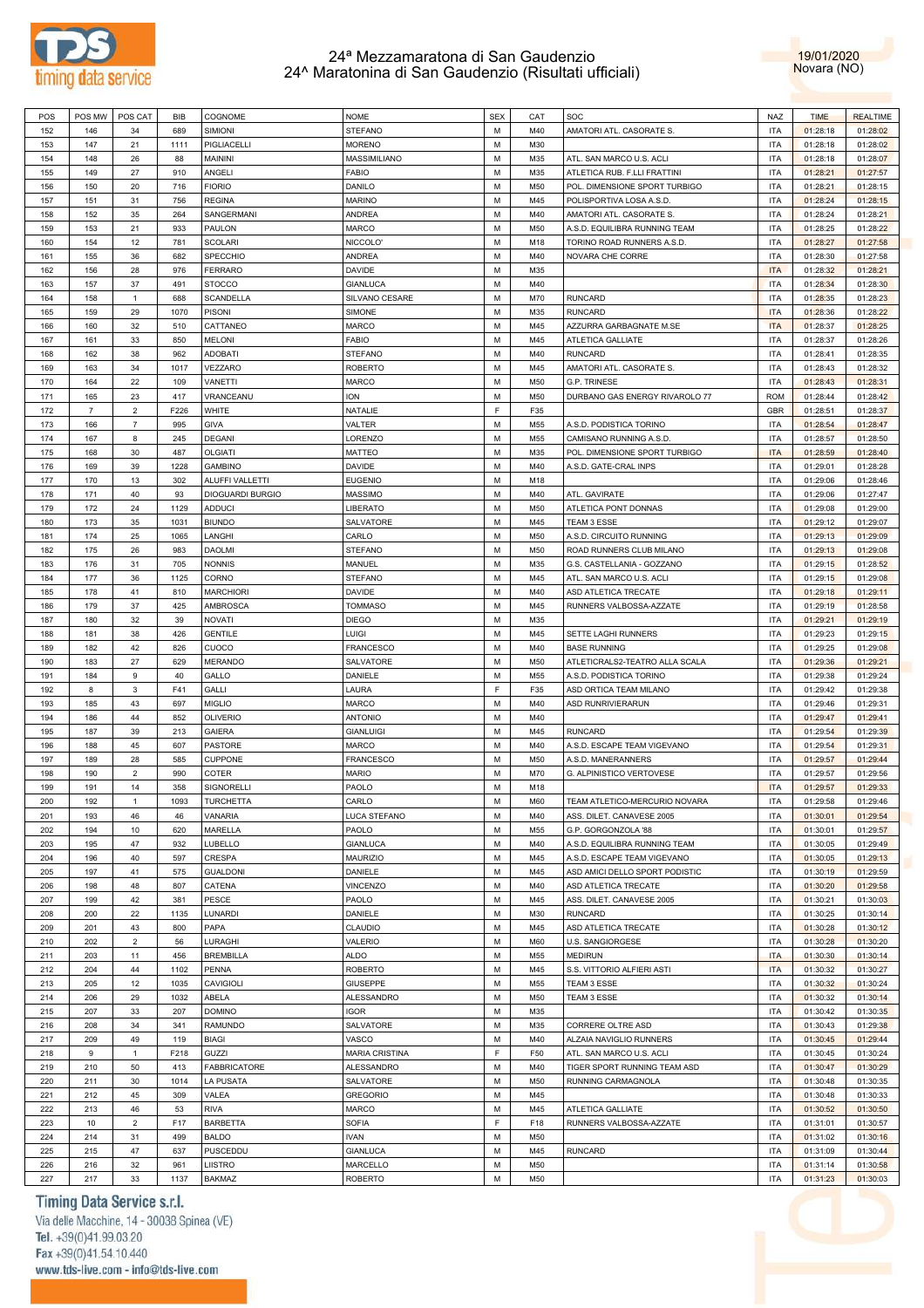



| POS        | POS MW     | POS CAT        | <b>BIB</b> | COGNOME                            | <b>NOME</b>              | <b>SEX</b> | CAT        | SOC                            | NAZ                      | <b>TIME</b>          | <b>REALTIME</b>      |
|------------|------------|----------------|------------|------------------------------------|--------------------------|------------|------------|--------------------------------|--------------------------|----------------------|----------------------|
| 228        | 218        | 48             | 1097       | <b>BIOLATTO</b>                    | ANDREA                   | М          | M45        | POD.DEGLI AMICI PIANEZZA TO    | <b>ITA</b>               | 01:31:27             | 01:31:16             |
| 229        | 219        | 51             | 122        | <b>ORIOLO</b>                      | DAMIANO                  | М          | M40        | GC 95 NOVARA                   | <b>ITA</b>               | 01:31:28             | 01:31:13             |
|            |            |                |            |                                    |                          |            |            |                                |                          |                      |                      |
| 230        | 220        | 52             | 1158       | PANIGADA                           | <b>MICHELE</b>           | М          | M40        | ROAD RUNNERS CLUB MILANO       | ITA                      | 01:31:31             | 01:31:11             |
| 231        | 221        | 34             | 892        | <b>PARRAVICINI</b>                 | ANDREA GIUSEPPE          | M          | M50        | G.A.P. SARONNO                 | <b>ITA</b>               | 01:31:34             | 01:31:16             |
| 232        | 222        | 49             | 1042       | <b>GRILLO</b>                      | NICOLA FABRIZIO          | М          | M45        | <b>RUNNERS DESIO</b>           | <b>ITA</b>               | 01:31:35             | 01:30:39             |
| 233        | 223        | 53             | 1053       | <b>FRONTINI</b>                    | MAURIZIO                 | M          | M40        | ATLETICA PONT DONNAS           | <b>ITA</b>               | 01:31:37             | 01:31:29             |
| 234        | 224        | 50             | 1080       | <b>PAVIN</b>                       | LUCA                     | M          | M45        | TEAM OTC SSD ARL               | <b>ITA</b>               | 01:31:37             | 01:31:29             |
|            |            |                |            |                                    |                          |            |            |                                |                          |                      |                      |
| 235        | 225        | $\overline{2}$ | 338        | ZARO                               | <b>PATRIZIO</b>          | M          | M65        | <b>RUNNER VARESE</b>           | <b>ITA</b>               | 01:31:38             | 01:31:32             |
| 236        | 226        | 35             | 345        | SALSA                              | <b>STEFANO</b>           | М          | M50        | ATLETICA MARATHON BELLINZAGO   | <b>ITA</b>               | 01:31:47             | 01:31:30             |
| 237        | 227        | 51             | 711        | <b>ESPOSTO</b>                     | CARLO                    | M          | M45        | NRDC-ITA RUNNING CLUB          | <b>ITA</b>               | 01:31:49             | 01:31:20             |
| 238        | 228        | 52             | 511        | <b>BORSANI</b>                     | <b>MARCO</b>             | М          | M45        | TEAM OTC SSD ARL               | <b>ITA</b>               | 01:31:51             | 01:31:42             |
| 239        | 229        | 15             | 655        | <b>RANCAN</b>                      | <b>MIRKO</b>             | M          | M18        | NOVARA CHE CORRE               | <b>ITA</b>               | 01:31:56             | 01:31:27             |
|            |            |                |            |                                    |                          |            |            |                                |                          |                      |                      |
| 240        | 230        | 36             | 1159       | PELLEGRINI                         | ALESSANDRO               | М          | M50        |                                | <b>ITA</b>               | 01:31:57             | 01:31:46             |
| 241        | 231        | 35             | 714        | LOMBARDI                           | <b>RICCARDO</b>          | М          | M35        |                                | <b>ITA</b>               | 01:32:06             | 01:31:36             |
| 242        | 232        | 37             | 731        | CASTELLI                           | ALESSANDRO               | М          | M50        | A.L.S. CREMELLA                | <b>ITA</b>               | 01:32:06             | 01:32:01             |
| 243        | 233        | 53             | 452        | <b>GIUSSANI</b>                    | MARCO                    | M          | M45        | ASD GP GARLASCHESE             | <b>ITA</b>               | 01:32:07             | 01:31:58             |
| 244        | 234        | 3              | 464        | <b>BASSANESI</b>                   | ANDREA                   | М          | M60        | G.S. ZELOFORAMAGNO             | ITA                      | 01:32:09             | 01:31:59             |
|            |            |                |            |                                    |                          |            |            |                                |                          |                      |                      |
| 245        | 235        | 54             | 1215       | DAMIANI                            | <b>FABIO</b>             | M          | M40        |                                | <b>ITA</b>               | 01:32:14             | 01:31:50             |
| 246        | 236        | 55             | 374        | <b>SIMONI</b>                      | ANDREA                   | M          | M40        | 9,92 RUNNING ASD               | <b>ITA</b>               | 01:32:15             | 01:31:54             |
| 247        | 237        | 16             | 403        | LIMENTATO                          | ALESSANDRO GIUSEPP       | M          | M18        |                                | <b>ITA</b>               | 01:32:17             | 01:31:24             |
| 248        | 238        | 13             | 553        | <b>BELLI</b>                       | <b>STEFANO</b>           | М          | M55        | C.C.R.SPORT. ALPINI TROFARELLO | <b>ITA</b>               | 01:32:21             | 01:32:17             |
| 249        | 239        | 56             | 517        | <b>BELLONI</b>                     |                          | M          |            |                                | <b>ITA</b>               |                      |                      |
|            |            |                |            |                                    | <b>VINCENZO</b>          |            | M40        |                                |                          | 01:32:22             | 01:31:49             |
| 250        | 240        | 36             | 919        | <b>IANNI'</b>                      | <b>DANIELE CHRISTIA</b>  | М          | M35        | A.S.D. ESCAPE TEAM VIGEVANO    | <b>ITA</b>               | 01:32:23             | 01:31:55             |
| 251        | 241        | 14             | 300        | <b>UDA</b>                         | <b>ROBERTO</b>           | M          | M55        | A.S.D. PODISMO AVIS NOVARA     | <b>ITA</b>               | 01:32:25             | 01:32:10             |
| 252        | 242        | 3              | 694        | ZANETTI                            | PIERO                    | М          | M65        | CAMPUS VARESE RUNNERS          | <b>ITA</b>               | 01:32:26             | 01:32:20             |
| 253        | 11         | 3              | F233       | PIPITONE                           | SIMONA                   | F          | F40        | A.S.D. MARATHON ATHLETIC AVOLA | <b>ITA</b>               | 01:32:32             | 01:32:15             |
| 254        |            | $\overline{2}$ | F241       |                                    |                          | F          |            |                                |                          |                      |                      |
|            | 12         |                |            | CAMMALLERI                         | IGNAZIA                  |            | F50        | A.S.D. BORGARETTO 75           | ITA                      | 01:32:41             | 01:32:36             |
| 255        | 243        | 38             | 335        | <b>RICCARDI</b>                    | EMANUELE                 | M          | M50        | <b>URBAN RUNNERS</b>           | <b>ITA</b>               | 01:32:43             | 01:32:31             |
| 256        | 244        | 15             | 972        | <b>GUGLIELMINETTI</b>              | <b>DOMENICO</b>          | М          | M55        | S.S. VITTORIO ALFIERI ASTI     | <b>ITA</b>               | 01:32:44             | 01:31:58             |
| 257        | 245        | 37             | 387        | <b>FIORENZANO</b>                  | <b>FABIO</b>             | M          | M35        |                                | <b>ITA</b>               | 01:32:44             | 01:32:00             |
| 258        | 246        | 38             | 735        | <b>BELLOLI</b>                     | <b>MICHELE</b>           | М          | M35        | <b>URBAN RUNNERS</b>           | <b>ITA</b>               | 01:32:46             | 01:32:36             |
|            |            |                |            |                                    |                          |            |            |                                |                          |                      |                      |
| 259        | 247        | 57             | 528        | TINAGLIA                           | <b>STEFANO</b>           | M          | M40        | BETTI'S GRUP RUN               | <b>ITA</b>               | 01:32:59             | 01:32:40             |
| 260        | 248        | 16             | 441        | <b>ROSSI</b>                       | CARLO                    | M          | M55        | PIETRO MICCA BIELLA RUNNING    | <b>ITA</b>               | 01:33:00             | 01:32:50             |
| 261        | 249        | 58             | 564        | <b>RASTELLI</b>                    | <b>STEFANO</b>           | M          | M40        | ASD MARCIATORI LANDRIANO AVIS  | <b>ITA</b>               | 01:33:00             | 01:32:15             |
| 262        | 250        | 59             | 191        | CAMAGNI                            | DAVIDE                   | М          | M40        | <b>RUNCARD</b>                 | <b>ITA</b>               | 01:33:03             | 01:32:08             |
| 263        | 251        | 60             | 836        | <b>SILVERIO</b>                    | <b>GIANMARIO</b>         | M          | M40        | AGOS 4 RUNNING                 | <b>ITA</b>               | 01:33:03             | 01:32:35             |
|            |            |                |            |                                    |                          |            |            |                                |                          |                      |                      |
| 264        | 252        | 54             | 131        | <b>BRANDOLINI</b>                  | <b>MAURO</b>             | М          | M45        | ASD ORTICA TEAM MILANO         | <b>ITA</b>               | 01:33:05             | 01:32:43             |
| 265        | 253        | 61             | 946        | <b>NEGRI</b>                       | <b>MARCO</b>             | M          | M40        | TEAM OTC SSD ARL               | <b>ITA</b>               | 01:33:08             | 01:32:50             |
| 266        | 13         | $\overline{2}$ | F46        | <b>TARSI</b>                       | <b>CRISTINA</b>          | F          | F45        | ASD ORTICA TEAM MILANO         | <b>ITA</b>               | 01:33:08             | 01:32:53             |
| 267        | 254        | 55             | 889        | <b>DOGLIOTTI</b>                   | <b>IVANO</b>             | M          | M45        | TEAM OTC SSD ARL               | <b>ITA</b>               | 01:33:11             | 01:32:48             |
| 268        | 255        | 17             | 1117       | <b>FRAVOLINI</b>                   | ANGELO                   | М          | M55        | AMATORI ATL. CASORATE S.       | <b>ITA</b>               | 01:33:12             | 01:32:39             |
| 269        | 256        | 62             | 804        | <b>BUSTO</b>                       | <b>MARCO</b>             | M          | M40        | ASD ATLETICA TRECATE           | <b>ITA</b>               | 01:33:16             | 01:33:08             |
|            |            |                |            |                                    |                          |            |            |                                |                          |                      |                      |
| 270        | 257        | 56             | 1194       | <b>BIONDI</b>                      | ANDREA                   | М          | M45        | CRAL SOCIETA' REALE MUTUA ASS  | <b>ITA</b>               | 01:33:17             | 01:33:08             |
| 271        | 258        | 57             | 1073       | <b>VITERITTI</b>                   | <b>MICHELE</b>           | M          | M45        | ATLETICA RUB. F.LLI FRATTINI   | <b>ITA</b>               | 01:33:21             | 01:33:14             |
| 272        | 259        | 39             | 355        | CIPOLLA                            | LORENZO                  | М          | M50        | ATLETICA CRAL BANCO POPOLARE   | <b>ITA</b>               | 01:33:24             | 01:32:38             |
| 273        | 260        | 39             | 447        | <b>GAROFALO</b>                    | <b>BIAGIO</b>            | М          | M35        |                                | <b>ITA</b>               | 01:33:25             | 01:33:14             |
| 274        | 261        | $\mathbf{1}$   | F248       |                                    |                          | М          | $\sim$     |                                | <b>ITA</b>               |                      |                      |
|            |            |                |            |                                    |                          |            |            |                                |                          | 01:33:25             | 01:33:07             |
| 275        | 262        | 63             | 59         | <b>BOCCIARELLI</b>                 | DAVIDE                   | М          | M40        |                                | <b>ITA</b>               | 01:33:27             | 01:32:46             |
| 276        | 263        | 40             | 531        | <b>BOLLATI</b>                     | <b>FABIO</b>             | M          | M50        | <b>BETTI'S GRUP RUN</b>        | <b>ITA</b>               | 01:33:27             | 01:33:07             |
| 277        | 264        | 58             | 529        | <b>SISTI</b>                       | ALESSANDRO               | М          | M45        | BETTI'S GRUP RUN               | ITA                      | 01:33:27             | 01:33:08             |
| 278        | 265        | 41             | 766        | LAMHADER                           | AZZEDDINE                | M          | M50        | RUNNER VARESE                  | <b>ITA</b>               | 01:33:28             | 01:32:52             |
|            |            |                |            |                                    |                          | М          | M55        |                                | ITA                      |                      |                      |
| 279        | 266        | 18             | 483        | <b>RUSPI</b>                       | MORENO REGINALDO         |            |            | BETTI'S GRUP RUN               |                          | 01:33:29             | 01:33:09             |
| 280        | 267        | 59             | 1066       | OIOLI                              | <b>MAURIZIO</b>          | M          | M45        | G.S. LA CECCA BORGOMANERO      | <b>ITA</b>               | 01:33:30             | 01:33:22             |
| 281        | 268        | 60             | 796        | CALIGARA                           | LORENZO                  | M          | M45        | PODISTICA ARONA                | <b>ITA</b>               | 01:33:34             | 01:33:20             |
| 282        | 269        | 19             | 160        | <b>TZOREFF</b>                     | MISHAEL                  | M          | M55        | ASD ORTICA TEAM MILANO         | <b>ITA</b>               | 01:33:35             | 01:33:14             |
| 283        | 270        | 40             | 365        | <b>FIORENZA</b>                    | LUIGI                    | М          | M35        | BUCCELLA RUNNERS VIGEVANO      | <b>ITA</b>               | 01:33:36             | 01:33:29             |
|            |            |                |            |                                    |                          |            |            |                                |                          |                      |                      |
| 284        | 271        | 61             | 230        | <b>TEMPERA</b>                     | MASSIMO                  | M          | M45        | <b>RUNCARD</b>                 | ITA                      | 01:33:39             | 01:33:26             |
| 285        |            | 64             | 449        | <b>FERRETTI</b>                    | LUCA                     | M          | M40        | ASD MALPENSA RUNNERS           | <b>ITA</b>               | 01:33:40             | 01:33:15             |
| 286        | 272        |                |            |                                    |                          |            |            |                                |                          |                      |                      |
|            | 273        | 62             | 313        | PAVANELLO                          | <b>ROBERTO</b>           | M          | M45        | PODISTICA ARONA                | <b>ITA</b>               | 01:33:42             | 01:33:28             |
| 287        | 274        | 42             | 174        | <b>BONFANTI</b>                    | <b>STEFANO</b>           | M          | M50        |                                | <b>ITA</b>               | 01:33:42             | 01:33:36             |
|            |            |                |            |                                    |                          |            |            |                                |                          |                      |                      |
| 288        | 275        | 63             | 217        | POL                                | <b>ALBERTO</b>           | М          | M45        | AVIS MARATHON VERBANIA         | <b>ITA</b>               | 01:33:42             | 01:32:42             |
| 289        | 276        | 23             | 1128       | <b>CRESPI</b>                      | <b>MATTEO</b>            | М          | M30        | ATL. SAN MARCO U.S. ACLI       | <b>ITA</b>               | 01:33:44             | 01:33:23             |
| 290        | 277        | 64             | 1003       | PAGOTTO                            | RUDY                     | M          | M45        | EUROATLETICA 2002              | <b>ITA</b>               | 01:33:46             | 01:33:25             |
| 291        | 278        | 65             | 440        | <b>FERRARIO</b>                    | <b>EMILIO MARIA</b>      | M          | M45        | G.P. MARCIATORI COGLIATE       | <b>ITA</b>               | 01:33:47             | 01:33:13             |
| 292        | 279        | 41             | 790        | <b>FAVARETTO</b>                   | MARCO GIOVANNI           | M          | M35        |                                | <b>ITA</b>               | 01:33:48             | 01:33:39             |
|            |            |                |            |                                    |                          |            |            |                                |                          |                      |                      |
| 293        | 280        | 65             | 1120       | CUOCO                              | <b>GIUSEPPE</b>          | M          | M40        | <b>BASE RUNNING</b>            | <b>ITA</b>               | 01:33:48             | 01:33:31             |
| 294        | 281        | 43             | 929        | <b>GILARDI</b>                     | MAURO ANDREA             | M          | M50        | A.S.D. EQUILIBRA RUNNING TEAM  | <b>ITA</b>               | 01:33:52             | 01:33:39             |
| 295        | 282        | 66             | 1178       | <b>TORRESI</b>                     | ALESSANDRO               | M          | M40        |                                | <b>ITA</b>               | 01:33:53             | 01:33:33             |
| 296        | 14         | 3              | F263       | MASSARO                            | <b>ELEONORA</b>          | F          | F45        | ASS. DILET. CANAVESE 2005      | ITA                      | 01:33:53             | 01:33:44             |
|            |            |                |            |                                    |                          |            |            |                                |                          |                      |                      |
| 297        | 283        | 66             | 1058       | <b>MURTAS</b>                      | MASSIMO                  | M          | M45        | <b>RUNCARD</b>                 | <b>ITA</b>               | 01:33:55             | 01:33:23             |
| 298        | 284        | 20             | 953        | SALAMON                            | MANUEL                   | M          | M55        | C.C.R.SPORT. ALPINI TROFARELLO | <b>ITA</b>               | 01:33:58             | 01:33:43             |
| 299        | 285        | 42             | 1174       | ZIROTTI                            | LUCA                     | М          | M35        | A.S.D. GRAVELLONA VCO          | <b>ITA</b>               | 01:33:59             | 01:33:47             |
| 300        | 286        | 4              | 480        | <b>BERTOLINI</b>                   | DANILO                   | М          | M65        | ATL. VERBANO                   | ITA                      | 01:33:59             | 01:33:54             |
| 301        | 287        | 44             | 686        | <b>ROMAGNOLI</b>                   | <b>EVILIO</b>            | М          | M50        | EMOZIONI SPORT TEAM A.S.D.     | <b>ITA</b>               | 01:34:01             | 01:33:52             |
|            |            |                |            |                                    |                          |            |            |                                |                          |                      |                      |
| 302<br>303 | 288<br>289 | 67<br>67       | 484<br>945 | <b>SCOPELLITI</b><br><b>MUSANO</b> | CARMELO<br><b>NICOLA</b> | М<br>М     | M40<br>M45 | G.S. CASTELLANIA - GOZZANO     | <b>ITA</b><br><b>ITA</b> | 01:34:02<br>01:34:04 | 01:33:57<br>01:33:32 |

# Timing Data Service s.r.l.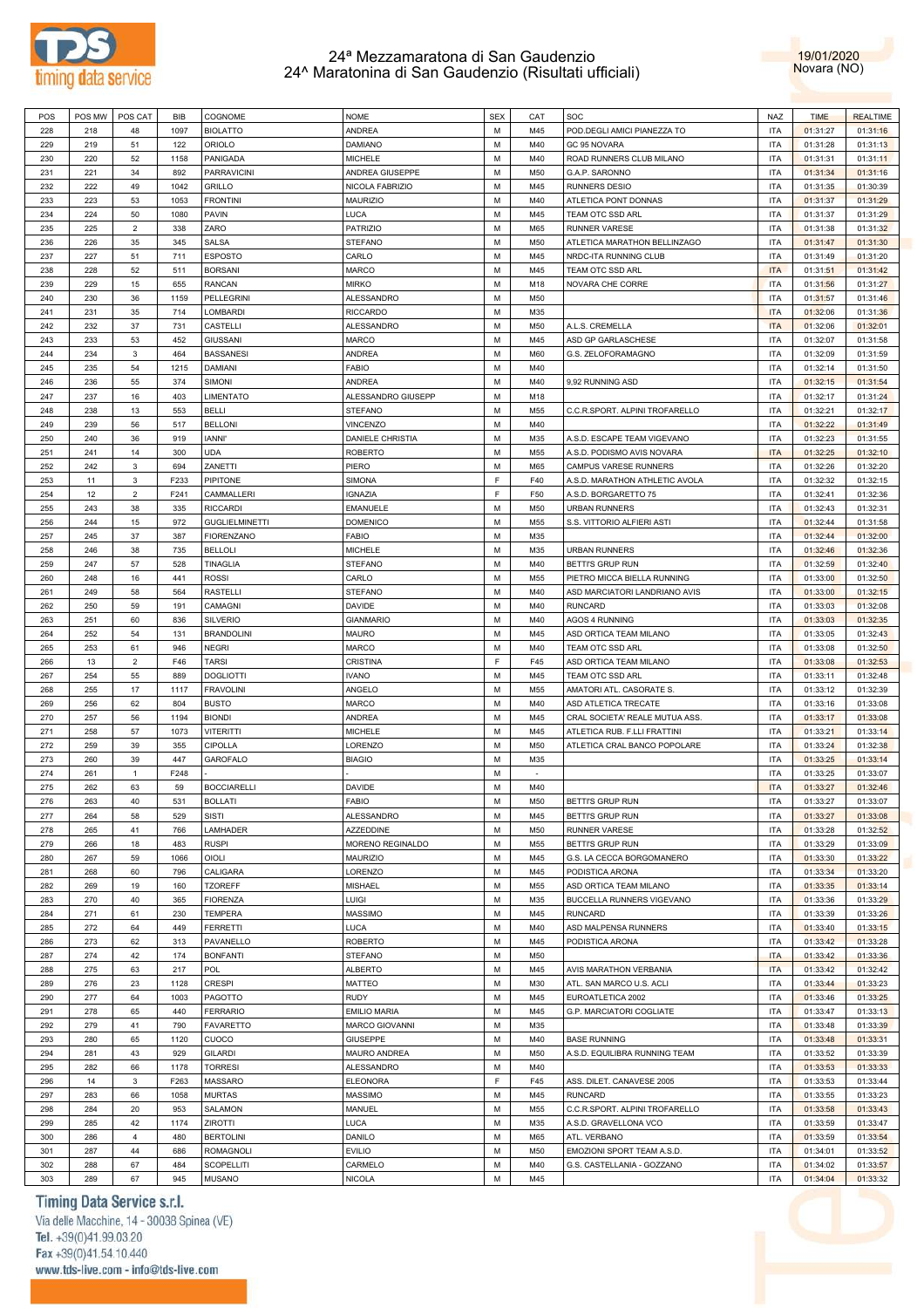



| POS | POS MW | POS CAT        | BIB  | COGNOME            | <b>NOME</b>          | <b>SEX</b> | CAT | SOC                            | NAZ        | <b>TIME</b> | <b>REALTIME</b> |
|-----|--------|----------------|------|--------------------|----------------------|------------|-----|--------------------------------|------------|-------------|-----------------|
| 304 | 290    | 43             | 514  | <b>BIANCHESSI</b>  | DIEGO                | M          | M35 | CAMISANO RUNNING A.S.D.        | <b>ITA</b> | 01:34:06    | 01:33:50        |
| 305 | 291    | 68             | 410  | COLOMBO            | <b>ANDREA</b>        | М          | M45 | G.A.P. SARONNO                 | <b>ITA</b> | 01:34:09    | 01:33:51        |
| 306 | 292    | 68             | 364  | <b>BRANDALESE</b>  | <b>ALESSANDRO</b>    | М          | M40 | BUCCELLA RUNNERS VIGEVANO      | <b>ITA</b> | 01:34:12    | 01:33:45        |
| 307 | 293    | 44             | 383  | <b>TROGLIA</b>     | <b>ENEA STEFANO</b>  | М          | M35 | <b>RUNCARD</b>                 | <b>ITA</b> | 01:34:20    | 01:34:10        |
| 308 | 294    | 69             | 253  | PAPA               | PAOLO LUIGI          | М          | M40 |                                | <b>ITA</b> | 01:34:21    | 01:33:48        |
|     |        |                |      |                    |                      |            |     |                                |            |             |                 |
| 309 | 295    | 70             | 393  | <b>TASSI</b>       | ETTORE               | М          | M40 | KOASS MILANO SSARL             | <b>ITA</b> | 01:34:23    | 01:33:20        |
| 310 | 296    | 69             | 698  | BAZZANI            | ANGELO               | М          | M45 | ATLETICA MARATHON BELLINZAGO   | <b>ITA</b> | 01:34:24    | 01:34:05        |
| 311 | 297    | 71             | 742  | PIZZI              | ALESSANDRO           | М          | M40 | TEAM OTC SSD ARL               | <b>ITA</b> | 01:34:24    | 01:34:06        |
| 312 | 298    | 24             | 806  | CARDILE            | <b>GIANLUCA</b>      | М          | M30 | ASD ATLETICA TRECATE           | <b>ITA</b> | 01:34:25    | 01:33:42        |
| 313 | 15     | $\overline{4}$ | F146 | <b>RICCARDI</b>    | <b>MONICA</b>        | E          | F45 | ASD AMICI DELLO SPORT PODISTIC | <b>ITA</b> | 01:34:25    | 01:33:56        |
| 314 | 299    | 45             | 1055 | MAINARDI           | <b>NICOLA</b>        | М          | M35 | POLISPORTIVA SOCIALE CHINA E P | <b>ITA</b> | 01:34:25    | 01:34:19        |
| 315 | 300    | 45             | 54   | SIMONATI           | DARIO                | М          | M50 | ROAD RUNNERS CLUB MILANO       | <b>ITA</b> | 01:34:27    | 01:34:21        |
| 316 | 301    | 46             | 645  | <b>AIROLDI</b>     | PAOLO                | M          | M35 | NOVARA CHE CORRE               | <b>ITA</b> | 01:34:28    | 01:34:01        |
| 317 | 302    | 47             | 490  | <b>TONINELLI</b>   | MATTEO               | М          | M35 | <b>MATTEO TONINELLI</b>        | <b>ITA</b> | 01:34:33    | 01:33:29        |
| 318 | 303    | 72             | 98   | <b>GHIROLDI</b>    | <b>STEFANO</b>       | М          | M40 | <b>RUNCARD</b>                 | <b>ITA</b> | 01:34:42    | 01:34:00        |
| 319 | 304    | 73             | 789  | <b>MAGGIONI</b>    | <b>STEFANO</b>       | М          | M40 |                                | <b>ITA</b> | 01:34:43    | 01:34:33        |
| 320 | 305    | 74             | 840  | ORSENIGO           | MASSIMO              | М          | M40 |                                | <b>ITA</b> | 01:34:45    | 01:34:33        |
|     |        |                |      |                    |                      |            |     |                                |            |             |                 |
| 321 | 306    | $\overline{4}$ | 587  | <b>TROVATI</b>     | FRANCO               | М          | M60 | MODENA ATLETICA                | <b>ITA</b> | 01:34:46    | 01:34:32        |
| 322 | 16     | 5              | F249 | <b>MASSARENTI</b>  | CRISTINA             | F.         | F45 | SOCIETA' ATLETICA BELLINZAGO   | <b>ITA</b> | 01:34:50    | 01:34:30        |
| 323 | 307    | 46             | 857  | VANETTI            | <b>ALBERTO</b>       | М          | M50 | <b>URBAN RUNNERS</b>           | <b>ITA</b> | 01:35:00    | 01:34:37        |
| 324 | 308    | 47             | 547  | <b>NENCIONI</b>    | <b>GABRIELE</b>      | M          | M50 | ROAD RUNNERS CLUB MILANO       | <b>ITA</b> | 01:35:03    | 01:34:32        |
| 325 | 309    | 48             | 900  | GALLO              | LUCIANO              | М          | M50 | A.S.D. BORGARETTO 75           | <b>ITA</b> | 01:35:07    | 01:34:05        |
| 326 | 310    | 48             | 577  | TIZZANI            | MARCO                | М          | M35 | ASD AMICI DELLO SPORT PODISTIC | <b>ITA</b> | 01:35:14    | 01:34:54        |
| 327 | 311    | 49             | 62   | <b>MAFFEIS</b>     | WILMER               | М          | M50 | ATL. LA TORRE                  | <b>ITA</b> | 01:35:16    | 01:34:27        |
| 328 | 312    | 17             | 938  | <b>MANTICA</b>     | <b>GABRIELE</b>      | М          | M18 |                                | <b>ITA</b> | 01:35:17    | 01:34:58        |
| 329 | 313    | 50             | 870  | POLLO              | MASSIMILIANO         | М          | M50 | MUNFRA RUNNER ASD              | <b>ITA</b> | 01:35:19    | 01:34:32        |
| 330 | 314    | 51             | 887  | CASATI             | FABIO                | М          | M50 | TEAM OTC SSD ARL               | <b>ITA</b> | 01:35:22    | 01:35:00        |
|     |        |                |      |                    |                      |            |     |                                |            |             |                 |
| 331 | 17     | $\overline{2}$ | F52  | <b>BARDON</b>      | CHIARA               | E          | F30 | CAMISANO RUNNING A.S.D.        | <b>ITA</b> | 01:35:24    | 01:34:47        |
| 332 | 315    | 5              | 227  | <b>CRESTA</b>      | <b>SOCCORSO</b>      | М          | M60 | G.S. C.S.I. MORBEGNO           | <b>ITA</b> | 01:35:25    | 01:35:02        |
| 333 | 316    | 52             | 1207 | <b>TERRANEO</b>    | <b>RICCARDO</b>      | М          | M50 | ATLETICA ALTO LARIO            | <b>ITA</b> | 01:35:26    | 01:34:41        |
| 334 | 317    | 49             | 366  | GILARDI            | <b>ALBERTO</b>       | М          | M35 | BUCCELLA RUNNERS VIGEVANO      | <b>ITA</b> | 01:35:28    | 01:35:15        |
| 335 | 318    | 50             | 624  | <b>BONADEI</b>     | LUCA                 | М          | M35 | <b>URBAN RUNNERS</b>           | <b>ITA</b> | 01:35:30    | 01:35:14        |
| 336 | 319    | 51             | 275  | <b>MORETTI</b>     | MANUELE              | М          | M35 | A.S.D. ESCAPE TEAM VIGEVANO    | <b>ITA</b> | 01:35:31    | 01:35:01        |
| 337 | 320    | 75             | 1016 | NAGGI              | ANDREA               | М          | M40 | AMATORI ATL. CASORATE S.       | <b>ITA</b> | 01:35:31    | 01:35:16        |
| 338 | 321    | 76             | 914  | MUOIO              | ALESSANDRO           | М          | M40 | S.E.V. VALMADRERA              | <b>ITA</b> | 01:35:35    | 01:35:30        |
| 339 | 322    | 77             | 658  | LURAGHI            | <b>MAURIZIO</b>      | М          | M40 | NOVARA CHE CORRE               | <b>ITA</b> | 01:35:36    | 01:34:28        |
| 340 | 323    | 52             | 764  | <b>MARCHETTI</b>   | PAOLO                | М          | M35 | <b>RUNCARD</b>                 | <b>ITA</b> | 01:35:36    | 01:34:44        |
| 341 | 324    | 70             | 838  | <b>ASTORI</b>      | <b>ANTONIO</b>       | М          | M45 |                                | <b>ITA</b> |             |                 |
|     |        |                |      |                    |                      |            |     |                                |            | 01:35:37    | 01:34:47        |
| 342 | 325    | 53             | 1005 | SHEHI              | AFRIM                | М          | M35 |                                | <b>ITA</b> | 01:35:39    | 01:35:32        |
| 343 | 326    | 21             | 1211 | <b>BRUNO</b>       | LUIGI                | М          | M55 | PODISTICA ARONA                | <b>ITA</b> | 01:35:39    | 01:35:26        |
| 344 | 18     | 6              | F294 | <b>BROASCA</b>     | <b>JENI LUMINITA</b> | F          | F45 | PODISTICA ARONA                | <b>ITA</b> | 01:35:40    | 01:35:27        |
| 345 | 327    | 71             | 609  | RIVAROLLO          | DAVIDE               | М          | M45 | A.S.D. ESCAPE TEAM VIGEVANO    | <b>ITA</b> | 01:35:41    | 01:35:05        |
| 346 | 328    | 6              | 743  | <b>MURGOLO</b>     | VINCENZO             | М          | M60 | SPORTS CLUB MELEGNANO          | <b>ITA</b> | 01:35:41    | 01:35:10        |
| 347 | 329    | 72             | 372  | TOTI               | FRANCESCO            | М          | M45 | BUCCELLA RUNNERS VIGEVANO      | <b>ITA</b> | 01:35:46    | 01:35:33        |
| 348 | 330    | $\overline{7}$ | 1008 | <b>IVALDI</b>      | <b>SERGIO</b>        | М          | M60 | RUN ATHLETIC TEAM A.S.D.       | <b>ITA</b> | 01:35:47    | 01:35:33        |
| 349 | 19     | $\overline{4}$ | F197 | <b>BAYKOVA</b>     | YULIA                | E          | F35 |                                | <b>RUS</b> | 01:35:50    | 01:35:44        |
| 350 | 331    | 73             | 664  | <b>MORONI</b>      | <b>FABIO</b>         | М          | M45 | NOVARA CHE CORRE               | <b>ITA</b> | 01:35:53    | 01:35:19        |
| 351 | 332    | 78             | 994  | <b>GIBBONI</b>     | SIMONE               | М          | M40 |                                | <b>ITA</b> | 01:35:54    | 01:35:29        |
| 352 | 333    |                |      |                    |                      | M          |     |                                | <b>ITA</b> |             |                 |
|     |        | 74             | 1015 | LABADINI           | CLAUDIO              |            | M45 | AMATORI ATL. CASORATE S.       |            | 01:35:55    | 01:35:41        |
| 353 | 334    | 75             | 1147 | <b>GIORGIANO</b>   | <b>FABRIZIO</b>      | М          | M45 | <b>URBAN RUNNERS</b>           | <b>ITA</b> | 01:35:56    | 01:35:32        |
| 354 | 335    | 53             | 1119 | <b>RAVIZZA</b>     | <b>ROBERTO</b>       | М          | M50 | S.O.I. INVERUNO                | <b>ITA</b> | 01:35:58    | 01:35:34        |
| 355 | 336    | 54             | 824  | <b>BARENGHI</b>    | <b>STEFANO</b>       | М          | M35 |                                | <b>ITA</b> | 01:35:59    | 01:35:16        |
| 356 | 337    | 79             | 825  | <b>BARENGHI</b>    | ANDREA               | М          | M40 |                                | <b>ITA</b> | 01:36:03    | 01:35:20        |
| 357 | 338    | 22             | 798  | CAVENAGHI          | <b>GIUSEPPE</b>      | М          | M55 | TEAM OTC SSD ARL               | <b>ITA</b> | 01:36:04    | 01:35:53        |
| 358 | 339    | 76             | 1152 | <b>TACCHINI</b>    | MAURO                | М          | M45 |                                | <b>ITA</b> | 01:36:05    | 01:35:10        |
| 359 | 340    | 80             | 444  | PIZZELLA           | <b>STEFANO</b>       | М          | M40 |                                | <b>ITA</b> | 01:36:09    | 01:35:54        |
| 360 | 341    | 54             | 260  | CARPI              | VALERIO              | М          | M50 | AMATORI ATL. CASORATE S.       | <b>ITA</b> | 01:36:15    | 01:35:59        |
| 361 | 342    | 23             | 741  | <b>ENRICO</b>      | SILVIO               | М          | M55 | A.P.D. PONT-SAINT-MARTIN       | <b>ITA</b> | 01:36:17    | 01:36:13        |
|     | 343    | 77             | 1188 | MILAN              | <b>MORENO</b>        | М          | M45 | <b>RUNCARD</b>                 |            |             |                 |
| 362 |        |                |      |                    |                      |            |     |                                | <b>ITA</b> | 01:36:19    | 01:35:14        |
| 363 | 344    | 78             | 254  | <b>SFERRA</b>      | <b>ANTONIO</b>       | М          | M45 | POL.UNICREDIT CIRCOLO MILANO   | <b>ITA</b> | 01:36:22    | 01:35:32        |
| 364 | 345    | 25             | 463  | DI BELLA           | <b>FEDERICO</b>      | М          | M30 |                                | <b>ITA</b> | 01:36:22    | 01:36:08        |
| 365 | 346    | 55             | 642  | <b>PROCOPIO</b>    | <b>ANTONIO</b>       | М          | M50 | CUS PRO PATRIA MILANO          | <b>ITA</b> | 01:36:27    | 01:36:21        |
| 366 | 347    | 55             | 1184 | <b>CERRI</b>       | SIMONE               | М          | M35 |                                | <b>ITA</b> | 01:36:27    | 01:36:05        |
| 367 | 348    | 8              | 879  | LIBERATI           | MASSIMO              | М          | M60 | A.S.D. PODISTICA TORINO        | <b>ITA</b> | 01:36:30    | 01:36:22        |
| 368 | 349    | 18             | 651  | TITA               | LORENZO              | М          | M18 | NOVARA CHE CORRE               | <b>ITA</b> | 01:36:33    | 01:35:51        |
| 369 | 350    | 24             | 535  | LINTY              | <b>ENRICO</b>        | М          | M55 | LA VETTA RUNNING               | <b>ITA</b> | 01:36:38    | 01:35:48        |
| 370 | 351    | 79             | 927  | DI NARDO           | MICHELE              | М          | M45 | A.S.D. EQUILIBRA RUNNING TEAM  | <b>ITA</b> | 01:36:40    | 01:36:24        |
| 371 | 352    | 80             | 43   | ZAMBETTI           | LUCA                 | М          | M45 | 9,92 RUNNING ASD               | <b>ITA</b> | 01:36:40    | 01:36:07        |
|     |        |                |      |                    |                      |            |     |                                |            |             |                 |
| 372 | 353    | 56             | 527  | PISONI             | MARCO                | М          | M50 | BETTI'S GRUP RUN               | <b>ITA</b> | 01:36:43    | 01:36:23        |
| 373 | 354    | 25             | 635  | OIOLI              | <b>ROBERTO</b>       | М          | M55 | G.S. LA CECCA BORGOMANERO      | <b>ITA</b> | 01:36:46    | 01:36:43        |
| 374 | 355    | 26             | 1046 | NAVA               | PAOLO                | М          | M55 | <b>RUNNERS DESIO</b>           | <b>ITA</b> | 01:36:48    | 01:35:51        |
| 375 | 356    | 56             | 1082 | MARGARA            | ALESSANDRO           | М          | M35 |                                | <b>ITA</b> | 01:36:48    | 01:35:39        |
| 376 | 357    | 26             | 649  | <b>BATTAFARANO</b> | ALESSANDRO           | М          | M30 | NOVARA CHE CORRE               | <b>ITA</b> | 01:36:50    | 01:36:11        |
| 377 | 358    | 57             | 194  | CROLA              | <b>ALAIN</b>         | М          | M35 |                                | <b>ITA</b> | 01:36:52    | 01:36:33        |
| 378 | 359    | 9              | 170  | ALESSI             | SALVATORE            | М          | M60 | CALIFORNIA SPORT & FITNESS     | <b>ITA</b> | 01:36:56    | 01:36:33        |
| 379 | 360    | 57             | 827  | <b>BRAIBANTI</b>   | LUCA                 | М          | M50 |                                | <b>ITA</b> | 01:36:59    | 01:36:20        |
|     |        |                |      |                    |                      |            |     |                                |            |             |                 |

### Timing Data Service s.r.l.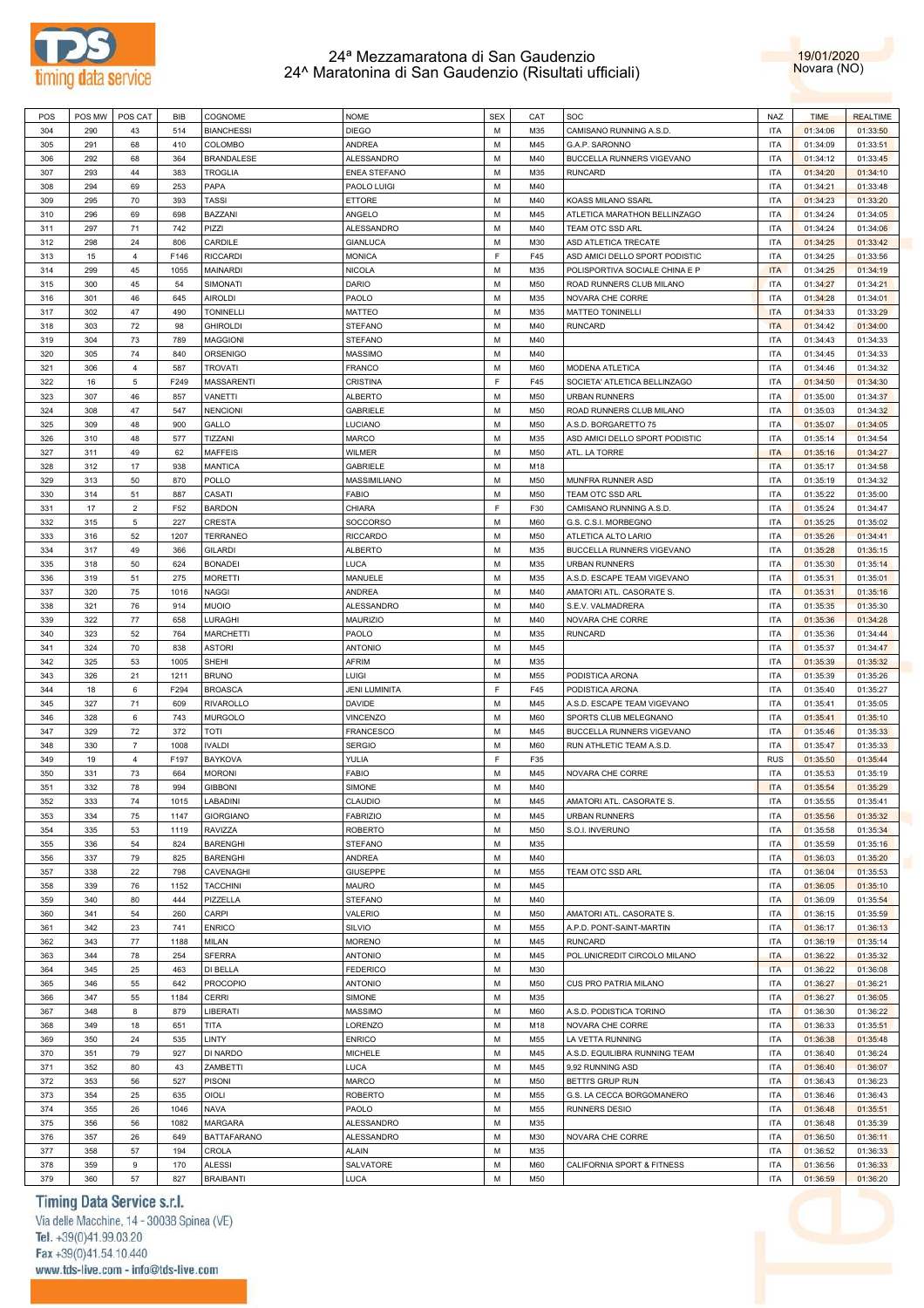



| POS        | POS MW    | POS CAT        | BIB         | COGNOME               | <b>NOME</b>            | <b>SEX</b> | CAT        | SOC                                          | NAZ               | <b>TIME</b>          | <b>REALTIME</b>      |
|------------|-----------|----------------|-------------|-----------------------|------------------------|------------|------------|----------------------------------------------|-------------------|----------------------|----------------------|
| 380        | 361       | 81             | 1206        | <b>GIRARDI</b>        | FABIO                  | M          | M40        | ASD RUN LIFE                                 | <b>ITA</b>        | 01:37:00             | 01:36:51             |
| 381        | 362       | 58             | 963         | CAMPAGNOLO            | <b>ROBERTO</b>         | М          | M50        |                                              | <b>ITA</b>        | 01:37:01             | 01:36:50             |
| 382        | 363       | 27             | 765         | LONGO                 | MAURO                  | М          | M55        | <b>RUNNER VARESE</b>                         | <b>ITA</b>        | 01:37:02             | 01:36:27             |
| 383        | 364       | 10             | 992         | <b>MARTINELLI</b>     | <b>FULVIO</b>          | М          | M60        | RASCHIANI TRIATHLON PAVESE                   | <b>ITA</b>        | 01:37:03             | 01:36:55             |
| 384        | 365       | 81             | 832         |                       | DAVIDE                 | M          | M45        | <b>RUNNER VARESE</b>                         | <b>ITA</b>        |                      |                      |
|            |           |                |             | CANEVESI              |                        |            |            |                                              |                   | 01:37:04             | 01:36:29             |
| 385        | 366       | 11             | 142         | <b>GALLOTTI</b>       | <b>GIANFRANCO</b>      | М          | M60        | ASD ORTICA TEAM MILANO                       | <b>ITA</b>        | 01:37:04             | 01:36:47             |
| 386        | 367       | 82             | 48          | DANIELE               | <b>IVAN</b>            | М          | M45        | <b>RUNCARD</b>                               | <b>ITA</b>        | 01:37:04             | 01:36:43             |
| 387        | 368       | 82             | 969         | SOLERO                | ALESSANDRO             | М          | M40        | A.S.D. POLISPORTIVA VALMALONE                | <b>ITA</b>        | 01:37:08             | 01:36:45             |
| 388        | 369       | 83             | 1213        | CASTELLUCCIO          | ANDREA                 | М          | M40        | PODISTICA NONE                               | <b>ITA</b>        | 01:37:09             | 01:35:55             |
| 389        | 20        | 3              | F295        | DE FRANCO             | MARIANGELA             | E          | F50        | PODISTICA ARONA                              | <b>ITA</b>        | 01:37:11             | 01:36:59             |
| 390        | 370       | 59             | 389         | <b>TRUCCONE</b>       | <b>GIORGIO</b>         | М          | M50        | RUNNING CENTER CLUB TORINO                   | <b>ITA</b>        | 01:37:13             | 01:37:03             |
| 391        | 371       | 83             | 1218        | SCOGNAMIGLIO          | <b>GIUSEPPE</b>        | М          | M45        | ATL. V.C.A. MILANO                           | <b>ITA</b>        | 01:37:14             | 01:36:40             |
| 392        | 372       | 60             | 486         | <b>RONDO</b>          | LUCIO                  | M          | M50        | AVIS MARATHON VERBANIA                       | <b>ITA</b>        | 01:37:15             | 01:36:16             |
| 393        | 373       | 28             | 239         | <b>CORTINOVIS</b>     | <b>OSCAR</b>           | М          | M55        | FO' DI PE                                    | <b>ITA</b>        | 01:37:16             | 01:37:06             |
|            |           |                |             |                       |                        |            |            |                                              |                   |                      |                      |
| 394        | 374       | 84             | 1001        | CARACCIOLO            | ANDREA                 | М          | M40        | ATL. V.C.A. MILANO                           | <b>ITA</b>        | 01:37:16             | 01:36:11             |
| 395        | 375       | 61             | 1000        | CASTALDO              | <b>DOMENICO</b>        | М          | M50        | ATL. V.C.A. MILANO                           | <b>ITA</b>        | 01:37:16             | 01:36:11             |
| 396        | 376       | 62             | 812         | MILAN                 | <b>IVAN</b>            | М          | M50        | ASD ATLETICA TRECATE                         | <b>ITA</b>        | 01:37:17             | 01:36:58             |
| 397        | 377       | 84             | 526         | <b>TIOZZO</b>         | <b>GIUSEPPE</b>        | М          | M45        | TEAM OTC SSD ARL                             | <b>ITA</b>        | 01:37:23             | 01:36:58             |
| 398        | 378       | 63             | 465         | <b>TRONI</b>          | <b>ROBERTO</b>         | М          | M50        | POL. NOVATE                                  | <b>ITA</b>        | 01:37:23             | 01:36:47             |
| 399        | 21        | $\overline{7}$ | F208        | <b>BIANCHI</b>        | <b>SARA</b>            | E          | F45        | ASD ATLETICA TRECATE                         | <b>ITA</b>        | 01:37:24             | 01:37:02             |
| 400        | 379       | 85             | 202         | PELLIZZARO            | <b>FULVIO</b>          | М          | M40        | VARESE TRIATHLON S.B.R.                      | <b>ITA</b>        | 01:37:24             | 01:36:27             |
| 401        | 22        | 8              | F210        | DELLAVECCHIA          | <b>MARA</b>            | E          | F45        | ASD ATLETICA TRECATE                         | <b>ITA</b>        | 01:37:28             | 01:37:23             |
| 402        | 380       | 19             | 921         | LICCARDO              | LUCA                   | М          | M18        |                                              | <b>ITA</b>        | 01:37:28             | 01:37:01             |
|            |           |                |             |                       |                        | М          |            |                                              |                   |                      |                      |
| 403        | 381       | 58             | 920         | <b>GODIO</b>          | <b>ENRICO</b>          |            | M35        |                                              | <b>ITA</b>        | 01:37:28             | 01:37:02             |
| 404        | 382       | 29             | 719         | MEGALE                | FRANCESCO              | М          | M55        |                                              | <b>ITA</b>        | 01:37:29             | 01:36:57             |
| 405        | 383       | 64             | 265         | SUSANETTO             | MICHELE                | М          | M50        | <b>RUNCARD</b>                               | <b>ITA</b>        | 01:37:32             | 01:36:48             |
| 406        | 384       | 30             | 534         | <b>CORNIANI</b>       | <b>FRANCO</b>          | М          | M55        | LA VETTA RUNNING                             | <b>ITA</b>        | 01:37:32             | 01:36:48             |
| 407        | 385       | 85             | 519         | <b>RICCHIUTI</b>      | <b>DOMENICO</b>        | М          | M45        | AVIS PODISMO NOVARA                          | <b>ITA</b>        | 01:37:35             | 01:37:27             |
| 408        | 386       | 86             | 1105        | CIAFFI                | <b>GIULIO</b>          | M          | M45        | CAGLIARI MARATHON CLUB                       | <b>ITA</b>        | 01:37:35             | 01:37:24             |
| 409        | 387       | 65             | 576         | CASTAGNA              | <b>UMBERTO</b>         | М          | M50        | ASD AMICI DELLO SPORT PODISTIC               | <b>ITA</b>        | 01:37:36             | 01:37:19             |
| 410        | 388       | 66             | 244         | <b>MODELLI</b>        | FABIO                  | М          | M50        | LATIGRE                                      | <b>ITA</b>        | 01:37:38             | 01:36:41             |
| 411        | 389       | 87             | 955         | VALACCA               | <b>RODOLFO</b>         | М          | M45        | ALMOSTHERE ASD                               | <b>ITA</b>        | 01:37:39             | 01:37:07             |
| 412        | 390       | 88             | 1164        | PEDROLI               | DANIELE                | М          | M45        | <b>URBAN RUNNERS</b>                         | <b>ITA</b>        | 01:37:39             | 01:37:08             |
|            |           |                |             |                       |                        |            |            |                                              |                   |                      |                      |
| 413        | 391       | 12             | 504         | <b>ALGAROTTI</b>      | <b>CLAUDIO</b>         | М          | M60        | RUNNING TORRE DE' ROVERI                     | <b>ITA</b>        | 01:37:41             | 01:36:52             |
| 414        | 392       | 59             | 839         | MIHAYLOV              | <b>IVELIN MIHAYLOV</b> | М          | M35        | <b>RUNCARD</b>                               | <b>ITA</b>        | 01:37:45             | 01:37:14             |
| 415        | 23        | 9              | F148        | <b>BUGATTI</b>        | <b>ALESSANDRA</b>      | E          | F45        | <b>MANERANNERS</b>                           | <b>ITA</b>        | 01:37:46             | 01:37:24             |
| 416        | 24        | $\overline{4}$ | F239        | <b>CECCHINI</b>       | CLAUDIA                | F.         | F50        | G.A.P. SARONNO                               | <b>ITA</b>        | 01:37:47             | 01:37:16             |
| 417        | 393       | 13             | 232         | ZUCCA                 | PAOLO                  | М          | M60        | <b>ACQUIRUNNERS</b>                          | <b>ITA</b>        | 01:37:47             | 01:37:35             |
| 418        | 25        | 10             | F128        | COLOMBO               | ANNALISA               | F          | F45        | G.A.P. SARONNO                               | <b>ITA</b>        | 01:37:47             | 01:37:16             |
| 419        | 394       | 14             | 749         | CAMPANINI             | MAURO                  | М          | M60        | ATLETICA GALLIATE                            | <b>ITA</b>        | 01:37:48             | 01:37:27             |
| 420        | 395       | 89             | 459         | LOPINTO               | PAOLO                  | М          | M45        | SPORTS CLUB MELEGNANO                        | <b>ITA</b>        | 01:37:50             | 01:37:31             |
| 421        | 396       | 31             | 551         | VITULANO              | MATTEO                 | М          | M55        | NRDC-ITA RUNNING CLUB                        | <b>ITA</b>        | 01:37:51             | 01:36:59             |
| 422        | 397       | 60             | 1227        | DELLAVALLE            | <b>GIOVANNI</b>        | М          | M35        | <b>RUNCARD</b>                               | <b>ITA</b>        | 01:37:52             | 01:36:41             |
|            | 398       | 86             | 196         | <b>GRANDI</b>         | LORENZO                | М          | M40        |                                              | <b>ITA</b>        |                      |                      |
| 423        |           |                |             |                       |                        |            |            | ATL. ARCISATE                                |                   | 01:37:52             | 01:37:47             |
| 424        | 399       | 90             | 1146        | <b>RINALDI</b>        | <b>STEFANO</b>         | М          | M45        | <b>URBAN RUNNERS</b>                         | <b>ITA</b>        | 01:37:53             | 01:37:41             |
| 425        | 400       | 27             | 523         | <b>DESTRO</b>         | FABIO                  | М          | M30        | LA PODISTICA ROBBIESE                        | <b>ITA</b>        | 01:37:54             | 01:36:48             |
| 426        | 401       | 91             | 950         | DEPASQUALE            | CARMELO                | М          | M45        | G.P. GORGONZOLA '88                          | <b>ITA</b>        | 01:37:59             | 01:37:13             |
| 427        | 402       | 32             | 1087        | <b>RINARELLI</b>      | GIUSEPPE MARZIO        | М          | M55        | <b>BASE RUNNING</b>                          | <b>ITA</b>        | 01:38:00             | 01:37:43             |
| 428        | 403       | 67             | 117         | <b>MARTELLI</b>       | <b>STEFANO</b>         | M          | M50        | PODISMO AVIS NOVARA                          | <b>ITA</b>        | 01:38:02             | 01:37:19             |
| 429        | 404       | 61             | 105         | PIZZELLA              | SIMONE                 | М          | M35        |                                              | <b>ITA</b>        | 01:38:04             | 01:37:49             |
| 430        | 405       | 68             | 351         | <b>TESTONI</b>        | <b>MICHELE</b>         | М          | M50        | <b>RUNCARD</b>                               | <b>ITA</b>        | 01:38:04             | 01:37:40             |
| 431        | 406       | 87             | 266         | COVA CAIAZZO          | SIMONE                 | М          | M40        |                                              | <b>ITA</b>        | 01:38:05             | 01:37:34             |
| 432        | 407       | 69             | 422         | <b>PACCHETTI</b>      | DAVIDE                 | М          | M50        | POL. TEAM BRIANZA LISSONE                    | <b>ITA</b>        | 01:38:09             | 01:37:28             |
|            |           |                |             |                       |                        | F.         |            |                                              |                   |                      |                      |
| 433        | 26        | 5              | F34         | CASALI                | <b>SIMONA</b>          |            | F50        | ASD ORTICA TEAM MILANO                       | <b>ITA</b>        | 01:38:13             | 01:37:42             |
| 434        | 408       | 70             | 1122        | <b>GARDELLI</b>       | <b>UGO ANDREA</b>      | М          | M50        | G.S. MONTESTELLA                             | <b>ITA</b>        | 01:38:15             | 01:38:04             |
| 435        | 409       | 92             | 548         | MINOLA VIOLINO        | MANUEL                 | М          | M45        |                                              | <b>ITA</b>        | 01:38:16             | 01:37:51             |
| 436        | 410       | 88             | 485         | <b>BERNARDI</b>       | ANDREA                 | М          | M40        | 101 RUNNING ASD                              | <b>ITA</b>        | 01:38:17             | 01:37:25             |
| 437        | 411       | 89             | 331         | <b>MARCONI</b>        | <b>GIANLUCA</b>        | М          | M40        | RUNNER VARESE                                | <b>ITA</b>        | 01:38:19             | 01:37:45             |
| 438        | 27        | 3              | F59         | MASILI                | ELENA CRISTINA         | F          | F30        | A.S.D. CASTLERUN                             | <b>ITA</b>        | 01:38:19             | 01:38:16             |
| 439        | 28        | $\overline{4}$ | F266        | MONTEFORTE            | MANUELA                | E          | F40        |                                              | <b>ITA</b>        | 01:38:20             | 01:38:08             |
| 440        | 412       | 71             | 337         | <b>ROSSI</b>          | <b>DOMENICO</b>        | М          | M50        | <b>RUNNER VARESE</b>                         | <b>ITA</b>        | 01:38:21             | 01:37:27             |
| 441        | 413       | 90             | 31          | PAGURA                | MASSIMO                | М          | M40        | <b>RUNCARD</b>                               | <b>ITA</b>        | 01:38:22             | 01:37:31             |
|            |           |                | 47          |                       |                        | М          |            |                                              |                   |                      |                      |
| 442        | 414       | 93             |             | AROSIO                | MASSIMILIANO           |            | M45        | TEAM OTC SSD ARL                             | <b>ITA</b>        | 01:38:24             | 01:38:06             |
| 443        | 415       | 5              | 195         | <b>TROTTA</b>         | LEONARDO               | М          | M65        | ATL. ARCISATE                                | <b>ITA</b>        | 01:38:25             | 01:38:20             |
| 444        | 416       | 72             | 715         | LUNGHI                | ANDREA                 | М          | M50        | ASD POLISPORTIVA BREMESE                     | <b>ITA</b>        | 01:38:26             | 01:37:58             |
| 445        | 417       | 62             | 672         | COSTANTINO            | <b>GIOVANNI</b>        | М          | M35        | NOVARA CHE CORRE                             | <b>ITA</b>        | 01:38:27             | 01:37:47             |
| 446        |           | 63             | 277         | ZANINELLO             | <b>ROBERTO</b>         | М          | M35        | A.S.D. ESCAPE TEAM VIGEVANO                  | <b>ITA</b>        | 01:38:27             | 01:37:32             |
|            | 418       |                |             | <b>SESANA</b>         | PAOLO                  | М          | M35        | CUS PRO PATRIA MILANO                        | <b>ITA</b>        | 01:38:28             | 01:38:00             |
| 447        | 419       | 64             | 936         |                       |                        |            |            |                                              |                   |                      |                      |
| 448        | 420       | 65             | 1098        | CATTANEO              | DANIELE                | М          | M35        | <b>RUNCARD</b>                               | <b>ITA</b>        | 01:38:31             | 01:38:02             |
| 449        | 421       | 66             | 611         | <b>SCALISI</b>        |                        | М          | M35        |                                              | <b>ITA</b>        | 01:38:31             |                      |
|            |           |                |             |                       | ANDREA                 |            |            | A.S.D. ESCAPE TEAM VIGEVANO                  |                   |                      | 01:37:54             |
| 450        | 29        | $\overline{4}$ | F136        | <b>BIANCONI</b>       | CHIARA                 | E          | F30        | <b>STAR RUN</b>                              | <b>ITA</b>        | 01:38:31             | 01:38:02             |
| 451        | 422       | 33             | 894         | ABBA'                 | MASSIMO                | М          | M55        | A.S.D. BORGARETTO 75                         | <b>ITA</b>        | 01:38:31             | 01:37:29             |
| 452        | 423       | 67             | 505         | ADDABBO               | <b>JONATHAN</b>        | М          | M35        |                                              | <b>ITA</b>        | 01:38:34             | 01:38:23             |
| 453        | 424       | 73             | 605         | <b>MONFRINOTTI</b>    | PAOLO                  | М          | M50        | A.S.D. ESCAPE TEAM VIGEVANO                  | <b>ITA</b>        | 01:38:34             | 01:38:00             |
| 454<br>455 | 30<br>425 | 5<br>94        | F196<br>380 | ZEHETMEIER<br>GALANTE | CORNELIA<br>STEFANO    | F<br>М     | F40<br>M45 | ATLETICA GALLIATE<br>VARESE TRIATHLON S.B.R. | GER<br><b>ITA</b> | 01:38:35<br>01:38:35 | 01:37:52<br>01:37:38 |

## Timing Data Service s.r.l.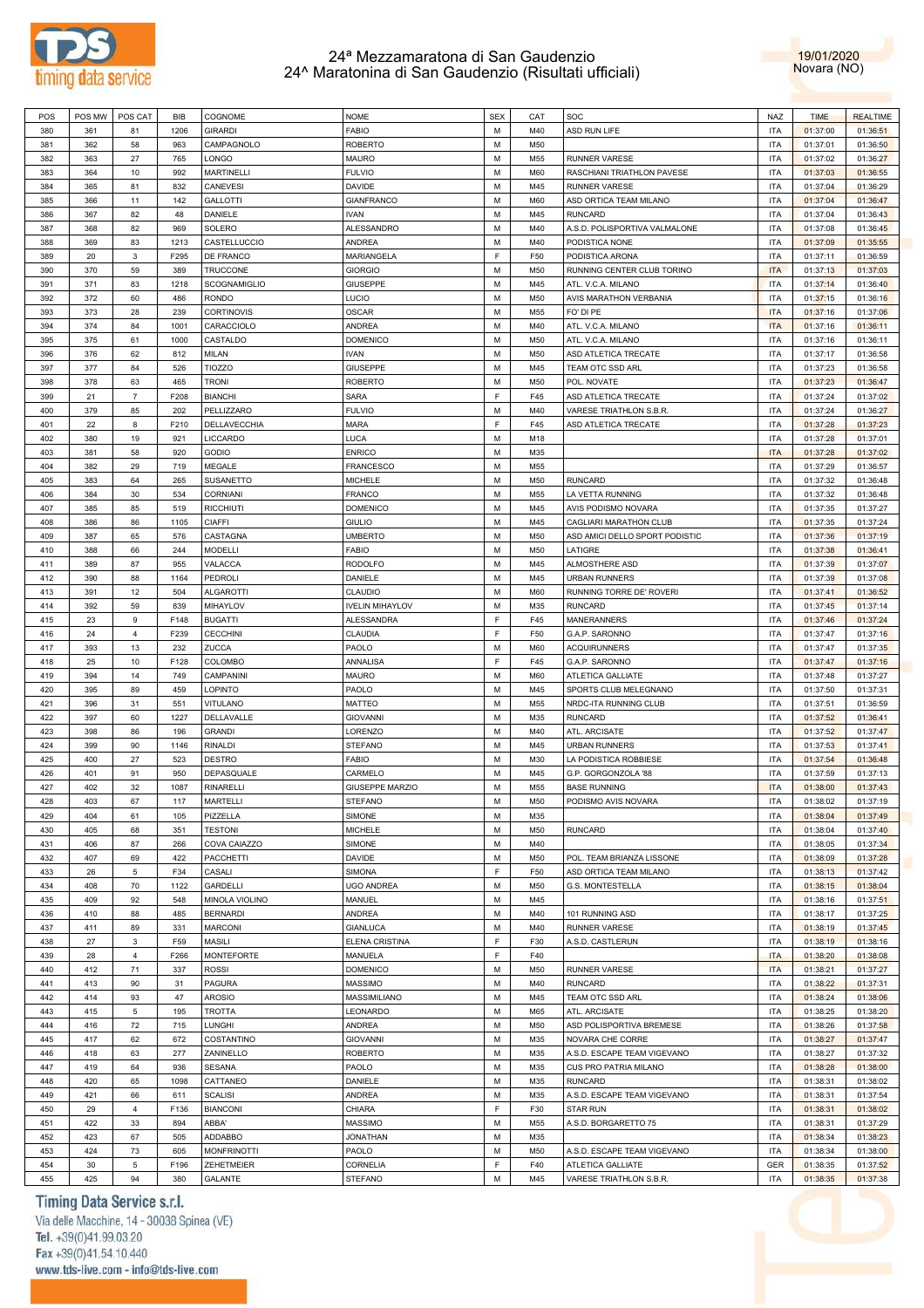



| POS | POS MW | POS CAT        | <b>BIB</b> | COGNOME            | <b>NOME</b>        | <b>SEX</b> | CAT | SOC                                     | NAZ        | <b>TIME</b> | <b>REALTIME</b> |
|-----|--------|----------------|------------|--------------------|--------------------|------------|-----|-----------------------------------------|------------|-------------|-----------------|
| 456 | 426    | 91             | 1024       | <b>BERNARDI</b>    | <b>DAVIDE</b>      | M          | M40 | ASD ATLETICA TRECATE                    | <b>ITA</b> | 01:38:35    | 01:37:26        |
| 457 | 427    | 74             | 816        | <b>TURINI</b>      | <b>DAVIDE</b>      | М          | M50 | ASD ATLETICA TRECATE                    | <b>ITA</b> | 01:38:37    | 01:38:28        |
| 458 | 428    | 95             | 760        | ZULIAN             | ANDREA             | M          | M45 | <b>MANERANNERS</b>                      | <b>ITA</b> | 01:38:38    | 01:38:16        |
| 459 | 429    | 15             | 1155       | <b>SCANSANI</b>    | MARCO              | М          | M60 | RUNNERS BERGAMO                         | <b>ITA</b> | 01:38:40    | 01:38:27        |
|     |        |                |            |                    | <b>MASSIMO</b>     | M          |     |                                         | <b>ITA</b> |             |                 |
| 460 | 430    | 75             | 1143       | PAGETTI            |                    |            | M50 | <b>RUNCARD</b>                          |            | 01:38:41    | 01:37:47        |
| 461 | 431    | 92             | 226        | <b>BUCCELLA</b>    | SANDRO             | М          | M40 | <b>RUNCARD</b>                          | <b>ITA</b> | 01:38:42    | 01:38:20        |
| 462 | 432    | 96             | 179        | RAIMONDI           | <b>MICHELE</b>     | M          | M45 | GIOIA RUNNING A.S.D.                    | <b>ITA</b> | 01:38:43    | 01:36:07        |
| 463 | 433    | 20             | 1020       | <b>FIANDRA</b>     | DANIELE            | M          | M18 | G.S. MARATHON MAX                       | <b>ITA</b> | 01:38:44    | 01:37:34        |
| 464 | 31     | 5              | F141       | ZAMMETTA           | <b>SABRINA</b>     | E          | F35 | ASD MARCIATORI LANDRIANO AVIS           | <b>ITA</b> | 01:38:48    | 01:37:59        |
| 465 | 434    | 97             | 475        | <b>TRAVAGLIONE</b> | <b>MAURIZIO</b>    | M          | M45 | G.S. LA CECCA BORGOMANERO               | <b>ITA</b> | 01:38:49    | 01:38:33        |
| 466 | 435    | 34             | 397        | <b>MELLONE</b>     | <b>TIZIANO</b>     | M          | M55 | G.S. LA CECCA BORGOMANERO               | <b>ITA</b> | 01:38:49    | 01:38:32        |
| 467 | 32     | 11             | F29        | <b>BARBIERATO</b>  | <b>SELENE</b>      | F          | F45 | ATLETICA GALLIATE                       | <b>ITA</b> | 01:38:58    | 01:38:48        |
| 468 | 436    | 35             | 434        | <b>BANCI</b>       | <b>FABRIZIO</b>    | M          | M55 | UNICREDIT CIRCOLO MILANO                | <b>ITA</b> | 01:39:00    | 01:38:20        |
| 469 | 437    | 68             | 198        | <b>TROGU</b>       | <b>ROBERTO</b>     | М          | M35 |                                         | <b>ITA</b> | 01:39:01    | 01:38:43        |
|     |        |                |            |                    |                    |            |     |                                         |            |             |                 |
| 470 | 438    | 69             | 759        | CRUGNOLA           | LIVIO              | M          | M35 | ATL. ARCISATE                           | <b>ITA</b> | 01:39:02    | 01:38:37        |
| 471 | 439    | 93             | 872        | <b>CORRADI</b>     | MARCO              | M          | M40 | A.S.D. PODISTICA TORINO                 | <b>ITA</b> | 01:39:03    | 01:38:53        |
| 472 | 440    | 98             | 166        | <b>BARDELLI</b>    | VALERIO            | M          | M45 | <b>RUNCARD</b>                          | <b>ITA</b> | 01:39:05    | 01:38:29        |
| 473 | 33     | 12             | F287       | PERINO             | <b>SIMONA</b>      | F          | F45 | TIGER SPORT RUNNING TEAM ASD            | <b>ITA</b> | 01:39:06    | 01:38:41        |
| 474 | 441    | 76             | 332        | MELAI              | LUCA               | M          | M50 | <b>RUNNER VARESE</b>                    | <b>ITA</b> | 01:39:12    | 01:39:10        |
| 475 | 34     | 1              | F138       | <b>MANFRINI</b>    | PAOLA              | F          | F55 | C.C.R.SPORT. ALPINI TROFARELLO          | <b>ITA</b> | 01:39:13    | 01:39:09        |
| 476 | 442    | 77             | 893        | <b>BRUOGNOLO</b>   | <b>ALFREDO</b>     | M          | M50 | A.S.D. BORGARETTO 75                    | <b>ITA</b> | 01:39:15    | 01:38:12        |
| 477 | 443    | 78             | 868        | <b>BARBARO</b>     | LUIGI              | М          | M50 | S.COOP ARL SD GS VILLA GUARDIA          | <b>ITA</b> | 01:39:16    | 01:38:47        |
| 478 | 444    | 94             | 631        | <b>ARCERI</b>      | <b>ROBERTO</b>     | M          | M40 | A.S.D. CIRCUITO RUNNING                 | <b>ITA</b> | 01:39:17    | 01:38:59        |
|     |        |                |            | <b>FRONTUTO</b>    |                    |            |     |                                         |            |             |                 |
| 479 | 445    | 36             | 494        |                    | CANIO FRANCO       | M          | M55 | BETTI'S GRUP RUN                        | <b>ITA</b> | 01:39:19    | 01:39:12        |
| 480 | 446    | 95             | 784        | <b>PESCHIULLI</b>  | <b>ANTONIO</b>     | M          | M40 | TORINO ROAD RUNNERS A.S.D.              | <b>ITA</b> | 01:39:22    | 01:38:52        |
| 481 | 447    | 79             | 325        | <b>IZZO</b>        | GIANCARMINE JOSEPH | M          | M50 | <b>RUNNER VARESE</b>                    | <b>ITA</b> | 01:39:22    | 01:38:04        |
| 482 | 35     | 6              | F265       | <b>BARBOGLIO</b>   | <b>SARA</b>        | F          | F35 | G. S. D. GENZIANELLA                    | <b>ITA</b> | 01:39:24    | 01:39:13        |
| 483 | 448    | 80             | 701        | DI GIOVINE         | <b>ANTONIO</b>     | M          | M50 | ASD ATLETICA TRECATE                    | <b>ITA</b> | 01:39:30    | 01:39:09        |
| 484 | 449    | 37             | 702        | <b>FALLARINI</b>   | <b>STEFANO</b>     | M          | M55 | ASD ATLETICA TRECATE                    | <b>ITA</b> | 01:39:30    | 01:39:11        |
| 485 | 450    | 81             | 140        | <b>FERRANTE</b>    | ANGELO MICHELE     | M          | M50 | ASD ORTICA TEAM MILANO                  | <b>ITA</b> | 01:39:31    | 01:38:53        |
| 486 | 451    | 82             | 220        | DEZUANNI           | <b>ROBERTO</b>     | M          | M50 | AVIS MARATHON VERBANIA                  | <b>ITA</b> | 01:39:31    | 01:38:31        |
| 487 | 452    | 38             | 834        | VOLPE              | <b>FRANCESCO</b>   | M          | M55 | ASD MFR BRINDISI                        | <b>ITA</b> | 01:39:41    | 01:39:28        |
|     |        | 99             | 87         |                    | CARLO              | M          |     |                                         |            |             |                 |
| 488 | 453    |                |            | ANGERILLO          |                    |            | M45 | SPORTS CLUB MELEGNANO                   | <b>ITA</b> | 01:39:41    | 01:39:15        |
| 489 | 454    | 100            | 347        | D'AULERIO          | MASSIMO            | М          | M45 | <b>RUNCARD</b>                          | <b>ITA</b> | 01:39:41    | 01:38:44        |
| 490 | 455    | 101            | 163        | SAGGIN             | <b>ROBERTO</b>     | M          | M45 | ATL. LA FORNACE                         | <b>ITA</b> | 01:39:42    | 01:39:42        |
| 491 | 36     | 13             | F63        | <b>BUSNELLI</b>    | DANIELA            | F          | F45 | GRUPPO ETHOS RUNNING TEAM               | <b>ITA</b> | 01:39:44    | 01:39:32        |
| 492 | 456    | 83             | 298        | <b>GALIMBERTI</b>  | <b>MICHELE</b>     | M          | M50 | ATLETICA GALLIATE                       | <b>ITA</b> | 01:39:51    | 01:39:30        |
| 493 | 37     | 6              | F193       | VELLATA            | LUCIA              | E          | F50 | ATLETICA GALLIATE                       | <b>ITA</b> | 01:39:51    | 01:39:45        |
| 494 | 457    | 84             | 171        | <b>SPENA</b>       | ONOFRIO            | M          | M50 | BELLIRUN AMATEUR SPORTS DILETTANTISTICA | <b>ITA</b> | 01:39:53    | 01:39:30        |
| 495 | 458    | 96             | 1085       | CALOIA             | LUCA               | M          | M40 |                                         | <b>ITA</b> | 01:39:53    | 01:39:25        |
| 496 | 459    | 102            | 793        | <b>COSTABILE</b>   | <b>RAIMONDO</b>    | M          | M45 | ATLETICA RUB. F.LLI FRATTINI            | <b>ITA</b> | 01:39:55    | 01:39:32        |
| 497 | 460    | 97             | 1175       | <b>TROVATO</b>     | <b>FLAVIO</b>      | M          | M40 | <b>INSUBRIA SKY TEAM</b>                | <b>ITA</b> | 01:40:08    | 01:39:06        |
|     |        |                |            |                    |                    |            |     |                                         |            |             |                 |
| 498 | 461    | 103            | 594        | <b>BELLANTONE</b>  | <b>ROBERTO</b>     | M          | M45 | A.S.D. ESCAPE TEAM VIGEVANO             | <b>ITA</b> | 01:40:08    | 01:39:33        |
| 499 | 462    | 85             | 394        | SPOTTI             | <b>GIANLUCA</b>    | M          | M50 | <b>RUNCARD</b>                          | <b>ITA</b> | 01:40:11    | 01:39:49        |
| 500 | 463    | 86             | 745        | <b>BOGGIATTO</b>   | PAOLO              | M          | M50 | PIETRO MICCA BIELLA RUNNING             | <b>ITA</b> | 01:40:12    | 01:39:44        |
| 501 | 464    | 87             | 352        | <b>FUGAZZA</b>     | <b>DOMENICO</b>    | М          | M50 | G.T.A. CREMA                            | <b>ITA</b> | 01:40:13    | 01:40:05        |
| 502 | 465    | 39             | 1162       | ALBINI             | <b>FABRIZIO</b>    | M          | M55 |                                         | <b>ITA</b> | 01:40:14    | 01:39:13        |
| 503 | 466    | 98             | 118        | VANNIN             | <b>RYAN</b>        | M          | M40 |                                         | SUI        | 01:40:19    | 01:39:56        |
| 504 | 467    | 40             | 97         | <b>MACCIO</b>      | LUIGI              | M          | M55 | ATL. NOVESE                             | <b>ITA</b> | 01:40:22    | 01:39:45        |
| 505 | 468    | 16             | 72         | RIGOLI             | <b>ROBERTO</b>     | М          | M60 | ATL. ARCISATE                           | <b>ITA</b> | 01:40:24    | 01:39:18        |
| 506 | 469    | 88             | 676        | CONAGIN            | PAOLO              | M          | M50 | NOVARA CHE CORRE                        | <b>ITA</b> | 01:40:25    | 01:39:49        |
| 507 | 38     | $\overline{2}$ | F87        | ZAMBON             | RITA               | F          | F55 | <b>RUNNER VARESE</b>                    | <b>ITA</b> | 01:40:27    | 01:40:23        |
|     |        |                |            |                    |                    |            |     |                                         |            |             |                 |
| 508 | 470    | 104            | 478        | <b>AUREA</b>       | PAOLO MAURIZIO     | M          | M45 | VERDE PISELLO GROUP MILANO              | <b>ITA</b> | 01:40:29    | 01:40:02        |
| 509 | 471    | 105            | 223        | CALABRESE          | CLAUDIO            | M          | M45 | AVIS MARATHON VERBANIA                  | <b>ITA</b> | 01:40:32    | 01:40:08        |
| 510 | 472    | 6              | 435        | <b>MORONI</b>      | LORENZO            | M          | M65 | PODISTICA MEZZANESE                     | <b>ITA</b> | 01:40:34    | 01:40:19        |
| 511 | 473    | 28             | 928        | <b>FASSINO</b>     | <b>DANIELE</b>     | M          | M30 | A.S.D. EQUILIBRA RUNNING TEAM           | <b>ITA</b> | 01:40:34    | 01:40:06        |
| 512 | 474    | 89             | 926        | DANZA              | LUCIO              | M          | M50 | A.S.D. EQUILIBRA RUNNING TEAM           | <b>ITA</b> | 01:40:34    | 01:40:11        |
| 513 | 475    | 90             | 188        | CERIANI            | <b>ALBERTO</b>     | M          | M50 | ATLETICA 3V                             | <b>ITA</b> | 01:40:38    | 01:40:30        |
| 514 | 476    | 106            | 322        | DE CARLI           | CRISTIANO          | M          | M45 | <b>RUNNER VARESE</b>                    | <b>ITA</b> | 01:40:42    | 01:40:05        |
| 515 | 477    | 41             | 899        | <b>PIRAS</b>       | SALVATORE          | M          | M55 | A.S.D. BORGARETTO 75                    | <b>ITA</b> | 01:40:44    | 01:39:41        |
|     |        |                |            |                    |                    |            |     |                                         |            |             |                 |
| 516 | 478    | 99             | 172        | <b>RINALDO</b>     | DAVIDE             | M          | M40 |                                         | <b>ITA</b> | 01:40:54    | 01:39:51        |
| 517 | 479    | 42             | 1140       | CALATINO           | <b>POMPILIO</b>    | М          | M55 | TEAM OTC SSD ARL                        | <b>ITA</b> | 01:40:56    | 01:40:45        |
| 518 | 480    | 100            | 1196       | <b>SCOTTI</b>      | VALERIO            | M          | M40 | ASD ORTICA TEAM MILANO                  | <b>ITA</b> | 01:40:57    | 01:39:37        |
| 519 | 481    | 43             | 898        | SPUCCIA            | <b>DARIO</b>       | М          | M55 | A.S.D. BORGARETTO 75                    | <b>ITA</b> | 01:40:59    | 01:39:56        |
| 520 | 482    | 91             | 398        | <b>GASPARINI</b>   | PAOLO              | M          | M50 | VARESE TRIATHLON S.B.R.                 | <b>ITA</b> | 01:41:02    | 01:40:05        |
| 521 | 483    | 92             | 1109       | <b>ROSSETTI</b>    | MASSIMILIANO       | М          | M50 | ASD CASTLERUN                           | <b>ITA</b> | 01:41:04    | 01:40:35        |
| 522 | 484    | 29             | 785        | MAROCCO            | <b>EMILIANO</b>    | M          | M30 |                                         | <b>ITA</b> | 01:41:05    | 01:40:04        |
| 523 | 485    | 101            | 210        | <b>VARVERI</b>     | <b>STEFANO</b>     | M          | M40 | A.S.D. GRAVELLONA VCO                   | <b>ITA</b> | 01:41:07    | 01:40:30        |
| 524 | 39     | 5              | F57        | CARDONE            | ANASTASIA          | F          | F30 | AVIS MARATHON VERBANIA                  | <b>ITA</b> | 01:41:09    | 01:40:09        |
|     |        |                |            |                    |                    |            |     |                                         |            |             |                 |
| 525 | 486    | 107            | 941        | CAMBRIANI          | <b>ANDREA</b>      | M          | M45 | S.S. LAZIO ATLETICA LEGGERA             | <b>ITA</b> | 01:41:13    | 01:40:33        |
| 526 | 487    | 108            | 559        | <b>MODENESI</b>    | SIMONE             | M          | M45 | G.S. LA CECCA BORGOMANERO               | <b>ITA</b> | 01:41:13    | 01:40:55        |
| 527 | 488    | 102            | 788        | <b>GUARNIERO</b>   | <b>DAVIDE</b>      | М          | M40 | PRO PATRIA A.R.C. BUSTO A.              | <b>ITA</b> | 01:41:17    | 01:39:47        |
| 528 | 489    | 44             | 503        | ZAFFARONI          | <b>GIORGIO</b>     | M          | M55 | <b>MANERANNERS</b>                      | <b>ITA</b> | 01:41:17    | 01:40:58        |
| 529 | 490    | 109            | 111        | <b>ROCCHITELLI</b> | <b>GIULIO</b>      | M          | M45 | PRO PATRIA A.R.C. BUSTO A.              | <b>ITA</b> | 01:41:18    | 01:39:47        |
| 530 | 491    | 17             | 167        | <b>BERTACCINI</b>  | ANDREA             | M          | M60 | ATLETICA MARATHON BELLINZAGO            | <b>ITA</b> | 01:41:18    | 01:40:35        |
| 531 | 492    | 70             | 1186       | <b>BELLI</b>       | <b>SERGIO</b>      | M          | M35 | PIETRO MICCA BIELLA RUNNING             | <b>ITA</b> | 01:41:18    | 01:40:47        |
|     |        |                |            |                    |                    |            |     |                                         |            |             |                 |

### Timing Data Service s.r.l.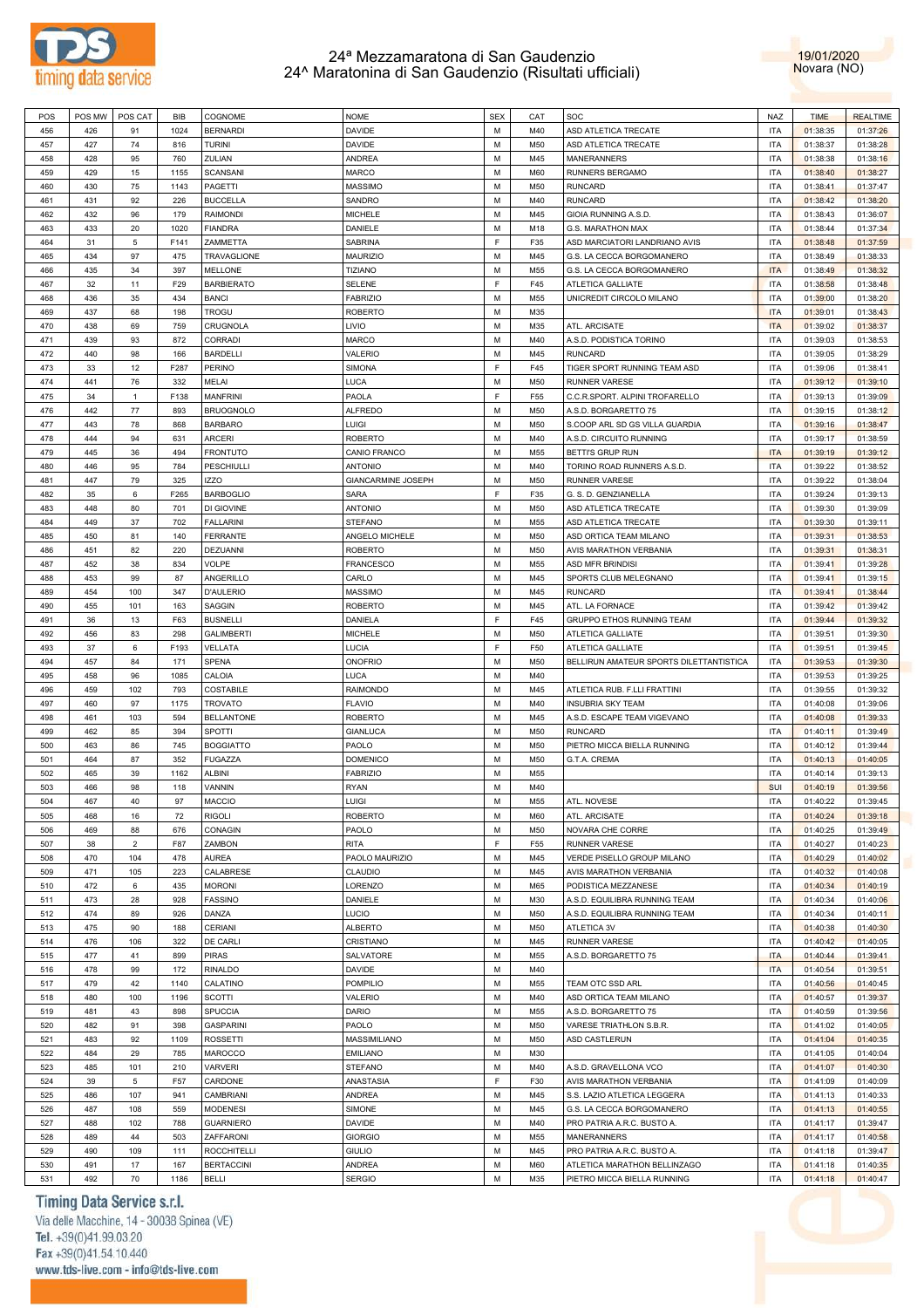



| POS        | POS MW    | POS CAT              | BIB        | COGNOME                        | <b>NOME</b>             | <b>SEX</b> | CAT        | SOC                                           | <b>NAZ</b>               | <b>TIME</b>          | <b>REALTIME</b>      |
|------------|-----------|----------------------|------------|--------------------------------|-------------------------|------------|------------|-----------------------------------------------|--------------------------|----------------------|----------------------|
| 532        | 493       | 110                  | 274        | <b>MERLO</b>                   | PAOLO                   | M          | M45        | A.S.D. ESCAPE TEAM VIGEVANO                   | <b>ITA</b>               | 01:41:22             | 01:40:29             |
| 533        | 494       | 71                   | 639        | <b>BUSCHINI</b>                | <b>NICOLA</b>           | M          | M35        | A.S.D. CIRCUITO RUNNING                       | <b>ITA</b>               | 01:41:24             | 01:41:07             |
| 534        | 40        | $\overline{7}$       | F180       | <b>FOSSA</b>                   | EMANUELA                | F          | F50        | AMATORI ATL. CASORATE S.                      | <b>ITA</b>               | 01:41:25             | 01:41:09             |
|            |           | $\overline{7}$       |            |                                |                         | M          |            |                                               |                          |                      |                      |
| 535        | 495       |                      | 772        | <b>GALEONE</b>                 | <b>MAURIZIO</b>         |            | M65        | A.S.D. MES COLLEFERRO                         | <b>ITA</b>               | 01:41:27             | 01:41:01             |
| 536        | 496       | 103                  | 214        | ODDO                           | ALESSANDRO              | м          | M40        | U.S. SCALO VOGHERA                            | <b>ITA</b>               | 01:41:27             | 01:40:06             |
| 537        | 497       | $\mathbf{3}$         | 428        | <b>VILLA</b>                   | <b>ENNIO</b>            | M          | M70        | SETTE LAGHI RUNNERS                           | ITA                      | 01:41:30             | 01:41:16             |
| 538        | 498       | 45                   | 424        | <b>VITALETTI</b>               | <b>SERGIO</b>           | м          | M55        | ATLETICA MARATHON BELLINZAGO                  | <b>ITA</b>               | 01:41:37             | 01:40:55             |
| 539        | 499       | 104                  | 646        | PREVIDE MASSARA                | <b>RICCARDO</b>         | M          | M40        | NOVARA CHE CORRE                              | ITA                      | 01:41:37             | 01:40:17             |
| 540        | 41        | 14                   | F251       | <b>UBOLDI</b>                  | <b>MARIA LAURA</b>      | F          | F45        | TEAM OTC SSD ARL                              | <b>ITA</b>               | 01:41:39             | 01:40:32             |
| 541        | 500       | 46                   | 252        | <b>SACCHI</b>                  | <b>FILIPPO</b>          | M          | M55        | TEAM OTC SSD ARL                              | ITA                      | 01:41:40             | 01:40:53             |
|            |           |                      |            |                                |                         |            |            |                                               |                          |                      |                      |
| 542        | 501       | 47                   | 108        | <b>GERVASIO</b>                | <b>ANTONIO</b>          | м          | M55        | TEAM OTC SSD ARL                              | <b>ITA</b>               | 01:41:42             | 01:40:51             |
| 543        | 502       | 93                   | 326        | LEGGIERI                       | MARCO GIUSEPPE          | M          | M50        | <b>RUNNER VARESE</b>                          | <b>ITA</b>               | 01:41:43             | 01:40:51             |
| 544        | 503       | 18                   | 805        | CALCATERRA                     | <b>GIANFRANCO</b>       | м          | M60        | ASD ATLETICA TRECATE                          | <b>ITA</b>               | 01:41:44             | 01:41:23             |
| 545        | 504       | 94                   | 610        | <b>ROGNONI</b>                 | PAOLO                   | M          | M50        | A.S.D. ESCAPE TEAM VIGEVANO                   | <b>ITA</b>               | 01:41:44             | 01:41:08             |
| 546        | 505       | 95                   | 989        | TIEZZI                         | <b>ROBERTO</b>          | м          | M50        | ROAD RUNNERS CLUB MILANO                      | <b>ITA</b>               | 01:41:45             | 01:41:28             |
| 547        | 506       | 48                   | 991        | CORRADINI                      | FABIO                   | M          | M55        | ROAD RUNNERS CLUB MILANO                      | <b>ITA</b>               | 01:41:46             | 01:41:29             |
| 548        | 42        | 8                    | F156       | <b>MAFFIOLI</b>                | LAURA                   | F          | F50        | ATL. SAN MARCO U.S. ACLI                      | <b>ITA</b>               | 01:41:46             | 01:41:23             |
|            |           |                      |            |                                |                         |            |            |                                               |                          |                      |                      |
| 549        | 507       | 96                   | 721        | <b>VINCIGUERRA</b>             | <b>GIUSEPPE</b>         | M          | M50        | ATL. GALLARATESE                              | <b>ITA</b>               | 01:41:46             | 01:41:19             |
| 550        | 508       | 105                  | 1094       | <b>VINCIGUERRA</b>             | <b>FEDERICO</b>         | м          | M40        | CARDATLETICA                                  | <b>ITA</b>               | 01:41:47             | 01:41:19             |
| 551        | 509       | 49                   | 881        | <b>COLOMBO</b>                 | PAOLO                   | M          | M55        |                                               | <b>ITA</b>               | 01:41:48             | 01:41:23             |
| 552        | 510       | 106                  | 79         | <b>PEREGO</b>                  | LUCA                    | м          | M40        | <b>RUNCARD</b>                                | <b>ITA</b>               | 01:41:50             | 01:40:41             |
| 553        | 511       | 107                  | 1189       | VILLANI                        | LUIGI                   | M          | M40        | <b>RUNCARD</b>                                | <b>ITA</b>               | 01:41:56             | 01:40:35             |
| 554        | 512       | 50                   | 1198       | <b>FRANCIOSI</b>               | ANDREA                  | м          | M55        | LA VETTA RUNNING                              | <b>ITA</b>               | 01:41:56             | 01:41:06             |
| 555        | 513       | 111                  | 878        | <b>SERAFIN</b>                 | ANDREA                  | M          | M45        | EUROATLETICA 2002                             | <b>ITA</b>               | 01:42:01             | 01:41:30             |
|            |           |                      |            |                                |                         |            |            |                                               |                          |                      |                      |
| 556        | 514       | 51                   | 319        | <b>BARATELLI</b>               | <b>MASSIMO</b>          | м          | M55        | <b>RUNNER VARESE</b>                          | <b>ITA</b>               | 01:42:01             | 01:41:25             |
| 557        | 515       | 19                   | 814        | POLITI                         | <b>ENZO</b>             | М          | M60        | ASD ATLETICA TRECATE                          | ITA                      | 01:42:03             | 01:41:43             |
| 558        | 516       | 72                   | 530        | AMODEO                         | SIMONE                  | м          | M35        | <b>RUNCARD</b>                                | <b>ITA</b>               | 01:42:03             | 01:41:42             |
| 559        | 517       | 20                   | 168        | <b>BRUSATI</b>                 | <b>MAURIZIO</b>         | M          | M60        | ATLETICA MARATHON BELLINZAGO                  | <b>ITA</b>               | 01:42:03             | 01:41:23             |
| 560        | 43        | 9                    | F271       | VIOLI                          | CONCETTA                | F          | F50        | <b>URBAN RUNNERS</b>                          | <b>ITA</b>               | 01:42:05             | 01:41:05             |
| 561        | 518       | 52                   | 710        | MAINO                          | <b>FERDINANDO</b>       | M          | M55        | 9,92 RUNNING ASD                              | <b>ITA</b>               | 01:42:07             | 01:41:33             |
|            | 519       | 112                  | 323        | DE VENUTO                      |                         | м          | M45        | <b>RUNNER VARESE</b>                          | <b>ITA</b>               |                      |                      |
| 562        |           |                      |            |                                | <b>GIOACCHINO</b>       |            |            |                                               |                          | 01:42:07             | 01:41:13             |
| 563        | 520       | 73                   | 450        | SPREAFICO                      | MARCO                   | M          | M35        | ASD MALPENSA RUNNERS                          | <b>ITA</b>               | 01:42:07             | 01:41:42             |
| 564        | 521       | 97                   | 1040       | <b>MOLENA</b>                  | <b>MAURIZIO</b>         | м          | M50        | <b>RUNNERS DESIO</b>                          | <b>ITA</b>               | 01:42:10             | 01:41:39             |
| 565        | 44        | $\overline{7}$       | F177       | <b>MUSSETTA</b>                | <b>SARA</b>             | E          | F35        | NOVARA CHE CORRE                              | <b>ITA</b>               | 01:42:10             | 01:41:04             |
| 566        | 522       | 8                    | 221        | <b>PAVESI</b>                  | <b>GIANLUIGI</b>        | M          | M65        | AVIS MARATHON VERBANIA                        | <b>ITA</b>               | 01:42:15             | 01:42:02             |
| 567        | 45        | 10                   | F109       | POLLASTRO                      | <b>BARBARA</b>          | E          | F50        | ATLETICA GALLIATE                             | <b>ITA</b>               | 01:42:18             | 01:42:09             |
| 568        | 523       | 98                   | 438        | <b>ROSSI</b>                   | WALTER                  | м          | M50        | S.CLUB LIB. SESTO                             | <b>ITA</b>               | 01:42:21             | 01:41:42             |
|            |           |                      |            |                                |                         | M          |            |                                               | <b>ITA</b>               |                      |                      |
| 569        | 524       | 74                   | 566        | <b>GRANDI</b>                  | <b>MARCO</b>            |            | M35        | ASD MARCIATORI LANDRIANO AVIS                 |                          | 01:42:22             | 01:41:36             |
| 570        | 46        | 15                   | F157       | <b>NEBULONI</b>                | RAFFAELLA               | F          | F45        | ATL. SAN MARCO U.S. ACLI                      | <b>ITA</b>               | 01:42:27             | 01:42:04             |
| 571        | 525       | 113                  | 647        | <b>FERRARI</b>                 | ANDREA                  | M          | M45        | NOVARA CHE CORRE                              | ITA                      | 01:42:28             | 01:41:59             |
| 572        | 526       | 99                   | 1126       | <b>CRESPI</b>                  | LUCA MARIA              | м          | M50        | ATL. SAN MARCO U.S. ACLI                      | <b>ITA</b>               | 01:42:30             | 01:41:55             |
| 573        | 47        | 11                   | F238       | VILLA                          | <b>MARIA ROSA</b>       | F          | F50        | AZZURRA GARBAGNATE M.SE                       | <b>ITA</b>               | 01:42:33             | 01:42:01             |
| 574        | 527       | 100                  | 310        | LEONARDI                       | <b>MASSIMO</b>          | м          | M50        |                                               | <b>ITA</b>               | 01:42:33             | 01:41:34             |
| 575        | 528       | 21                   | 884        | <b>URSO</b>                    | VINCENZO                | М          | M60        | G.A.P. SARONNO                                |                          | 01:42:34             | 01:41:44             |
| 576        |           |                      |            |                                |                         |            |            |                                               |                          |                      |                      |
|            |           |                      |            |                                |                         |            |            |                                               | <b>ITA</b>               |                      |                      |
|            | 529       | 53                   | 619        | <b>VENNERI</b>                 | VITALE                  | м          | M55        | GRUPPO PODISTICO AVIS TORINO                  | <b>ITA</b>               | 01:42:41             | 01:41:54             |
| 577        | 530       | 101                  | 952        | <b>BOVIO</b>                   | ALESSANDRO              | М          | M50        | SOCIETA' ATLETICA BELLINZAGO                  | <b>ITA</b>               | 01:42:41             | 01:42:22             |
| 578        | 531       | 114                  | 691        | CASTELLI                       | <b>ROBERTO</b>          | м          | M45        | CAMPUS VARESE RUNNERS                         | <b>ITA</b>               | 01:42:42             | 01:42:23             |
| 579        | 532       | 22                   | 683        | <b>ESPOSTO</b>                 | ANGELO                  | M          | M60        | AMATORI ATL. CASORATE S.                      | <b>ITA</b>               | 01:42:43             | 01:42:06             |
| 580        | 533       | 115                  | 712        | LEMBO                          | SALVATORE               | M          | M45        | G.S. CASTELLANIA - GOZZANO                    | <b>ITA</b>               | 01:42:46             | 01:41:58             |
| 581        | 534       | 30                   | 774        | <b>MELCHIONNI</b>              | DARIO                   | M          | M30        |                                               | <b>ITA</b>               | 01:42:47             | 01:41:07             |
| 582        | 48        | 16                   | F183       | <b>FERRARIO</b>                | <b>SIMONA</b>           | F.         | F45        | CAMPUS VARESE RUNNERS                         | <b>ITA</b>               | 01:42:49             | 01:42:23             |
|            |           |                      |            |                                |                         |            |            |                                               |                          |                      |                      |
| 583        | 535       | 21                   | 883        | ANGARONI                       | <b>ENRICO</b>           | M          | M18        | POLISPORTIVA SALUS GERENZANO                  | <b>ITA</b>               | 01:42:51             | 01:41:56             |
| 584        | 536       | 31                   | 897        | <b>GESMUNDO</b>                | <b>ANDREA</b>           | M          | M30        | A.S.D. BORGARETTO 75                          | <b>ITA</b>               | 01:42:51             | 01:41:50             |
| 585        | 537       | 102                  | 1051       | <b>PINNA</b>                   | <b>GIANNI</b>           | M          | M50        | A.S.D. BORGARETTO 75                          | <b>ITA</b>               | 01:42:52             | 01:41:48             |
| 586        | 538       | 103                  | 557        | MAININI                        | <b>ROBERTO</b>          | M          | M50        | PRO PATRIA A.R.C. BUSTO A.                    | <b>ITA</b>               | 01:42:52             | 01:42:04             |
| 587        | 49        | 8                    | F200       | MANCASSOLA                     | <b>NADIA</b>            | E          | F35        |                                               | SUI                      | 01:42:52             | 01:42:28             |
| 588        | 539       | 104                  | 652        | <b>GENERO</b>                  | RAFFAELE                | M          | M50        | NOVARA CHE CORRE                              | <b>ITA</b>               | 01:42:53             | 01:42:19             |
| 589        | 540       | 116                  | 1187       | LAMANNA                        | <b>EDOARDO</b>          | M          | M45        | PIETRO MICCA BIELLA RUNNING                   | <b>ITA</b>               | 01:42:53             | 01:42:21             |
|            |           |                      |            |                                |                         | M          |            |                                               |                          |                      |                      |
| 590        | 541       | 54                   | 186        | PAGLIALUNGA                    | GIUSEPPE LUCIO          |            | M55        | NOVARA CHE CORRE                              | <b>ITA</b>               | 01:42:55             | 01:42:17             |
| 591        | 542       | 105                  | 421        | <b>GORNATI</b>                 | VALERIO                 | M          | M50        | ASD AMICI DELLO SPORT PODISTIC                | <b>ITA</b>               | 01:42:57             | 01:42:35             |
| 592        | 543       | 106                  | 429        | <b>SILVESTRINI</b>             | <b>AGOSTINO</b>         | M          | M50        |                                               | <b>ITA</b>               | 01:42:58             | 01:42:44             |
| 593        | 544       | 55                   | 1131       | OBINU                          | <b>MARIO</b>            | M          | M55        | A.S.D. BORGARETTO 75                          | <b>ITA</b>               | 01:42:58             | 01:41:53             |
| 594        | 545       | 23                   | 307        | <b>NERI</b>                    | ALBERTO                 | M          | M60        | ATLETICA RUB. F.LLI FRATTINI                  | <b>ITA</b>               | 01:42:59             | 01:42:37             |
| 595        | 546       | 108                  | 958        | <b>ALESA</b>                   | SALVATORE               | M          | M40        | CORRERE OLTRE ASD                             | <b>ITA</b>               | 01:43:00             | 01:41:57             |
| 596        | 547       | 56                   | 467        | <b>MARCHETTI</b>               | LUCA                    | M          | M55        |                                               | <b>ITA</b>               | 01:43:02             | 01:42:22             |
|            | 548       | $\mathsf g$          | 643        | <b>DEGIOVANNINI</b>            |                         | M          | M65        |                                               | <b>ITA</b>               |                      |                      |
| 597        |           |                      |            |                                | <b>GIOVANNI</b>         |            |            | NOVARA CHE CORRE                              |                          | 01:43:03             | 01:42:15             |
| 598        | 549       | 107                  | 1168       | <b>BOSINA</b>                  | MARCO                   | M          | M50        | <b>RUNCARD</b>                                | <b>ITA</b>               | 01:43:04             | 01:42:39             |
| 599        | 50        | 6                    | F139       | VALLE                          | PAOLA                   | E          | F40        | ATLETICA VERCELLI 78                          | <b>ITA</b>               | 01:43:04             | 01:42:15             |
| 600        | 550       | 32                   | 384        | MARETTI                        | ALESSANDRO              | M          | M30        | <b>RUNCARD</b>                                | <b>ITA</b>               | 01:43:05             | 01:42:40             |
| 601        | 551       | 117                  | 1019       | COSMA                          | CHRISTIAN               | M          | M45        | VARESE TRIATHLON S.B.R.                       | <b>ITA</b>               | 01:43:05             | 01:41:57             |
| 602        | 552       | 108                  | 155        | <b>ROSSONI</b>                 | <b>FABIO</b>            | M          | M50        | ASD ORTICA TEAM MILANO                        | <b>ITA</b>               | 01:43:06             | 01:42:06             |
| 603        | 553       | 118                  | 343        | CUNANAN                        | <b>ARCHIMEDES</b>       | M          | M45        | <b>RUNCARD</b>                                | PHI                      | 01:43:09             | 01:42:28             |
| 604        | 554       | 109                  | 388        | MAGISTRELLI                    | <b>GIAMPIERO</b>        | M          | M50        | <b>RUNCARD</b>                                | <b>ITA</b>               | 01:43:11             | 01:42:05             |
|            |           |                      |            |                                |                         |            |            |                                               |                          |                      |                      |
| 605        | 555       | 24                   | 73         | ZULIAN                         | <b>AGOSTINO</b>         | M          | M60        | <b>RUNCARD</b>                                | <b>ITA</b>               | 01:43:16             | 01:42:32             |
| 606<br>607 | 556<br>51 | 25<br>$\overline{7}$ | 980<br>F84 | <b>CHIODO</b><br><b>GIUNTA</b> | SANTO<br><b>ROSANNA</b> | M<br>E     | M60<br>F40 | CRAL ALENIA AERMACCHI<br><b>RUNNER VARESE</b> | <b>ITA</b><br><b>ITA</b> | 01:43:18<br>01:43:27 | 01:42:56<br>01:42:54 |

## Timing Data Service s.r.l.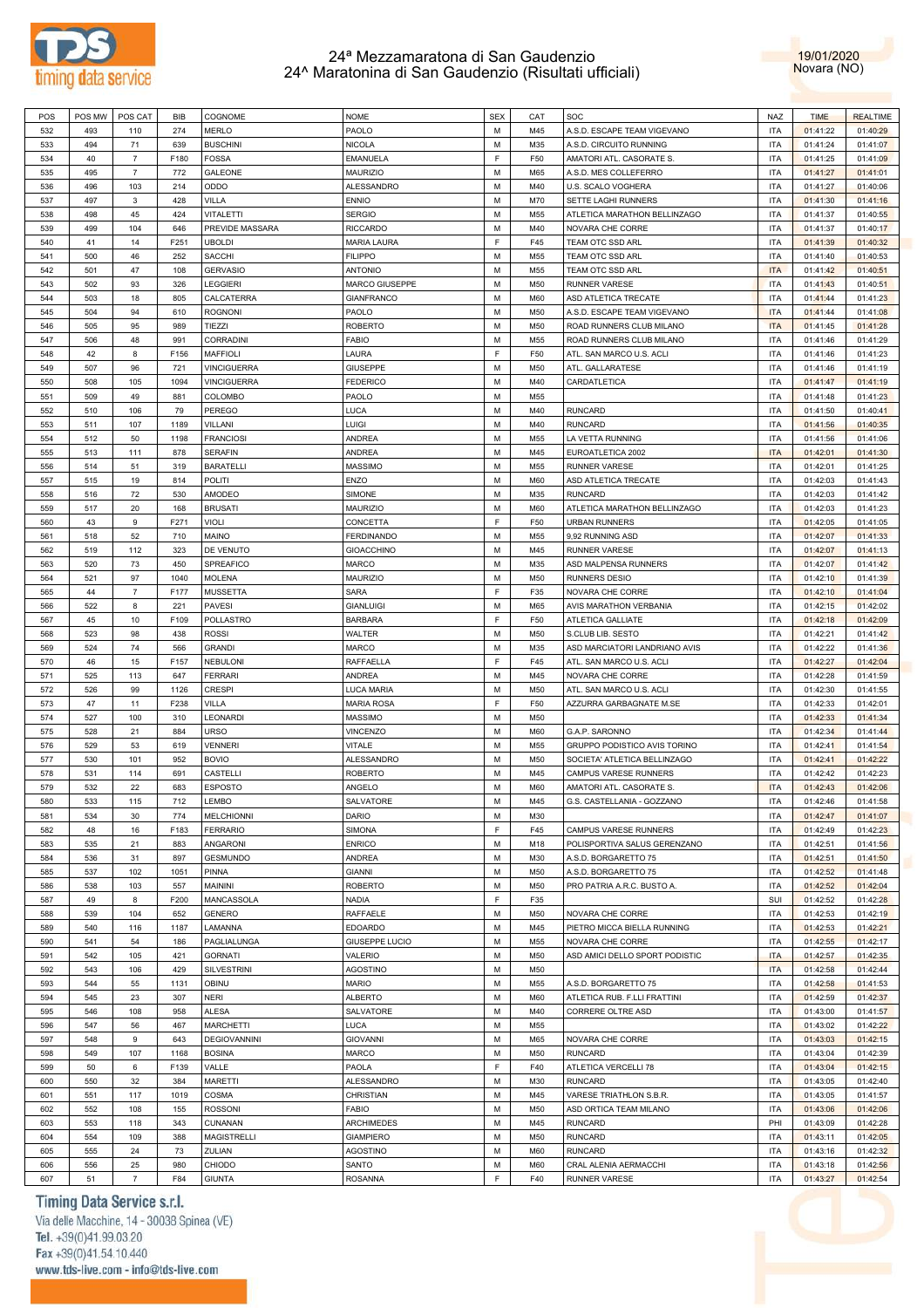



| POS | POS MW | POS CAT        | BIB  | COGNOME             | <b>NOME</b>               | <b>SEX</b> | CAT        | SOC                            | <b>NAZ</b> | <b>TIME</b> | <b>REALTIME</b> |
|-----|--------|----------------|------|---------------------|---------------------------|------------|------------|--------------------------------|------------|-------------|-----------------|
| 608 | 557    | 10             | 1130 | SACCO               | DANILO                    | M          | M65        | G.S. CASTELLANIA - GOZZANO     | <b>ITA</b> | 01:43:29    | 01:43:24        |
|     |        |                |      |                     |                           |            |            |                                |            |             |                 |
| 609 | 558    | 57             | 768  | <b>GARANZINI</b>    | <b>MAURO</b>              | M          | M55        | TEAM ATLETICO-MERCURIO NOVARA  | <b>ITA</b> | 01:43:31    | 01:42:26        |
| 610 | 559    | 110            | 911  | DE MARCO            | MAURIZIO                  | M          | M50        | <b>AVIS MARATHON VERBANIA</b>  | <b>ITA</b> | 01:43:34    | 01:42:33        |
| 611 | 560    | 26             | 176  | LOSA                | <b>MAURIZIO</b>           | M          | <b>M60</b> | <b>RUNCARD</b>                 | <b>ITA</b> | 01:43:34    | 01:43:12        |
| 612 | 561    | 119            | 165  | <b>TOFFANIN</b>     | CRISTIANO                 | M          | M45        | UNICREDIT CIRCOLO MILANO       | <b>ITA</b> | 01:43:38    | 01:43:15        |
| 613 | 52     | 12             | F214 | SQUILLANTE          | <b>RAFFAELA</b>           | E          | F50        | ASD ATLETICA TRECATE           | <b>ITA</b> | 01:43:38    | 01:43:19        |
|     |        |                |      |                     |                           |            |            |                                |            |             |                 |
| 614 | 562    | 58             | 802  | <b>BELLO</b>        | <b>AMALIO</b>             | M          | M55        | ASD ATLETICA TRECATE           | <b>ITA</b> | 01:43:38    | 01:43:20        |
| 615 | 563    | 111            | 1108 | <b>BASTONE</b>      | SALVATORE                 | M          | M50        | PODISTI VALLE OLONA            | <b>ITA</b> | 01:43:41    | 01:43:01        |
| 616 | 564    | 59             | 589  | COLOMBO             | <b>ALESSANDRO</b>         | M          | M55        |                                | <b>ITA</b> | 01:43:41    | 01:43:14        |
| 617 | 565    | 120            | 1132 | VIGNOLA             | MASSIMILIANO              | M          | M45        | ASD TAPASCIONE RUNNING TEAM    | <b>ITA</b> | 01:43:45    | 01:43:25        |
| 618 | 566    | 75             | 246  | <b>BONASORTE</b>    | <b>GIOVANNI</b>           | M          | M35        | <b>RUNCARD</b>                 | <b>ITA</b> | 01:43:48    | 01:43:29        |
|     |        |                | 29   |                     | <b>EDOARDO</b>            | M          |            |                                | <b>ITA</b> |             |                 |
| 619 | 567    | 76             |      | <b>ALDRIGO</b>      |                           |            | M35        |                                |            | 01:43:49    | 01:42:58        |
| 620 | 568    | 109            | 740  | MANZONI             | <b>GIANLUCA ERMENEGIL</b> | M          | M40        | NAVIGLIO RUNNING TEAM ASD      | <b>ITA</b> | 01:43:49    | 01:43:14        |
| 621 | 569    | 112            | 985  | <b>GRASSANO</b>     | <b>DAVIDE</b>             | M          | M50        | ATL. NOVESE                    | <b>ITA</b> | 01:43:50    | 01:43:15        |
| 622 | 570    | 22             | 567  | <b>FORCELLA</b>     | <b>OMAR</b>               | M          | M18        | ASD MARCIATORI LANDRIANO AVIS  | <b>ITA</b> | 01:43:51    | 01:42:42        |
| 623 | 571    | 60             | 149  | <b>NABORRI</b>      | <b>ANDREA</b>             | M          | M55        | ASD ORTICA TEAM MILANO         | <b>ITA</b> | 01:43:51    | 01:43:23        |
| 624 | 572    | 77             | 295  | <b>GATTI</b>        | ALESSANDRO                | M          | M35        | ATLETICA MARATHON BELLINZAGO   | <b>ITA</b> | 01:43:52    | 01:43:34        |
|     |        |                |      |                     |                           |            |            |                                |            |             |                 |
| 625 | 573    | 61             | 706  | <b>MORISETTI</b>    | <b>VLADIMIRO</b>          | M          | M55        | A.S.D. GRAVELLONA VCO          | <b>ITA</b> | 01:43:53    | 01:43:44        |
| 626 | 574    | 113            | 402  | <b>BELLOMI</b>      | MASSIMILIANO              | M          | M50        | 3C (COMP. CREMONESE CORRIDORI) | <b>ITA</b> | 01:43:53    | 01:43:06        |
| 627 | 575    | 62             | 1123 | <b>MONTALDO</b>     | PIER CARLO                | M          | M55        | A.S.D. GATE-CRAL INPS          | <b>ITA</b> | 01:43:53    | 01:43:21        |
| 628 | 576    | 110            | 971  | <b>PUPPO</b>        | <b>FABIO</b>              | M          | M40        | EMOZIONI SPORT TEAM A.S.D.     | <b>ITA</b> | 01:43:53    | 01:43:10        |
| 629 | 53     | 3              | F131 | <b>REMUS</b>        | <b>SERENA</b>             | F.         | F18        | PODISTICA VIGLIANO ASD         | <b>ITA</b> | 01:43:54    | 01:43:11        |
|     |        |                |      |                     |                           |            |            |                                |            |             |                 |
| 630 | 577    | 27             | 540  | <b>REMUS</b>        | <b>MAURO</b>              | M          | <b>M60</b> | PODISTICA VIGLIANO ASD         | <b>ITA</b> | 01:43:55    | 01:43:13        |
| 631 | 578    | $\overline{4}$ | 189  | <b>FASSOLA</b>      | ANGELO SERENO             | M          | M70        | ATLETICA OVEST TICINO          | <b>ITA</b> | 01:43:58    | 01:42:56        |
| 632 | 54     | 13             | F254 | <b>GUSSONI</b>      | <b>SABRINA</b>            | F.         | F50        | ATL. ARCISATE                  | <b>ITA</b> | 01:43:58    | 01:43:18        |
| 633 | 579    | 33             | 841  | <b>MELEGAZZI</b>    | <b>DAVIDE</b>             | M          | M30        |                                | <b>ITA</b> | 01:43:59    | 01:43:36        |
| 634 | 580    | 28             | 516  |                     | <b>ROCCO</b>              | M          | <b>M60</b> |                                | <b>ITA</b> | 01:44:03    |                 |
|     |        |                |      | <b>GIGANTE</b>      |                           |            |            | G.A.P. SARONNO                 |            |             | 01:43:49        |
| 635 | 581    | 63             | 583  | LEOTARDI            | MARCO ANTONIO             | M          | M55        |                                | <b>ITA</b> | 01:44:05    | 01:42:51        |
| 636 | 582    | 29             | 262  | <b>GARBERI</b>      | CESARE                    | M          | <b>M60</b> | AMATORI ATL, CASORATE S.       | <b>ITA</b> | 01:44:06    | 01:43:26        |
| 637 | 583    | 30             | 1025 | USAN                | <b>CLAUDIO</b>            | M          | <b>M60</b> | POLISPORTIVA SOCIALE CHINA E P | <b>ITA</b> | 01:44:06    | 01:43:42        |
| 638 | 584    | 64             | 847  | <b>MUSSO</b>        | <b>ROBERTO</b>            | M          | M55        | A.S.D. PODISTICA TORINO        | <b>ITA</b> | 01:44:06    | 01:43:45        |
|     |        |                |      |                     |                           | M          |            |                                |            |             |                 |
| 639 | 585    | 121            | 1039 | <b>FOSSATI</b>      | DANIELE                   |            | M45        | <b>RUNNERS DESIO</b>           | <b>ITA</b> | 01:44:07    | 01:43:36        |
| 640 | 55     | 9              | F153 | ALGISI              | <b>NADIA</b>              | F.         | F35        | <b>RUNNER VARESE</b>           | <b>ITA</b> | 01:44:09    | 01:43:36        |
| 641 | 586    | 111            | 1185 | QUAGLIA             | <b>RICCARDO</b>           | M          | M40        | G.S. MONTESTELLA               | <b>ITA</b> | 01:44:10    | 01:43:27        |
| 642 | 587    | 112            | 1180 | <b>BERTELLE</b>     | LUCA                      | M          | M40        | TEAM MARATHON S.S.D.           | <b>ITA</b> | 01:44:10    | 01:43:26        |
| 643 | 588    | 114            | 949  | <b>ROVELLI</b>      | MASSIMILIANO              | M          | M50        |                                | <b>ITA</b> | 01:44:11    | 01:43:22        |
|     |        |                |      |                     |                           | F.         |            |                                |            |             |                 |
| 644 | 56     | 17             | F82  | <b>CIPOLLETTA</b>   | <b>STEFANIA</b>           |            | F45        | RUNNER VARESE                  | <b>ITA</b> | 01:44:11    | 01:43:19        |
| 645 | 589    | 31             | 738  | CRUDO               | <b>GIUSEPPE</b>           | M          | <b>M60</b> | ATL. V.C.A. MILANO             | <b>ITA</b> | 01:44:12    | 01:43:06        |
| 646 | 590    | 23             | 242  | <b>DALMASSO</b>     | LUCA                      | M          | M18        | <b>RUNCARD</b>                 | <b>ITA</b> | 01:44:13    | 01:43:00        |
| 647 | 591    | 122            | 546  | PILLONI             | <b>ANDREA</b>             | M          | M45        | ATLETICA VALPELLICE            | <b>ITA</b> | 01:44:15    | 01:43:42        |
| 648 | 592    | 78             | 1142 | <b>GRAMONE</b>      | <b>MARCO</b>              | M          | M35        | NOVARA CHE CORRE               | <b>ITA</b> | 01:44:17    | 01:43:53        |
|     |        |                |      |                     |                           | M          |            |                                |            |             |                 |
| 649 | 593    | 24             | 1181 | <b>MOLINELLI</b>    | <b>JACOPO</b>             |            | M18        | ATLETICA RUB. F.LLI FRATTINI   | <b>ITA</b> | 01:44:18    | 01:43:53        |
| 650 | 594    | 25             | 1208 | PERRI               | <b>STEFANO</b>            | M          | M18        |                                | <b>ITA</b> | 01:44:18    | 01:43:51        |
| 651 | 595    | 113            | 51   | MALINI              | LUCA                      | M          | M40        | <b>RUNCARD</b>                 | <b>ITA</b> | 01:44:18    | 01:43:49        |
| 652 | 596    | 123            | 276  | PAGANI              | <b>MAURO</b>              | M          | M45        | A.S.D. ESCAPE TEAM VIGEVANO    | <b>ITA</b> | 01:44:20    | 01:43:46        |
| 653 | 597    | 5              | 692  | <b>GRASSINI</b>     | <b>GIOVANNI</b>           | м          | M70        | CAMPUS VARESE RUNNERS          | <b>ITA</b> | 01:44:21    | 01:44:17        |
| 654 | 598    | 115            | 776  | <b>BOBBIO</b>       | <b>MASSIMO</b>            | м          | M50        |                                | <b>ITA</b> | 01:44:22    | 01:43:58        |
|     |        |                |      |                     |                           |            |            |                                |            |             |                 |
| 655 | 599    | 65             | 91   | <b>FUSATO</b>       | PAOLO                     | M          | M55        | SETTE LAGHI RUNNERS            | <b>ITA</b> | 01:44:22    | 01:43:33        |
| 656 | 600    | 116            | 113  | <b>SCODRO</b>       | <b>FABIO</b>              | M          | M50        | ATL. ARCISATE                  | <b>ITA</b> | 01:44:23    | 01:43:32        |
| 657 | 601    | 117            | 1151 | <b>BERTANI</b>      | ALESSANDRO                | M          | M50        | ASD RUNNERS FOR EMERGENCY      | <b>ITA</b> | 01:44:25    | 01:43:59        |
| 658 | 602    | 118            | 442  | TERASCHI            | <b>GIAN LUCA</b>          | M          | M50        |                                | <b>ITA</b> | 01:44:25    | 01:44:03        |
|     |        |                |      |                     |                           | M          |            |                                |            |             |                 |
| 659 | 603    | 124            | 419  | ZINI                | <b>MAURO</b>              |            | M45        | ROAD RUNNERS CLUB MILANO       | <b>ITA</b> | 01:44:26    | 01:44:13        |
| 660 | 604    | 66             | 406  | <b>GIRARDI</b>      | LUCA                      | M          | M55        | <b>RUNCARD</b>                 | <b>ITA</b> | 01:44:26    | 01:43:31        |
| 661 | 605    | 119            | 362  | <b>BARATTI</b>      | <b>MARCO LUIGI</b>        | M          | M50        | BUCCELLA RUNNERS VIGEVANO      | <b>ITA</b> | 01:44:27    | 01:44:00        |
| 662 | 606    | 125            | 680  | <b>ALMERINI</b>     | <b>GRAZIANO</b>           | M          | M45        | NOVARA CHE CORRE               | <b>ITA</b> | 01:44:28    | 01:43:19        |
| 663 | 607    | 79             | 371  | <b>SCALETTA</b>     | <b>GIOVANNI MASSIMO</b>   | M          | M35        | BUCCELLA RUNNERS VIGEVANO      | <b>ITA</b> | 01:44:29    | 01:43:54        |
|     | 608    |                | 289  | SANROCCO            | <b>FABIO</b>              | M          | M50        | <b>RUNCARD</b>                 | <b>ITA</b> |             |                 |
| 664 |        | 120            |      |                     |                           |            |            |                                |            | 01:44:29    | 01:44:03        |
| 665 | 57     | 18             | F296 | <b>DEMILIANI</b>    | MARILENA                  | F.         | F45        |                                | <b>ITA</b> | 01:44:29    | 01:43:57        |
| 666 | 609    | 121            | 181  | <b>REGOSINI</b>     | <b>ANTONIO</b>            | M          | M50        |                                | <b>ITA</b> | 01:44:31    | 01:43:18        |
| 667 | 610    | 67             | 457  | ALBERTI             | <b>RICCARDO</b>           | M          | M55        | P.B.M. BOVISIO MASCIAGO        | <b>ITA</b> | 01:44:32    | 01:44:09        |
| 668 | 58     | $\overline{4}$ | F209 | DALLA LONGA         | CHIARA                    | F.         | F18        | ASD ATLETICA TRECATE           | <b>ITA</b> | 01:44:33    | 01:43:33        |
|     |        | 114            |      |                     |                           | M          |            |                                | <b>ITA</b> | 01:44:35    | 01:44:26        |
| 669 | 611    |                | 970  | PIBIRI              | <b>MIRKO</b>              |            | M40        | A.S.D. PODISTICA TORINO        |            |             |                 |
| 670 | 612    | 68             | 411  | <b>RUGGERI</b>      | ORLANDO                   | M          | M55        | CANOTTIERI MILANO              | <b>ITA</b> | 01:44:38    | 01:44:12        |
| 671 | 613    | 122            | 539  | <b>GRASSO</b>       | <b>ORAZIO</b>             | M          | M50        | PODISTICA VIGLIANO ASD         | <b>ITA</b> | 01:44:38    | 01:43:56        |
| 672 | 614    | 115            | 50   | <b>MARTINELLA</b>   | LORENZO                   | M          | M40        |                                | <b>ITA</b> | 01:44:41    | 01:44:04        |
| 673 | 615    | 69             | 136  | COSTANTINO          | <b>MICHELE</b>            | M          | M55        | ASD ORTICA TEAM MILANO         | <b>ITA</b> | 01:44:43    | 01:44:17        |
|     |        |                |      |                     |                           |            |            |                                |            |             |                 |
| 674 | 616    | 11             | 177  | CALEGARI            | <b>GIOVANNI PAOLO</b>     | M          | M65        | ROAD RUNNERS CLUB MILANO       | <b>ITA</b> | 01:44:44    | 01:44:22        |
| 675 | 617    | 70             | 696  | <b>ODOARDI</b>      | <b>IVANO</b>              | M          | M55        | ASD ATLETICA TRECATE           | <b>ITA</b> | 01:44:45    | 01:44:25        |
| 676 | 59     | 10             | F186 | PICCHIANTI GIORDANI | <b>VERA</b>               | F.         | F35        | ASD ATLETICA TRECATE           | <b>ITA</b> | 01:44:45    | 01:44:25        |
| 677 | 618    | 116            | 1113 | <b>CURLETTI</b>     | DANILO CARLO              | M          | M40        | S.S. VITTORIO ALFIERI ASTI     | <b>ITA</b> | 01:44:49    | 01:44:29        |
| 678 | 619    | 71             | 1076 | COPPA               | LAMBERTO                  | M          | M55        | S.S. VITTORIO ALFIERI ASTI     | <b>ITA</b> | 01:44:53    | 01:44:13        |
|     |        |                |      |                     |                           |            |            |                                |            |             |                 |
| 679 | 620    | 126            | 251  | <b>IENCO</b>        | <b>ANTONIO</b>            | M          | M45        | ATL. MALNATE                   | <b>ITA</b> | 01:44:54    | 01:44:43        |
| 680 | 621    | 123            | 382  | <b>FANTOZZI</b>     | <b>STEFANO</b>            | M          | M50        | ROAD RUNNERS CLUB MILANO       | <b>ITA</b> | 01:44:58    | 01:44:13        |
| 681 | 622    | 72             | 558  | <b>BERTERO</b>      | ERALDO                    | M          | M55        | TEAM MARATHON S.S.D.           | <b>ITA</b> | 01:44:59    | 01:44:38        |
| 682 | 60     | 8              | F243 | DI LORETO           | <b>SILVIA</b>             | F          | F40        | A.S.D. EQUILIBRA RUNNING TEAM  | <b>ITA</b> | 01:45:03    | 01:44:34        |
| 683 | 623    | 73             | 520  | <b>SCIARAPPA</b>    | FRANCO                    | М          | M55        | G.A.P. SARONNO                 | <b>ITA</b> | 01:45:04    | 01:44:13        |
|     |        |                |      |                     |                           |            |            |                                |            |             |                 |

# Timing Data Service s.r.l.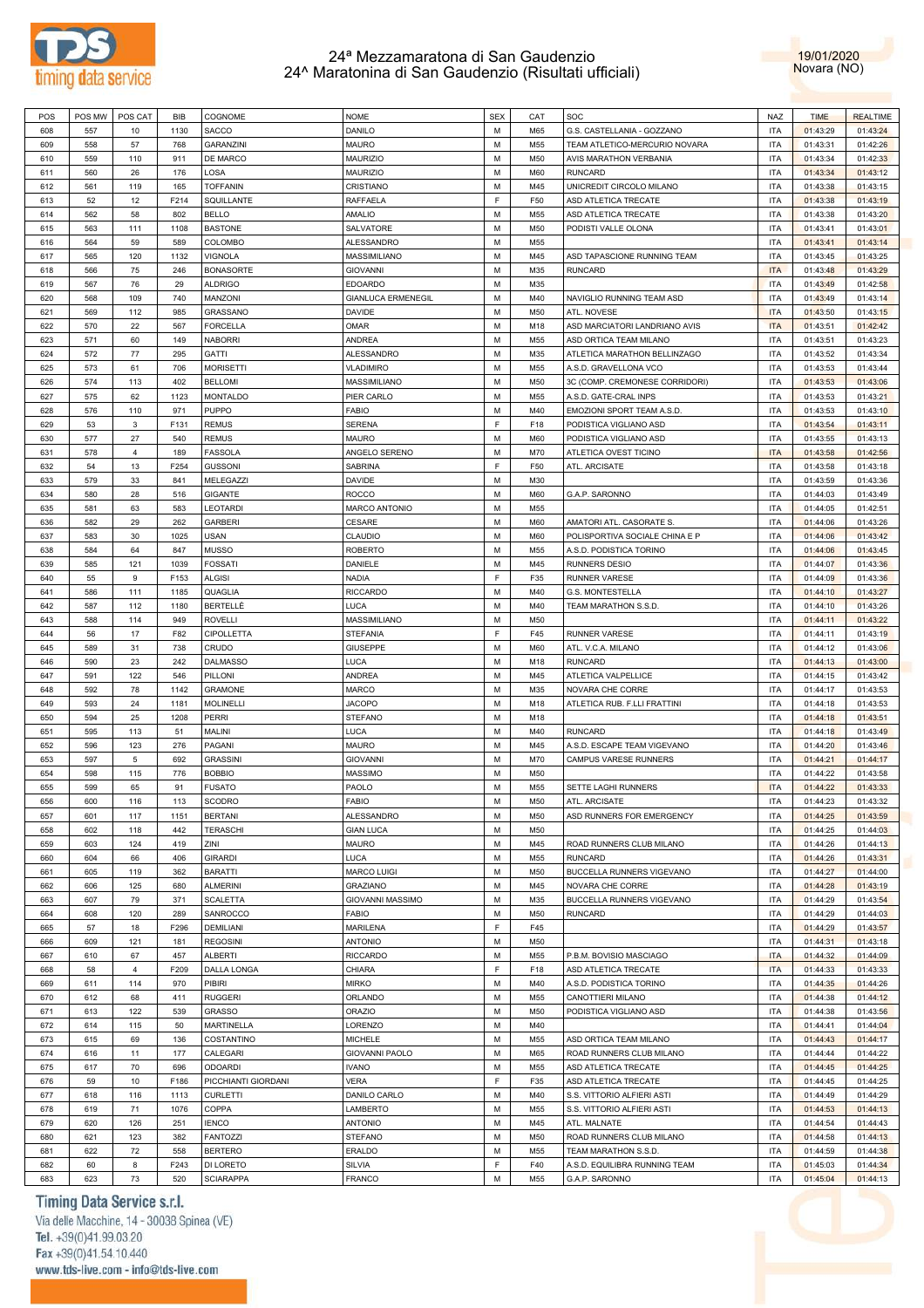



| POS | POS MW | POS CAT        | BIB  | COGNOME               | <b>NOME</b>      | <b>SEX</b> | CAT | SOC                            | <b>NAZ</b> | <b>TIME</b> | <b>REALTIME</b> |
|-----|--------|----------------|------|-----------------------|------------------|------------|-----|--------------------------------|------------|-------------|-----------------|
| 684 | 624    | 74             | 259  | BARNABA'              | <b>ANTONIO</b>   | M          |     |                                | <b>ITA</b> |             |                 |
|     |        |                |      |                       |                  |            | M55 | AMATORI ATL. CASORATE S.       |            | 01:45:06    | 01:44:54        |
| 685 | 61     | 9              | F40  | <b>GAGLIARDI</b>      | <b>ASTRID</b>    | E          | F40 | ASD ORTICA TEAM MILANO         | <b>ITA</b> | 01:45:09    | 01:45:01        |
| 686 | 625    | 124            | 1089 | <b>RIVA</b>           | <b>LUIGI</b>     | M          | M50 |                                | <b>ITA</b> | 01:45:12    | 01:45:01        |
| 687 | 626    | 75             | 1107 | <b>ESPOSITO</b>       | CARLO            | M          | M55 | <b>URBAN RUNNERS</b>           | <b>ITA</b> | 01:45:13    | 01:44:50        |
| 688 | 627    | 125            | 1045 | CIAVARELLA            | <b>DOMENICO</b>  | M          | M50 | RUNNERS DESIO                  | <b>ITA</b> | 01:45:18    | 01:44:20        |
|     |        |                |      |                       | <b>ROBERTO</b>   |            |     | SETTE LAGHI RUNNERS            |            |             |                 |
| 689 | 628    | 127            | 236  | <b>COMOLLI</b>        |                  | M          | M45 |                                | <b>ITA</b> | 01:45:21    | 01:44:58        |
| 690 | 629    | 76             | 41   | MARÈ                  | MASSIMO          | M          | M55 |                                | <b>ITA</b> | 01:45:25    | 01:44:08        |
| 691 | 630    | 77             | 418  | MARSEGLIA             | <b>MARIO</b>     | M          | M55 | ROAD RUNNERS CLUB MILANO       | <b>ITA</b> | 01:45:26    | 01:44:42        |
| 692 | 631    | 80             | 1221 | ZITO                  | <b>GIUSEPPE</b>  | M          | M35 |                                | <b>ITA</b> | 01:45:27    | 01:44:20        |
| 693 | 632    | 128            | 1009 | <b>MASCITTI</b>       | <b>GIORGIO</b>   | M          | M45 | VERDE PISELLO GROUP MILANO     | <b>ITA</b> | 01:45:28    | 01:44:33        |
|     |        |                |      |                       |                  |            |     |                                |            |             |                 |
| 694 | 633    | 126            | 1166 | <b>PARISI</b>         | <b>FABRIZIO</b>  | M          | M50 | ASD RUNNER TRAINER             | <b>ITA</b> | 01:45:30    | 01:44:46        |
| 695 | 634    | 78             | 777  | <b>MONTANI</b>        | DARIO            | M          | M55 | ATLETICA MARATHON BELLINZAGO   | <b>ITA</b> | 01:45:30    | 01:44:36        |
| 696 | 62     | 19             | F202 | <b>DAMIANO</b>        | <b>MONICA</b>    | F          | F45 | ROAD RUNNERS CLUB MILANO       | <b>ITA</b> | 01:45:32    | 01:45:00        |
| 697 | 635    | 127            | 713  | ANCELLOTTI            | <b>FLAVIO</b>    | M          | M50 | 9,92 RUNNING ASD               | <b>ITA</b> | 01:45:33    | 01:44:59        |
| 698 | 636    | 128            | 1034 | <b>BANO</b>           | DAVIDE           | M          | M50 | TEAM 3 ESSE                    | <b>ITA</b> | 01:45:34    | 01:45:13        |
|     |        |                |      |                       |                  |            |     |                                |            |             |                 |
| 699 | 637    | 117            | 1096 | <b>BAJMA PICIT</b>    | MASSIMO          | M          | M40 | NEW RUN T.                     | <b>ITA</b> | 01:45:37    | 01:45:02        |
| 700 | 638    | 129            | 492  | <b>SARCINA</b>        | PASQUALE         | M          | M45 | TEAM OTC SSD ARL               | <b>ITA</b> | 01:45:37    | 01:45:20        |
| 701 | 639    | 130            | 66   | <b>ERCOLI</b>         | DANILO           | M          | M45 | ATL. ARCISATE                  | <b>ITA</b> | 01:45:42    | 01:45:36        |
| 702 | 640    | 79             | 133  | CESAREO               | <b>MARCO</b>     | М          | M55 | ASD ORTICA TEAM MILANO         | <b>ITA</b> | 01:45:51    | 01:45:15        |
| 703 | 641    | 129            | 159  | SPADAVECCHIA          | <b>MARIO</b>     | M          | M50 | ASD ORTICA TEAM MILANO         | <b>ITA</b> | 01:45:55    | 01:45:12        |
|     |        |                |      |                       |                  |            |     |                                |            |             |                 |
| 704 | 642    | 118            | 1081 | <b>MASSARA</b>        | GABRIELE         | M          | M40 | <b>RUNCARD</b>                 | <b>ITA</b> | 01:45:59    | 01:45:26        |
| 705 | 63     | 11             | F145 | CAPOFERRI             | ELISABETTA       | E          | F35 | ASD AMICI DELLO SPORT PODISTIC | <b>ITA</b> | 01:46:02    | 01:45:31        |
| 706 | 643    | 130            | 600  | <b>FOGLIAMANZILLO</b> | <b>MAURO</b>     | M          | M50 | A.S.D. ESCAPE TEAM VIGEVANO    | <b>ITA</b> | 01:46:04    | 01:45:28        |
| 707 | 644    | 131            | 717  | ALBANESE              | <b>GIUSEPPE</b>  | M          | M50 | A.S.D. PODISMO AVIS NOVARA     | <b>ITA</b> | 01:46:05    | 01:45:36        |
| 708 | 645    | 119            | 570  | <b>IACONA</b>         | RAFFAELE         | M          | M40 | ASD MARCIATORI LANDRIANO AVIS  | <b>ITA</b> | 01:46:09    | 01:45:21        |
|     |        |                |      |                       |                  |            |     |                                |            |             |                 |
| 709 | 646    | 81             | 565  | <b>MONTANI</b>        | LORENZO          | M          | M35 | ASD MARCIATORI LANDRIANO AVIS  | <b>ITA</b> | 01:46:09    | 01:45:22        |
| 710 | 647    | 132            | 311  | SAUNA                 | ROSARIO ANTONIO  | M          | M50 | ATLETICA RUB. F.LLI FRATTINI   | <b>ITA</b> | 01:46:10    | 01:45:18        |
| 711 | 648    | 133            | 1068 | MAZZA                 | <b>ANTONIO</b>   | M          | M50 | ATLETICA GALLIATE              | <b>ITA</b> | 01:46:11    | 01:45:51        |
| 712 | 649    | 32             | 729  | LANZONE               | ELIO COSTANZO    | M          | M60 | LIB. FORNO SERGIO BENETTI      | <b>ITA</b> | 01:46:19    | 01:45:46        |
| 713 | 64     | 6              | F79  | CORIO                 | CHIARA           | E          | F30 | ATLETICA MARATHON BELLINZAGO   | <b>ITA</b> | 01:46:20    | 01:46:03        |
|     |        |                |      |                       |                  |            |     |                                |            |             |                 |
| 714 | 650    | 80             | 1030 | <b>FIORIN</b>         | ALESSANDRO       | М          | M55 | TEAM 3 ESSE                    | <b>ITA</b> | 01:46:26    | 01:45:25        |
| 715 | 651    | 131            | 684  | <b>GUADAGNO</b>       | <b>ANTONIO</b>   | M          | M45 | AMATORI ATL. CASORATE S.       | <b>ITA</b> | 01:46:27    | 01:45:49        |
| 716 | 652    | 34             | 200  | CARNOVALI             | <b>MATTEO</b>    | M          | M30 | ATLETICA P.A.R. CANEGRATE      | <b>ITA</b> | 01:46:28    | 01:45:50        |
| 717 | 653    | 35             | 288  | VALENTI               | LORIS            | M          | M30 |                                | <b>ITA</b> | 01:46:28    | 01:45:23        |
| 718 | 654    | 81             | 94   | <b>VITALI</b>         | <b>MAURIZIO</b>  | М          | M55 | <b>RUNCARD</b>                 | <b>ITA</b> | 01:46:34    | 01:45:39        |
|     |        |                |      |                       |                  |            |     |                                |            |             |                 |
| 719 | 655    | 120            | 78   | PLAIA                 | <b>GIUSEPPE</b>  | M          | M40 |                                | <b>ITA</b> | 01:46:37    | 01:46:26        |
| 720 | 656    | 121            | 648  | LIONE                 | <b>MARIO</b>     | M          | M40 | NOVARA CHE CORRE               | <b>ITA</b> | 01:46:41    | 01:45:30        |
| 721 | 657    | 132            | 83   | <b>PANIGHINI</b>      | <b>ROBERTO</b>   | M          | M45 | <b>RUNCARD</b>                 | <b>ITA</b> | 01:46:41    | 01:46:21        |
| 722 | 658    | 133            | 255  | <b>PROVERA</b>        | MASSIMO          | M          | M45 | <b>RUNCARD</b>                 | <b>ITA</b> | 01:46:42    | 01:45:41        |
| 723 | 659    | 134            | 579  | CANZIANI              | DARIO            | M          | M50 | ASD AMICI DELLO SPORT PODISTIC | <b>ITA</b> | 01:46:43    | 01:46:03        |
|     |        |                |      |                       |                  |            |     |                                |            |             |                 |
| 724 | 65     | 14             | F80  | <b>FRANZON</b>        | <b>ELISA</b>     | F          | F50 | ATLETICA RUB. F.LLI FRATTINI   | <b>ITA</b> | 01:46:46    | 01:46:44        |
| 725 | 660    | 135            | 390  | DI LEO                | PAOLO            | M          | M50 | G.P. AVIS VIGEVANO-GRAVELLONA  | <b>ITA</b> | 01:46:49    | 01:46:02        |
| 726 | 66     | 20             | F26  | QUERCIA               | CINZIA           | F          | F45 | A.S.D. PODISTICA TORINO        | <b>ITA</b> | 01:46:52    | 01:46:42        |
| 727 | 661    | 134            | 746  | MAGON                 | <b>GABRIELE</b>  | M          | M45 | <b>RUNCARD</b>                 | <b>ITA</b> | 01:46:52    | 01:46:16        |
| 728 | 662    | 82             | 404  | <b>D'AURIA</b>        | <b>ANTONIO</b>   | М          | M35 | ASD GP GARLASCHESE             | <b>ITA</b> | 01:46:53    | 01:46:29        |
|     |        |                |      |                       |                  |            |     |                                |            |             |                 |
| 729 | 663    | 82             | 304  | PADOVAN               | <b>MASSIMO</b>   | M          | M55 |                                | <b>ITA</b> | 01:46:57    | 01:45:50        |
| 730 | 664    | 83             | 563  | <b>STROPPA</b>        | <b>ALBERTO</b>   | M          | M35 | ASD MARCIATORI LANDRIANO AVIS  | <b>ITA</b> | 01:46:58    | 01:45:52        |
| 731 | 665    | 122            | 1160 | FANIZZA               | <b>GIANLUCA</b>  | M          | M40 |                                | <b>ITA</b> | 01:47:00    | 01:44:49        |
| 732 | 67     | 5              | F110 | <b>RUGGERI</b>        | <b>ELENA</b>     | F.         | F18 | STRAMILANO RUNNING CLUB SSD    | <b>ITA</b> | 01:47:00    | 01:46:34        |
|     |        |                |      |                       |                  |            |     |                                |            |             |                 |
| 733 | 666    | 33             | 515  | <b>FALCO</b>          | <b>MAURO</b>     | М          | M60 | G.A.P. SARONNO                 | <b>ITA</b> | 01:47:02    | 01:46:49        |
| 734 | 667    | 135            | 846  | DE BLASI              | <b>FABIO</b>     | М          | M45 |                                | <b>ITA</b> | 01:47:03    | 01:46:28        |
| 735 | 668    | 34             | 1036 | LASELVA               | MODESTO          | M          | M60 | TEAM 3 ESSE                    | <b>ITA</b> | 01:47:07    | 01:46:07        |
| 736 | 669    | 123            | 432  | <b>TREVISAN</b>       | <b>FABIO</b>     | M          | M40 | 9,92 RUNNING ASD               | <b>ITA</b> | 01:47:12    | 01:46:36        |
| 737 | 68     | 21             | F250 | <b>VESCOVI</b>        | <b>FRANCESCA</b> | E          | F45 | ASD TAPASCIONE RUNNING TEAM    | <b>ITA</b> | 01:47:14    | 01:46:10        |
|     |        |                |      |                       |                  |            |     |                                |            |             |                 |
| 738 | 670    | 136            | 436  | COPELLI               | <b>MAURO</b>     | М          | M50 | G.A.P. SARONNO                 | <b>ITA</b> | 01:47:14    | 01:46:55        |
| 739 | 671    | 136            | 1114 | MAIERINI              | <b>MATTEO</b>    | M          | M45 | 100 % ANIMA TRAIL ASD          | <b>ITA</b> | 01:47:14    | 01:46:54        |
| 740 | 69     | $\overline{7}$ | F124 | <b>BROGGINI</b>       | <b>RENATA</b>    | F          | F30 | PODISTI VALLE OLONA            | <b>ITA</b> | 01:47:15    | 01:46:39        |
| 741 | 672    | 137            | 693  | <b>NOCITO</b>         | <b>FRANCESCO</b> | M          | M50 | CAMPUS VARESE RUNNERS          | <b>ITA</b> | 01:47:17    | 01:46:51        |
| 742 | 673    | 138            | 391  | <b>BASSI</b>          | ALESSANDRO       | M          | M50 | <b>RUNCARD</b>                 | <b>ITA</b> | 01:47:18    | 01:46:31        |
|     |        |                |      |                       |                  |            |     |                                |            |             |                 |
| 743 | 674    | 83             | 890  | DI BISCEGLIE          | <b>MAURO</b>     | M          | M55 | MANERANNERS                    | <b>ITA</b> | 01:47:19    | 01:46:24        |
| 744 | 70     | 15             | F256 | <b>FOSSA</b>          | CLAUDIA          | F          | F50 | ATL. NOVESE                    | <b>ITA</b> | 01:47:21    | 01:46:39        |
| 745 | 675    | 124            | 271  | CORDA                 | ALESSANDRO       | M          | M40 | A.S.D. ESCAPE TEAM VIGEVANO    | <b>ITA</b> | 01:47:21    | 01:46:29        |
| 746 | 676    | 137            | 604  | <b>MARTIN</b>         | <b>STEFANO</b>   | М          | M45 | A.S.D. ESCAPE TEAM VIGEVANO    | <b>ITA</b> | 01:47:21    | 01:46:27        |
|     |        |                |      |                       |                  |            |     |                                |            |             |                 |
| 747 | 677    | 138            | 601  | <b>GAIETTA</b>        | <b>MARCO</b>     | M          | M45 | A.S.D. ESCAPE TEAM VIGEVANO    | <b>ITA</b> | 01:47:22    | 01:46:52        |
| 748 | 678    | 139            | 269  | CHIESA                | DANIELE MARIA    | М          | M50 | A.S.D. ESCAPE TEAM VIGEVANO    | <b>ITA</b> | 01:47:22    | 01:46:31        |
| 749 | 679    | 84             | 860  | <b>RIVOLTA</b>        | <b>MARCO</b>     | M          | M55 | G.P. I GAMBER DE CUNCURESS     | <b>ITA</b> | 01:47:25    | 01:46:18        |
| 750 | 680    | 140            | 1220 | <b>BASTA</b>          | <b>DONATO</b>    | M          | M50 | A.S.D. GOLFO DEI POETI ARCIGNI | <b>ITA</b> | 01:47:27    | 01:46:24        |
| 751 | 681    | 12             | 281  | CATTANEO              | ELIO GIUSEPPE    | M          | M65 | ATL. SAN MARCO U.S. ACLI       | <b>ITA</b> | 01:47:32    | 01:46:52        |
|     |        |                |      |                       |                  |            |     |                                |            |             |                 |
| 752 | 682    | 141            | 636  | <b>MARTIN</b>         | PAOLO            | М          | M50 |                                | <b>ITA</b> | 01:47:33    | 01:46:51        |
| 753 | 683    | 85             | 23   | VERGANO               | ALDO MARIA       | M          | M55 | NRDC-ITA RUNNING CLUB          | <b>ITA</b> | 01:47:35    | 01:46:27        |
| 754 | 684    | 35             | 1197 | COLOMBO               | LUIGI            | М          | M60 |                                | <b>ITA</b> | 01:47:36    | 01:46:28        |
| 755 | 685    | 6              | 379  | <b>IANNETTI</b>       | <b>FRANCO</b>    | M          | M70 | N. ATL. 87                     | <b>ITA</b> | 01:47:37    | 01:47:20        |
|     |        |                |      |                       |                  |            |     |                                |            |             |                 |
| 756 | 71     | 22             | F273 | <b>BARUFFA</b>        | PAMELA           | F          | F45 | <b>URBAN RUNNERS</b>           | <b>ITA</b> | 01:47:40    | 01:47:11        |
| 757 | 72     | 10             | F11  | COCCA                 | <b>ALESSIA</b>   | F          | F40 | NOVARA CHE CORRE               | <b>ITA</b> | 01:47:44    | 01:46:31        |
| 758 | 686    | 139            | 513  | PAYER                 | <b>ALBERTO</b>   | М          | M45 | N. ATL. 87                     | <b>ITA</b> | 01:47:44    | 01:47:26        |
| 759 | 687    | 125            | 190  | <b>GOBBATO</b>        | MATTTEO          | M          | M40 |                                | <b>ITA</b> | 01:47:45    | 01:47:26        |
|     |        |                |      |                       |                  |            |     |                                |            |             |                 |

### Timing Data Service s.r.l.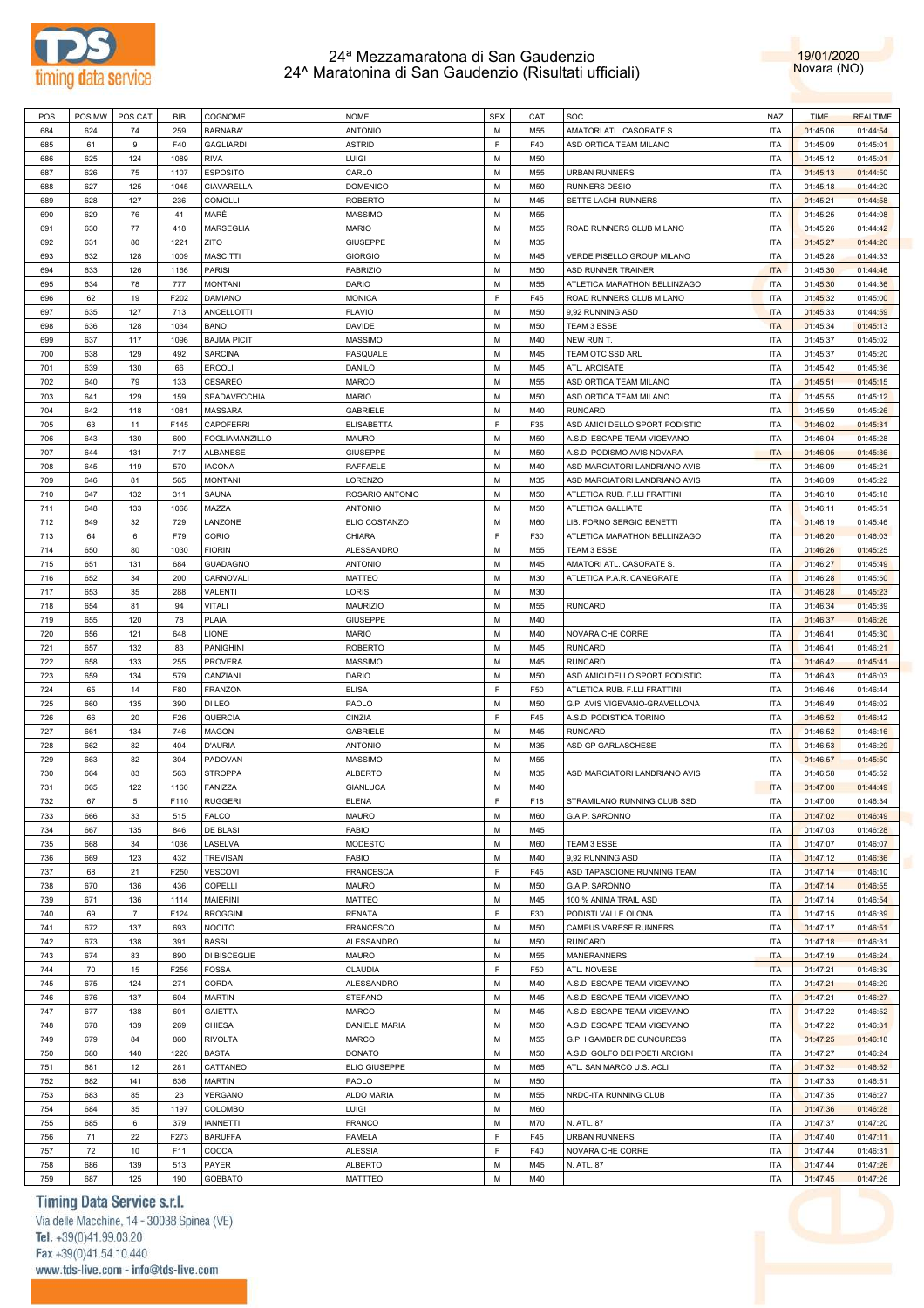



| POS | POS MW | POS CAT        | BIB  | COGNOME           | <b>NOME</b>       | <b>SEX</b> | CAT        | SOC                           | <b>NAZ</b> | <b>TIME</b> | <b>REALTIME</b> |
|-----|--------|----------------|------|-------------------|-------------------|------------|------------|-------------------------------|------------|-------------|-----------------|
|     |        |                |      |                   |                   |            |            |                               |            |             |                 |
| 760 | 688    | 36             | 1112 | PALERMO           | <b>GIORGIO</b>    | M          | M30        | <b>URBAN RUNNERS</b>          | <b>ITA</b> | 01:47:45    | 01:47:24        |
| 761 | 689    | 142            | 370  | SACCHI            | <b>MASSIMO</b>    | M          | M50        | BUCCELLA RUNNERS VIGEVANO     | <b>ITA</b> | 01:47:47    | 01:47:09        |
| 762 | 690    | 84             | 158  | SILVI MARCHINI    | CRISTIAN          | M          | M35        | ASD ORTICA TEAM MILANO        | <b>ITA</b> | 01:47:47    | 01:47:14        |
|     |        |                |      |                   |                   |            |            |                               |            |             |                 |
| 763 | 691    | 143            | 130  | <b>BRAMBILLA</b>  | ALESSANDRO        | M          | M50        | ASD ORTICA TEAM MILANO        | <b>ITA</b> | 01:47:47    | 01:47:15        |
| 764 | 692    | 144            | 979  | <b>FERRARA</b>    | <b>MARCO</b>      | M          | M50        |                               | <b>ITA</b> | 01:47:51    | 01:46:38        |
| 765 | 73     | 8              | F115 | NAVANZINO         | <b>BENEDETTA</b>  | E          | F30        | BUCCELLA RUNNERS VIGEVANO     | <b>ITA</b> | 01:47:52    | 01:47:17        |
| 766 | 74     | 16             | F114 | <b>MERONI</b>     | CLAUDIA           | E          | F50        | <b>RUNCARD</b>                | <b>ITA</b> | 01:47:53    | 01:47:36        |
|     |        |                |      |                   |                   |            |            |                               |            |             |                 |
| 767 | 693    | 86             | 866  | VITALI            | <b>ANDREA</b>     | M          | M55        | RUNNERS VALBOSSA-AZZATE       | <b>ITA</b> | 01:47:58    | 01:46:46        |
| 768 | 694    | 87             | 1224 | CHILLEMI          | LUCIANO           | M          | M55        | ATL. LAMBRO MILANO            | <b>ITA</b> | 01:48:01    | 01:47:07        |
| 769 | 695    | 140            | 951  | <b>BARBIERI</b>   | <b>FABIO</b>      | M          | M45        | POL. DIMENSIONE SPORT TURBIGO | <b>ITA</b> | 01:48:04    | 01:47:14        |
|     |        |                |      |                   |                   |            |            |                               |            |             |                 |
| 770 | 696    | 126            | 367  | PAPPI             | ANDREA            | M          | M40        | BUCCELLA RUNNERS VIGEVANO     | <b>ITA</b> | 01:48:07    | 01:47:33        |
| 771 | 697    | 141            | 102  | <b>GRAFFIONE</b>  | <b>GUIDO</b>      | M          | M45        | <b>URBAN RUNNERS</b>          | <b>ITA</b> | 01:48:09    | 01:47:14        |
| 772 | 698    | 127            | 1203 | <b>CHIOLINI</b>   | LUIGI             | M          | M40        | <b>URBAN RUNNERS</b>          | <b>ITA</b> | 01:48:11    | 01:47:04        |
|     |        |                |      |                   |                   |            |            |                               |            |             |                 |
| 773 | 699    | $\mathbf{1}$   | 308  | POIRE'            | <b>ANTONIO</b>    | M          | $M75+$     | AMATORI MASTERS NOVARA        | <b>ITA</b> | 01:48:11    | 01:47:58        |
| 774 | 700    | 142            | 752  | PIRRO'            | <b>DAVIDE</b>     | M          | M45        |                               | <b>ITA</b> | 01:48:12    | 01:47:29        |
| 775 | 701    | 88             | 1193 | ZANOLO            | LUCA              | M          | M55        |                               | <b>ITA</b> | 01:48:12    | 01:48:12        |
|     |        |                |      |                   |                   | E          |            |                               |            |             |                 |
| 776 | 75     | 9              | F123 | <b>BARCELLINI</b> | <b>MICHELA</b>    |            | F30        | G.S. CASTELLANIA - GOZZANO    | <b>ITA</b> | 01:48:13    | 01:46:59        |
| 777 | 702    | 89             | 787  | PERACCHIO         | <b>GIOVANNI</b>   | M          | M55        | ASD ORTICA TEAM MILANO        | <b>ITA</b> | 01:48:14    | 01:47:51        |
| 778 | 703    | 90             | 90   | GIUSTETTO         | <b>FEDERICO</b>   | M          | M55        | UNIONE SPORTIVA SAN MICHELE   | <b>ITA</b> | 01:48:20    | 01:47:25        |
|     |        |                |      |                   |                   | M          |            |                               |            |             |                 |
| 779 | 704    | 36             | 859  | VILLA             | <b>GIOVANNI</b>   |            | M60        | G.P. I GAMBER DE CUNCURESS    | <b>ITA</b> | 01:48:25    | 01:47:13        |
| 780 | 705    | 145            | 582  | <b>RASELLA</b>    | <b>MARCO</b>      | M          | M50        | ATLETICA ALTO LARIO           | <b>ITA</b> | 01:48:27    | 01:47:43        |
| 781 | 76     | 3              | F129 | VANNELLI          | ANNA MARIA        | E          | F55        | PIETRO MICCA BIELLA RUNNING   | <b>ITA</b> | 01:48:31    | 01:48:05        |
| 782 | 706    | 91             | 30   | <b>NORBIATO</b>   | <b>MARCO</b>      | M          |            |                               |            |             |                 |
|     |        |                |      |                   |                   |            | M55        |                               | <b>ITA</b> | 01:48:31    | 01:48:01        |
| 783 | 707    | 128            | 542  | <b>RECANATESE</b> | <b>EMANUELE</b>   | M          | M40        |                               | <b>ITA</b> | 01:48:34    | 01:47:56        |
| 784 | 708    | 37             | 333  | <b>PARISI</b>     | SALVATORE         | M          | <b>M60</b> | <b>RUNNER VARESE</b>          | <b>ITA</b> | 01:48:35    | 01:47:38        |
|     |        |                |      |                   |                   | M          |            |                               |            |             |                 |
| 785 | 709    | 38             | 60   | NEGRI             | <b>GIUSEPPE</b>   |            | M60        | A.S. AMATORI SPORT            | <b>ITA</b> | 01:48:35    | 01:48:07        |
| 786 | 710    | 143            | 640  | <b>TRAVAGLIA</b>  | <b>FABRIZIO</b>   | M          | M45        | ASD GP GARLASCHESE            | <b>ITA</b> | 01:48:36    | 01:47:33        |
| 787 | 711    | 144            | 1138 | <b>FERRARESI</b>  | <b>ALESSANDRO</b> | M          | M45        | ASD GP GARLASCHESE            | <b>ITA</b> | 01:48:37    | 01:47:34        |
| 788 | 712    | 92             | 1021 | PECCATI           | CORRADO           | M          | M55        | <b>RUNCARD</b>                | <b>ITA</b> | 01:48:39    | 01:47:59        |
|     |        |                |      |                   |                   |            |            |                               |            |             |                 |
| 789 | 713    | 145            | 25   | DE STEFANO        | <b>MARCO</b>      | M          | M45        |                               | <b>ITA</b> | 01:48:40    | 01:48:03        |
| 790 | 714    | 146            | 96   | <b>DEGIOVANNI</b> | <b>EDMONDO</b>    | M          | M45        | ATLETICA VERCELLI 78          | <b>ITA</b> | 01:48:44    | 01:48:11        |
| 791 | 715    | 146            | 602  | <b>GIANOTTI</b>   | ANDREA ALLEN      | M          | M50        |                               | <b>ITA</b> | 01:48:44    | 01:47:51        |
|     |        |                |      |                   |                   |            |            | A.S.D. ESCAPE TEAM VIGEVANO   |            |             |                 |
| 792 | 716    | 147            | 346  | COLOMBO           | <b>ALESSANDRO</b> | M          | M50        |                               | <b>ITA</b> | 01:48:45    | 01:47:28        |
| 793 | 717    | 39             | 95   | SOLÌTO            | <b>ALESSANDRO</b> | M          | <b>M60</b> |                               | <b>ITA</b> | 01:48:45    | 01:47:48        |
| 794 | 77     | $\overline{4}$ | F45  | SPAZZACAMPAGNA    | SILVIA            | F.         | F55        | ASD ORTICA TEAM MILANO        | <b>ITA</b> | 01:48:47    | 01:48:16        |
|     |        |                |      |                   |                   |            |            |                               |            |             |                 |
| 795 | 718    | 85             | 845  | <b>BORGHETTI</b>  | LEONARDO          | M          | M35        | POL. PAGNONA                  | <b>ITA</b> | 01:48:47    | 01:48:37        |
| 796 | 719    | 37             | 285  | <b>PAVESI</b>     | <b>GIACOMO</b>    | M          | M30        |                               | <b>ITA</b> | 01:48:47    | 01:47:07        |
| 797 | 720    | 129            | 84   | TORO              | <b>VINCENZO</b>   | M          | M40        | TIGER SPORT RUNNING TEAM ASD  | <b>ITA</b> | 01:48:50    | 01:47:56        |
|     |        |                |      |                   |                   |            |            |                               |            |             |                 |
| 798 | 721    | 148            | 1121 | <b>ANNUCCI</b>    | <b>ROBERTO</b>    | M          | M50        | G.A.P. SARONNO                | <b>ITA</b> | 01:48:52    | 01:48:20        |
| 799 | 722    | 149            | 560  | PARENTE           | WALTER            | M          | M50        | <b>RUNCARD</b>                | <b>ITA</b> | 01:48:53    | 01:48:36        |
| 800 | 723    | 150            | 162  | <b>ZOPPI</b>      | <b>MATTEO</b>     | M          | M50        | ASD ORTICA TEAM MILANO        | <b>ITA</b> | 01:48:54    | 01:48:24        |
|     |        |                |      |                   |                   |            |            |                               |            |             |                 |
| 801 | 724    | 147            | 489  | <b>GILIBERTI</b>  | <b>ANTONIO</b>    | M          | M45        | TEAM OTC SSD ARL              | <b>ITA</b> | 01:49:00    | 01:48:42        |
| 802 | 78     | 12             | F127 | <b>PIGOZZI</b>    | <b>MARTA</b>      | F.         | F35        | G.A.P. SARONNO                | <b>ITA</b> | 01:49:01    | 01:48:29        |
| 803 | 725    | 86             | 354  | ZAMBELLI          | <b>ANDREA</b>     | M          | M35        |                               | <b>ITA</b> | 01:49:03    | 01:48:01        |
|     |        |                |      |                   |                   |            |            |                               |            |             |                 |
| 804 | 79     | 23             | F104 | ZUCCA             | ANGELA            | F.         | F45        | <b>RUNCARD</b>                | <b>ITA</b> | 01:49:05    | 01:48:18        |
| 805 | 726    | 148            | 395  | <b>BIANCO</b>     | <b>MASSIMO</b>    | м          | M45        | G.S. LA CECCA BORGOMANERO     | <b>ITA</b> | 01:49:11    | 01:48:53        |
| 806 | 727    | 93             | 409  | <b>AGOSTONI</b>   | ANGELO            | M          | M55        | RUNNERS BERGAMO               | <b>ITA</b> | 01:49:11    | 01:48:40        |
|     |        |                |      |                   |                   |            |            |                               |            |             |                 |
| 807 | 728    | 94             | 286  | <b>MACCARI</b>    | CESARE            | M          | M55        | <b>BASE RUNNING</b>           | <b>ITA</b> | 01:49:12    | 01:48:31        |
| 808 | 729    | 151            | 948  | PARISI            | <b>ALBERTO</b>    | M          | M50        |                               | <b>ITA</b> | 01:49:13    | 01:48:25        |
| 809 | 80     | 24             | F13  | <b>BONISSONI</b>  | <b>SIMONA</b>     | F.         | F45        |                               | <b>ITA</b> | 01:49:13    | 01:48:40        |
|     |        |                |      |                   |                   |            |            |                               |            |             |                 |
| 810 | 81     | 25             | F264 | <b>BUSCAGLIA</b>  | <b>ELENA</b>      | F.         | F45        | <b>RUNCARD</b>                | <b>ITA</b> | 01:49:14    | 01:48:41        |
| 811 | 82     | 17             | F90  | <b>TERRANEO</b>   | <b>ALBERTA</b>    | E          | F50        |                               | <b>ITA</b> | 01:49:15    | 01:48:27        |
| 812 | 730    | 152            | 348  | POZZI             | <b>GIAN MARIO</b> | M          | M50        |                               | <b>ITA</b> | 01:49:15    | 01:48:27        |
|     |        |                |      |                   |                   |            |            |                               |            |             |                 |
| 813 | 731    | 87             | 674  | <b>OTTONE</b>     | <b>FABIO</b>      | M          | M35        | NOVARA CHE CORRE              | <b>ITA</b> | 01:49:17    | 01:48:53        |
| 814 | 732    | 153            | 82   | SPINELLI          | <b>ALFREDO</b>    | M          | M50        | ATHLETIC CLUB VILLASANTA      | <b>ITA</b> | 01:49:18    | 01:48:45        |
| 815 | 733    | 149            | 114  | <b>MURAGLIA</b>   | MARCO             | M          | M45        | ATL. ARCISATE                 | <b>ITA</b> | 01:49:19    | 01:48:27        |
|     |        |                |      |                   |                   |            |            |                               |            |             |                 |
| 816 | 734    | 40             | 329  | <b>MARCHIONE</b>  | CLAUDIO           | M          | <b>M60</b> | RUNNER VARESE                 | <b>ITA</b> | 01:49:23    | 01:48:27        |
| 817 | 735    | 95             | 965  | ZORZOLI           | <b>CLEMENTE</b>   | M          | M55        | 9,92 RUNNING ASD              | <b>ITA</b> | 01:49:27    | 01:48:45        |
| 818 | 736    | 38             | 720  | RONZI             | FILIPPO VITTORIO  | M          | M30        | <b>RUNCARD</b>                | <b>ITA</b> | 01:49:29    | 01:48:54        |
|     |        |                |      |                   |                   |            |            |                               |            |             |                 |
| 819 | 737    | 150            | 942  | <b>BENOTTI</b>    | <b>MARCO</b>      | M          | M45        | S.S. LAZIO ATLETICA LEGGERA   | <b>ITA</b> | 01:49:29    | 01:48:49        |
| 820 | 738    | 154            | 794  | CANZIAN           | MARCO             | M          | M50        | ATLETICA GALLIATE             | <b>ITA</b> | 01:49:30    | 01:48:28        |
| 821 | 739    | 41             | 654  | CESA              | <b>FABRIZIO</b>   | M          | <b>M60</b> | NOVARA CHE CORRE              | <b>ITA</b> | 01:49:31    | 01:48:46        |
|     |        |                |      |                   |                   | M          |            |                               |            |             |                 |
| 822 | 740    | 88             | 665  | CATTARIN          | LUCA              |            | M35        | NOVARA CHE CORRE              | <b>ITA</b> | 01:49:31    | 01:48:52        |
| 823 | 741    | 155            | 1223 | SALSA             | ANDREA            | M          | M50        | ATLETICA MARATHON BELLINZAGO  | <b>ITA</b> | 01:49:32    | 01:48:27        |
| 824 | 742    | 156            | 1010 | FERLA             | <b>FABRIZIO</b>   | M          | M50        | <b>RUNCARD</b>                | <b>ITA</b> | 01:49:33    | 01:48:39        |
|     |        |                |      |                   |                   |            |            |                               |            |             |                 |
| 825 | 743    | 157            | 412  | PULLANO           | ANDREA            | M          | M50        | VARESE TRIATHLON S.B.R.       | <b>ITA</b> | 01:49:33    | 01:48:35        |
| 826 | 744    | 158            | 261  | CARUSO            | <b>ANTONIO</b>    | M          | M50        | AMATORI ATL. CASORATE S.      | <b>ITA</b> | 01:49:35    | 01:49:07        |
| 827 | 83     | 18             | F292 | <b>MIGLIORINI</b> | <b>ELENA</b>      | F.         | F50        | <b>RUNCARD</b>                | <b>ITA</b> | 01:49:41    | 01:48:59        |
|     |        |                |      |                   |                   | M          |            | PODISTICA NONE                |            |             |                 |
| 828 | 745    | 159            | 1214 | <b>MITTICA</b>    | <b>MAURILIO</b>   |            | M50        |                               | <b>ITA</b> | 01:49:46    | 01:48:31        |
| 829 | 746    | 151            | 641  | <b>FILETTI</b>    | <b>ANTONINO</b>   | M          | M45        | AZZURRA GARBAGNATE M.SE       | <b>ITA</b> | 01:49:47    | 01:48:31        |
| 830 | 747    | 130            | 909  | ELIA              | <b>ALESSIO</b>    | M          | M40        |                               | <b>ITA</b> | 01:49:47    | 01:49:09        |
|     |        |                |      |                   |                   |            |            |                               |            |             |                 |
| 831 | 748    | 89             | 455  | <b>CHIMENTIN</b>  | <b>GIANLUCA</b>   | M          | M35        |                               | <b>ITA</b> | 01:49:48    | 01:48:57        |
| 832 | 749    | 131            | 675  | <b>RAVIZZOTTI</b> | <b>MATTEO</b>     | M          | M40        | NOVARA CHE CORRE              | <b>ITA</b> | 01:49:49    | 01:48:43        |
| 833 | 750    | 152            | 493  | VENDITTI          | <b>MAURIZIO</b>   | M          | M45        | POLISPORTIVA CRAL BPB A.S.D.  | <b>ITA</b> | 01:49:51    | 01:49:22        |
|     |        |                |      |                   |                   | F          |            |                               |            |             |                 |
| 834 | 84     | 19             | F86  | VANETTI           | ANNA              |            | F50        | RUNNER VARESE                 | <b>ITA</b> | 01:49:52    | 01:48:38        |
| 835 | 751    | 153            | 340  | MARGARA           | MATTEO            | М          | M45        |                               | <b>ITA</b> | 01:49:52    | 01:49:01        |

### Timing Data Service s.r.l.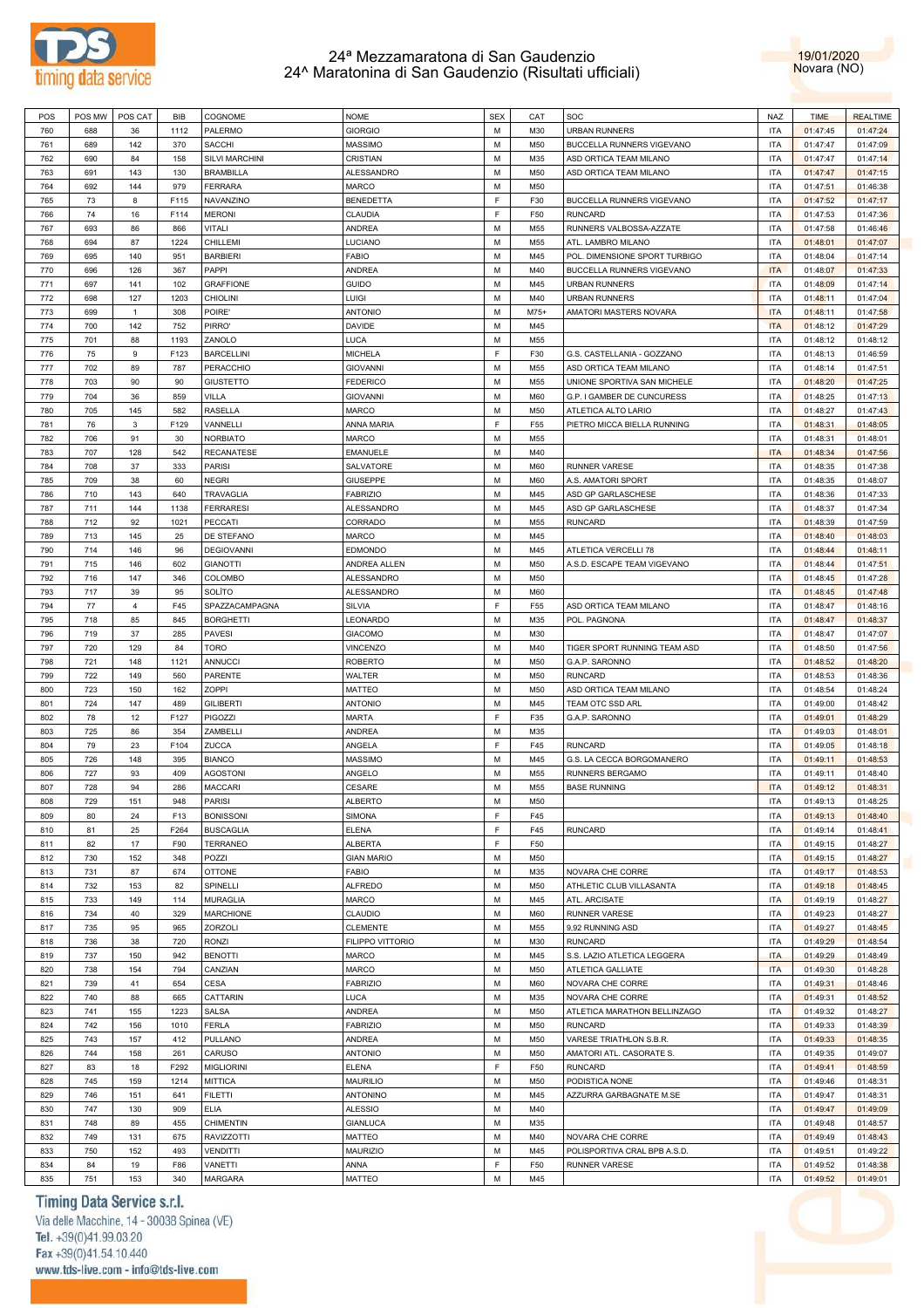



| POS | POS MW | POS CAT        | BIB  | COGNOME                | <b>NOME</b>        | <b>SEX</b> | CAT        | SOC                            | <b>NAZ</b> | <b>TIME</b> | <b>REALTIME</b> |
|-----|--------|----------------|------|------------------------|--------------------|------------|------------|--------------------------------|------------|-------------|-----------------|
| 836 | 752    | 42             | 71   | <b>TRABUCCHI</b>       | <b>MAURIZIO</b>    | м          | <b>M60</b> | ATL. ARCISATE                  | <b>ITA</b> | 01:49:54    | 01:48:46        |
| 837 | 753    | 96             |      | ANGELOZZI              | ADALBERTO          | М          | M55        | PODISTICA ARONA                | <b>ITA</b> | 01:49:54    | 01:49:31        |
|     |        |                | 184  |                        |                    |            |            |                                |            |             |                 |
| 838 | 754    | 160            | 699  | NOVATI                 | OSCAR              | М          | M50        | <b>RUNCARD</b>                 | <b>ITA</b> | 01:49:57    | 01:49:04        |
| 839 | 755    | 132            | 70   | <b>BASSOLI</b>         | STEFANO            | М          | M40        | ATL. ARCISATE                  | <b>ITA</b> | 01:49:58    | 01:49:16        |
| 840 | 756    | $\overline{7}$ | 135  | COLOMBO                | AMULIO             | М          | M70        | ASD ORTICA TEAM MILANO         | <b>ITA</b> | 01:49:58    | 01:49:25        |
| 841 | 757    | 43             | 127  | <b>BIANCHI</b>         | <b>FLAVIO</b>      | М          | M60        | ASD ORTICA TEAM MILANO         | <b>ITA</b> | 01:49:58    | 01:49:02        |
| 842 | 758    | 26             | 792  | <b>JEON</b>            | СJ                 | M          | M18        |                                | <b>ITA</b> | 01:50:01    | 01:49:51        |
| 843 | 759    | 154            | 103  | <b>AZZIMONTI</b>       | <b>PIERGIORGIO</b> | М          | M45        | NUOVA ATLETICA SAMVERGA ASD    | <b>ITA</b> | 01:50:04    | 01:48:50        |
| 844 | 85     | $\mathbf{1}$   | F167 | <b>MIGLIO</b>          | RAFFAELLA          | F          | $F65+$     | NOVARA CHE CORRE               | <b>ITA</b> | 01:50:05    | 01:49:13        |
| 845 | 760    | 161            | 344  | MARZOLINI              | <b>DOMENICO</b>    | М          | M50        |                                | <b>ITA</b> | 01:50:11    | 01:49:01        |
|     |        |                |      |                        |                    |            |            |                                |            |             |                 |
| 846 | 761    | 155            | 400  | <b>PELOSI</b>          | <b>FERRUCCIO</b>   | М          | M45        | <b>RUNCARD</b>                 | <b>ITA</b> | 01:50:12    | 01:49:31        |
| 847 | 762    | 44             | 373  | <b>BONOMO</b>          | <b>ROBERTO</b>     | М          | M60        | TEAM MARATHON S.S.D            | <b>ITA</b> | 01:50:16    | 01:50:08        |
| 848 | 763    | 39             | 284  | SETTI                  | SIMONE             | M          | M30        |                                | <b>ITA</b> | 01:50:17    | 01:49:02        |
| 849 | 86     | 6              | F76  | MARTELLI               | ARIANNA            | F          | F18        |                                | <b>ITA</b> | 01:50:17    | 01:49:02        |
| 850 | 764    | 90             | 508  | <b>CLAUS</b>           | <b>RICCARDO</b>    | М          | M35        |                                | <b>ITA</b> | 01:50:21    | 01:49:15        |
| 851 | 87     | 11             | F170 | MACALUSO               | DANIELA            | F          | F40        | NOVARA CHE CORRE               | <b>ITA</b> | 01:50:22    | 01:49:14        |
| 852 | 765    | 162            | 324  | DIANA                  | CARLO              | M          | M50        | RUNNER VARESE                  | <b>ITA</b> | 01:50:23    | 01:49:23        |
| 853 | 766    | 97             | 407  | SCARAMUZZA             | VALTER             | М          | M55        | LA PODISTICA ROBBIESE          | <b>ITA</b> | 01:50:23    | 01:49:39        |
| 854 | 767    | $\overline{2}$ | 451  |                        |                    | M          | $\sim$     |                                | <b>ITA</b> | 01:50:24    | 01:49:40        |
| 855 | 88     | 26             | F122 | SPERTINI               | <b>ISABELLA</b>    | F          | F45        | <b>STAR RUN</b>                | <b>ITA</b> | 01:50:24    | 01:49:55        |
| 856 | 768    | 156            | 763  | CORBELLINI             | ALESSANDRO         | M          | M45        | <b>RUNCARD</b>                 | <b>ITA</b> | 01:50:26    | 01:50:20        |
|     |        |                |      |                        |                    |            |            |                                |            |             |                 |
| 857 | 769    | 133            | 863  | <b>MANFRIN</b>         | <b>FABIO</b>       | М          | M40        | <b>RUNCARD</b>                 | <b>ITA</b> | 01:50:29    | 01:50:02        |
| 858 | 770    | 98             | 912  | <b>GIACHINO</b>        | <b>ENRICO</b>      | М          | M55        | POD.TRANESE UNIONE INDUSTRIALE | <b>ITA</b> | 01:50:29    | 01:50:08        |
| 859 | 771    | 163            | 704  | <b>BOVO</b>            | <b>GIANLUCA</b>    | М          | M50        | <b>RUNCARD</b>                 | <b>ITA</b> | 01:50:30    | 01:50:02        |
| 860 | 89     | 10             | F259 | <b>USAN</b>            | <b>STEFANIA</b>    | E          | F30        | POLISPORTIVA SOCIALE CHINA E P | <b>ITA</b> | 01:50:32    | 01:49:40        |
| 861 | 90     | $\overline{7}$ | F260 | <b>MATINO</b>          | ERICA              | F          | F18        | POLISPORTIVA SOCIALE CHINA E P | <b>ITA</b> | 01:50:32    | 01:49:41        |
| 862 | 772    | 157            | 728  | MANICA                 | MARCO              | М          | M45        | ATLETICA MARATHON BELLINZAGO   | <b>ITA</b> | 01:50:35    | 01:50:17        |
| 863 | 91     | 20             | F158 | <b>NERVEI</b>          | <b>GIOVANNA</b>    | F          | F50        | ATL. SAN MARCO U.S. ACLI       | ITA        | 01:50:37    | 01:49:53        |
| 864 | 773    | 99             | 280  | GALLI                  | <b>RENATO</b>      | М          | M55        | ATL. SAN MARCO U.S. ACLI       | <b>ITA</b> | 01:50:37    | 01:49:47        |
| 865 | 774    | 100            | 1074 | <b>GRASSI</b>          | CARLO MARIA        | М          | M55        | NUOVA ATLETICA SAMVERGA ASD    | <b>ITA</b> | 01:50:41    | 01:50:19        |
|     |        |                |      | <b>GIULIANO</b>        |                    | M          |            |                                |            |             |                 |
| 866 | 775    | 164            | 888  |                        | <b>ANTONIO</b>     |            | M50        | TEAM OTC SSD ARL               | <b>ITA</b> | 01:50:46    | 01:49:34        |
| 867 | 776    | 101            | 660  | SALVEMINI              | NICOLA             | М          | M55        | NOVARA CHE CORRE               | <b>ITA</b> | 01:50:47    | 01:49:44        |
| 868 | 777    | 158            | 1202 | ANDREONI               | MASSIMO            | M          | M45        | <b>URBAN RUNNERS</b>           | <b>ITA</b> | 01:50:47    | 01:49:52        |
| 869 | 778    | 102            | 1169 | CARAMELLA              | LUCA               | М          | M55        |                                | ITA        | 01:50:50    | 01:50:16        |
| 870 | 779    | 40             | 1002 | DI RENZO               | ANDREA             | М          | M30        | <b>RUNCARD</b>                 | <b>ITA</b> | 01:50:52    | 01:50:29        |
| 871 | 92     | 27             | F212 | MAGNAGHI               | LAURA              | E          | F45        | ASD ATLETICA TRECATE           | <b>ITA</b> | 01:50:52    | 01:50:22        |
| 872 | 780    | 91             | 757  | <b>GROPPO</b>          | STEFANO            | M          | M35        | GR.PODISTICO AVIS TAGLIO DI PO | <b>ITA</b> | 01:50:54    | 01:49:46        |
| 873 | 781    | 134            | 880  | <b>FERRARI</b>         | <b>FRANCESCO</b>   | М          | M40        |                                | <b>ITA</b> | 01:50:57    | 01:49:52        |
| 874 | 782    | 159            | 76   | <b>PESENTI</b>         | <b>FABIO</b>       | М          | M45        | ATL. ARCISATE                  | ITA        | 01:50:58    | 01:50:18        |
| 875 | 783    | 165            | 312  | PICCOLINI              | <b>FABIO</b>       | М          | M50        | PODISTICA ARONA                | ITA        | 01:50:58    | 01:49:46        |
| 876 | 784    | 135            | 987  | <b>BRUZZESE</b>        | STEFANO            | М          | M40        | ASD TOP RUN                    | <b>ITA</b> | 01:51:03    | 01:50:07        |
|     |        |                |      |                        |                    | F          |            |                                |            |             |                 |
| 877 | 93     | 5              | F165 | <b>SPERA</b>           | SILVIA             |            | F55        | NOVARA CHE CORRE               | <b>ITA</b> | 01:51:03    | 01:50:16        |
| 878 | 94     | 21             | F103 | <b>MUSSA</b>           | CLAUDIA            | E          | F50        | RUNNING CENTER CLUB TORINO     | <b>ITA</b> | 01:51:08    | 01:50:59        |
| 879 | 95     | 28             | F144 | MAJSTOROVIĆ STACCHETTI | NATAŠA             | E          | F45        | ASD AMICI DELLO SPORT PODISTIC | CRO        | 01:51:10    | 01:50:25        |
| 880 | 785    | 166            | 396  | <b>GRECO</b>           | CHRISTIAN          | M          | M50        | PODISTICA ARONA                | <b>ITA</b> | 01:51:24    | 01:50:24        |
| 881 | 786    | 160            | 891  | COLAIACOVO             | NICOLA             | м          | M45        | RUNNERS VALBOSSA-AZZATE        | ITA        | 01:51:26    | 01:50:16        |
| 882 | 787    | 103            | 1210 | <b>GRACEFFA</b>        | CALOGERO           | М          | M55        | ASD TAPASCIONE RUNNING TEAM    | ITA        | 01:51:27    | 01:50:21        |
| 883 | 788    | 104            | 473  | <b>RIUSSI</b>          | DARIO              | М          | M55        | ASD GP GARLASCHESE             | <b>ITA</b> | 01:51:30    | 01:51:04        |
| 884 | 96     | 6              | F112 | <b>BASSANETTI</b>      | SILVIA             | F          | F55        | ATL. LAMBRO MILANO             | <b>ITA</b> | 01:51:30    | 01:50:34        |
| 885 | 789    | 167            | 38   | <b>RUSSO</b>           | <b>GIULIANO</b>    | M          | M50        |                                | <b>ITA</b> | 01:51:31    | 01:50:38        |
| 886 | 790    | 161            | 192  | <b>VERDESIO</b>        | CARLO              | M          | M45        |                                | <b>ITA</b> | 01:51:35    | 01:51:20        |
|     |        |                |      | <b>FERRARI</b>         | <b>STEFANO</b>     | М          |            | <b>RUNCARD</b>                 |            |             |                 |
| 887 | 791    | 162            | 1165 |                        |                    |            | M45        |                                | <b>ITA</b> | 01:51:36    | 01:51:05        |
| 888 | 97     | 29             | F16  | COLOMBO                | RAFFAELLA          | F          | F45        | 9,92 RUNNING ASD               | <b>ITA</b> | 01:51:38    | 01:51:06        |
| 889 | 792    | 163            | 1145 | <b>ERRINI</b>          | STEFANO            | М          | M45        |                                | <b>ITA</b> | 01:51:39    | 01:50:42        |
| 890 | 793    | 105            | 314  | MILANI                 | VALERIO            | M          | M55        |                                | <b>ITA</b> | 01:51:39    | 01:50:32        |
| 891 | 794    | 164            | 730  | <b>TASSI</b>           | ANDREA             | М          | M45        | NEW RUN T.                     | <b>ITA</b> | 01:51:39    | 01:50:49        |
| 892 | 795    | 165            | 1176 | <b>MORELLI</b>         | PAOLO              | M          | M45        |                                | <b>ITA</b> | 01:51:42    | 01:51:06        |
| 893 | 98     | 30             | F223 | ZANETTI                | <b>MICHELA</b>     | F          | F45        | <b>RUNCARD</b>                 | <b>ITA</b> | 01:51:45    | 01:51:08        |
| 894 | 796    | 45             | 129  | <b>BRAGATO</b>         | <b>DONATELLO</b>   | М          | M60        | ASD ORTICA TEAM MILANO         | <b>ITA</b> | 01:51:47    | 01:51:11        |
| 895 | 797    | 46             | 297  | <b>ACCADIA</b>         | <b>GIOVANNI</b>    | М          | M60        | PODISTICA ARONA                | <b>ITA</b> | 01:51:49    | 01:51:26        |
| 896 | 798    | 136            | 568  | <b>VLASHI</b>          | ALEKSANDER         | M          | M40        | ASD MARCIATORI LANDRIANO AVIS  | <b>ITA</b> | 01:51:49    | 01:50:42        |
| 897 | 99     | 31             | F107 | <b>GENCHI</b>          | ANGELA             | E          | F45        | PODISTICA ARONA                | <b>ITA</b> | 01:51:50    | 01:50:52        |
|     |        |                |      |                        |                    |            |            |                                |            |             |                 |
| 898 | 799    | 106            | 758  | VELA                   | PAOLO              | M          | M55        | ASD ZENA RUNNERS               | <b>ITA</b> | 01:51:54    | 01:50:53        |
| 899 | 800    | 13             | 755  | <b>COSULICH</b>        | <b>AUGUSTO</b>     | М          | M65        | MARATONETI GENOVESI            | <b>ITA</b> | 01:51:54    | 01:50:53        |
| 900 | 801    | 47             | 1179 | PESCE                  | CLAUDIO            | M          | M60        | GRUPPO CITTA' DI GENOVA        | <b>ITA</b> | 01:51:54    | 01:50:53        |
| 901 | 802    | 166            | 599  | DORIA ZOCCOLO          | STEFANO LUCA       | М          | M45        | A.S.D. ESCAPE TEAM VIGEVANO    | <b>ITA</b> | 01:52:02    | 01:51:05        |
| 902 | 803    | 107            | 549  | <b>RODIA</b>           | PIETRO             | M          | M55        | <b>RUNCARD</b>                 | <b>ITA</b> | 01:52:02    | 01:51:34        |
| 903 | 804    | 168            | 315  | <b>BONDIOLI</b>        | CLAUDIO            | М          | M50        | ATL. R.C.M. CASINALBO          | <b>ITA</b> | 01:52:03    | 01:51:22        |
| 904 | 100    | 13             | F191 | <b>PISCIOTTA</b>       | LAURA              | E          | F35        | VARESE TRIATHLON S.B.R.        | <b>ITA</b> | 01:52:05    | 01:51:37        |
| 905 | 101    | 14             | F199 | <b>GROSSINI</b>        | LARA               | E          | F35        | <b>RUNCARD</b>                 | <b>ITA</b> | 01:52:07    | 01:51:27        |
| 906 | 805    | 108            | 357  | <b>FORLANO</b>         | MASSIMO            | M          | M55        | <b>URBAN RUNNERS</b>           | <b>ITA</b> | 01:52:09    | 01:51:17        |
| 907 | 806    | 109            | 250  | COLOMBO                | <b>FLAVIO</b>      | M          | M55        | G.P. QUELLI DELLA VIA BARACCA  | <b>ITA</b> | 01:52:09    | 01:51:41        |
|     |        |                |      |                        |                    |            |            |                                |            |             |                 |
| 908 | 807    | 167            | 321  | CUCCURU                | PEDRO              | M          | M45        | RUNNER VARESE                  | <b>ITA</b> | 01:52:09    | 01:51:32        |
| 909 | 808    | 168            | 240  | CHIARENTIN             | <b>ENEA</b>        | М          | M45        | KOASS MILANO SSARL             | <b>ITA</b> | 01:52:10    | 01:51:22        |
| 910 | 809    | 169            | 212  | <b>BRUSATORI</b>       | CLAUDIO            | M          | M45        | <b>RUNCARD</b>                 | <b>ITA</b> | 01:52:10    | 01:51:22        |
| 911 | 810    | 170            | 327  | MAFFEI                 | ANDREA             | М          | M45        | RUNNER VARESE                  | ITA        | 01:52:12    | 01:50:58        |

### Timing Data Service s.r.l.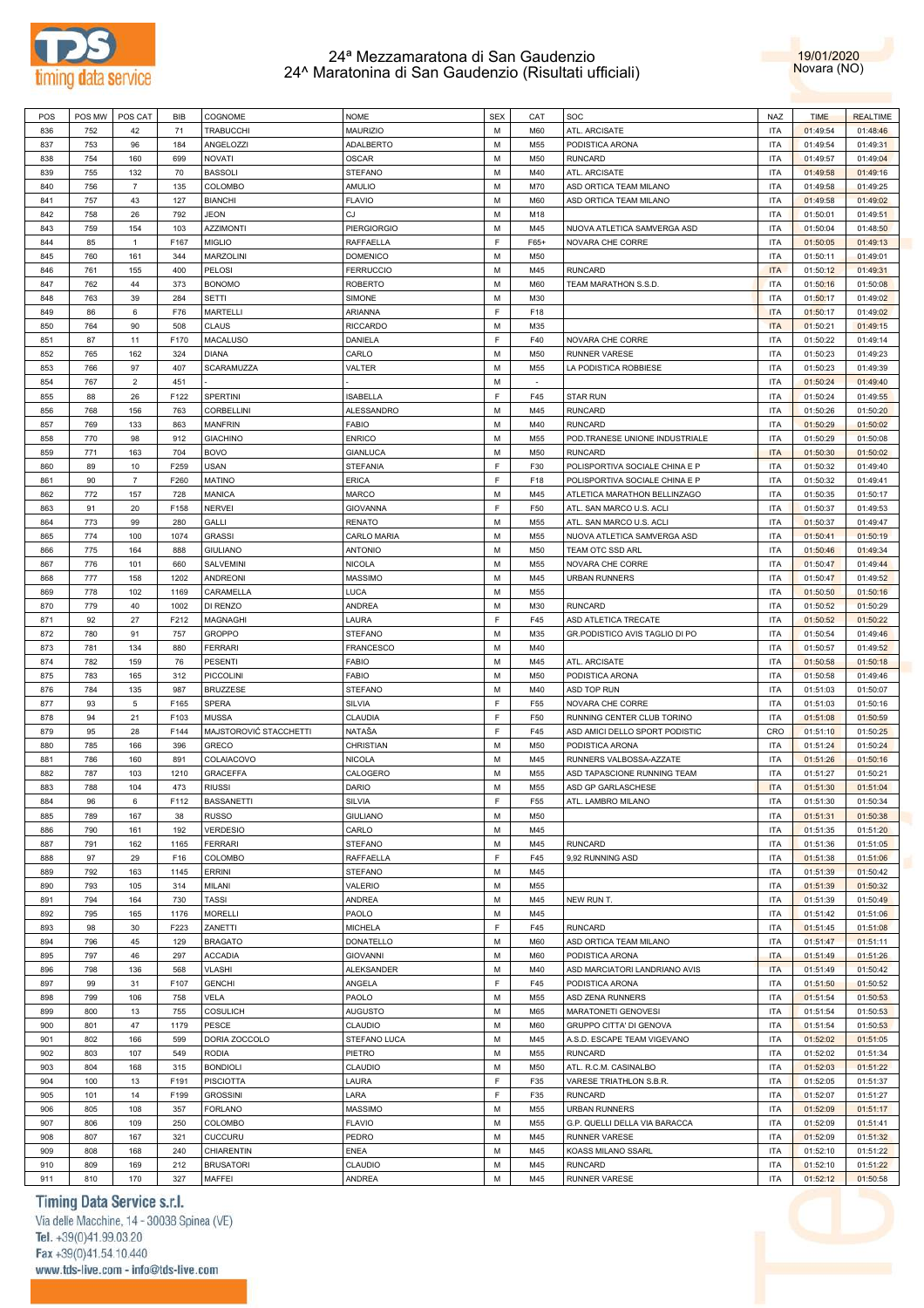



| POS | POS MW | POS CAT        | BIB  | COGNOME           | <b>NOME</b>          | <b>SEX</b> | CAT             | SOC                               | <b>NAZ</b> | <b>TIME</b> | <b>REALTIME</b> |
|-----|--------|----------------|------|-------------------|----------------------|------------|-----------------|-----------------------------------|------------|-------------|-----------------|
| 912 | 811    | 169            | 448  | LANTELME          | <b>ANDREA</b>        | M          | M50             | <b>RUNCARD</b>                    | <b>ITA</b> | 01:52:13    | 01:51:26        |
| 913 | 812    | 137            | 598  | <b>DIRENZO</b>    | PIETRO               | M          | M40             | A.S.D. ESCAPE TEAM VIGEVANO       | <b>ITA</b> | 01:52:16    | 01:51:20        |
| 914 | 813    | 110            | 414  | <b>RUSSO</b>      | <b>EDUARDO</b>       | м          | M55             |                                   | <b>ITA</b> | 01:52:18    | 01:52:11        |
| 915 | 102    | 22             | F61  | <b>GULINATI</b>   | <b>BARBARA</b>       | F.         | F50             |                                   | <b>ITA</b> | 01:52:19    | 01:51:28        |
| 916 | 814    | 111            | 795  | <b>MOSSINA</b>    | PAOLO                | м          | M55             | ATL. ARCISATE                     | <b>ITA</b> | 01:52:20    | 01:51:36        |
|     |        |                |      |                   | <b>ROBERTO</b>       | M          |                 |                                   |            |             |                 |
| 917 | 815    | 112            | 1012 | <b>REGALIA</b>    |                      |            | M55             |                                   | <b>ITA</b> | 01:52:20    | 01:51:40        |
| 918 | 103    | 15             | F285 | CASTIONI          | <b>MONICA ELENA</b>  | F          | F35             | <b>BIO CORRENDO AVIS</b>          | <b>ITA</b> | 01:52:24    | 01:51:37        |
| 919 | 816    | 138            | 1144 | <b>TRUCCO</b>     | <b>ANDREA</b>        | м          | M40             |                                   | <b>ITA</b> | 01:52:25    | 01:51:23        |
| 920 | 817    | 139            | 873  | <b>CECCHINI</b>   | <b>DIEGO</b>         | м          | M40             | A.S.D. MARATHON ATHLETIC AVOLA    | <b>ITA</b> | 01:52:26    | 01:51:34        |
| 921 | 818    | 140            | 1157 | PITTALUGA         | <b>ROBERTO</b>       | м          | M40             | <b>BIO CORRENDO AVIS</b>          | <b>ITA</b> | 01:52:28    | 01:51:42        |
| 922 | 819    | 48             | 581  | CARRARA           | DANILO GIORGIO       | м          | M60             | ATLETICA ALTO LARIO               | <b>ITA</b> | 01:52:32    | 01:51:47        |
| 923 | 820    | 171            | 586  | SAGLIOCCO         | <b>DIAMANTE</b>      | M          | M45             | MANERANNERS                       | <b>ITA</b> | 01:52:35    | 01:52:12        |
| 924 | 821    | 141            | 1150 | <b>MARTI</b>      | MAURO ANTONIO        | м          | M40             | <b>URBAN RUNNERS</b>              | <b>ITA</b> | 01:52:35    | 01:51:43        |
| 925 | 822    | 172            | 401  | PANTANO           | <b>ENRICO</b>        | M          | M45             | G.A.P. SARONNO                    | <b>ITA</b> | 01:52:36    | 01:52:12        |
| 926 | 823    | 142            | 737  | <b>DORIGO</b>     | <b>MARCO</b>         | м          | M40             |                                   | <b>ITA</b> |             |                 |
|     |        |                |      |                   |                      |            |                 | ATL. V.C.A. MILANO                |            | 01:52:40    | 01:51:35        |
| 927 | 824    | 173            | 966  | <b>RADICE</b>     | <b>FERDINANDO</b>    | M          | M45             |                                   | <b>ITA</b> | 01:52:42    | 01:52:21        |
| 928 | 825    | 8              | 817  | <b>LA REGINA</b>  | <b>FRANCESCO</b>     | M          | M70             | A.S.D.ATLETICA CARMAGNOLA         | <b>ITA</b> | 01:52:43    | 01:52:32        |
| 929 | 826    | 170            | 446  | <b>ROSSI</b>      | <b>LUCA</b>          | м          | M50             | ASD GP GARLASCHESE                | <b>ITA</b> | 01:52:45    | 01:52:19        |
| 930 | 827    | 171            | 931  | LICUSATI          | ANGELO               | м          | M50             | A.S.D. EQUILIBRA RUNNING TEAM     | <b>ITA</b> | 01:52:45    | 01:52:15        |
| 931 | 104    | 16             | F120 | <b>BERTOCCI</b>   | ANNALISA             | F          | F35             |                                   | <b>ITA</b> | 01:52:46    | 01:51:38        |
| 932 | 105    | 32             | F280 | CATAPANO          | TIZIANA              | F          | F45             | <b>URBAN RUNNERS</b>              | <b>ITA</b> | 01:52:47    | 01:51:57        |
| 933 | 828    | 174            | 569  | SCOZZAFAVA        | <b>MARCO</b>         | м          | M45             | ASD MARCIATORI LANDRIANO AVIS     | <b>ITA</b> | 01:52:49    | 01:51:38        |
| 934 | 829    | 113            | 16   | <b>COSCHIERA</b>  | <b>SERGIO</b>        | м          | M55             | POLISPORTIVA SOCIALE CHINA E P    | <b>ITA</b> | 01:52:54    | 01:52:05        |
| 935 | 830    | 172            | 318  | <b>BARATELLI</b>  | <b>ALBERTO</b>       | м          | M50             | RUNNER VARESE                     | <b>ITA</b> | 01:52:54    | 01:51:57        |
|     |        |                |      |                   |                      |            |                 |                                   |            |             |                 |
| 936 | 831    | 173            | 1078 | <b>GIONTA</b>     | <b>RICCARDO</b>      | м          | M50             | POL. DIMENSIONE SPORT TURBIGO     | <b>ITA</b> | 01:52:55    | 01:52:11        |
| 937 | 832    | $\mathbf{3}$   | 154  |                   |                      | M          | $\sim$          |                                   | <b>ITA</b> | 01:52:55    | 01:52:06        |
| 938 | 106    | 23             | F162 | <b>GALLERINI</b>  | <b>MONICA</b>        | F          | F50             | <b>RUNCARD</b>                    | <b>ITA</b> | 01:52:58    | 01:52:41        |
| 939 | 833    | 174            | 470  | <b>BELLOLI</b>    | LEONARDO             | M          | M50             | S.O.I. INVERUNO                   | <b>ITA</b> | 01:52:59    | 01:52:33        |
| 940 | 107    | $\overline{7}$ | F94  | <b>MOLETTI</b>    | <b>MARIA CARMELA</b> | F          | F <sub>55</sub> | BUCCELLA RUNNERS VIGEVANO         | <b>ITA</b> | 01:53:01    | 01:52:26        |
| 941 | 834    | 27             | 837  | MARI              | <b>FEDERICO</b>      | м          | M18             | RUNNERS BERGAMO                   | <b>ITA</b> | 01:53:02    | 01:52:53        |
| 942 | 835    | 143            | 780  | MACCAGNOLA        | <b>FABIO</b>         | м          | M40             | LA VETTA RUNNING                  | <b>ITA</b> | 01:53:03    | 01:52:11        |
| 943 | 108    | 8              | F221 | <b>LEONARDI</b>   | PAOLA                | F.         | F55             |                                   | <b>ITA</b> | 01:53:10    | 01:52:03        |
| 944 | 109    | 9              | F117 | <b>TAMAGNO</b>    | <b>MONICA</b>        | F          | F55             | ATL. NOVESE                       | <b>ITA</b> | 01:53:11    | 01:52:30        |
| 945 |        | 49             |      |                   |                      | м          | M60             |                                   | <b>ITA</b> |             |                 |
|     | 836    |                | 896  | CARACI            | <b>GAETANO</b>       |            |                 | A.S.D. BORGARETTO 75              |            | 01:53:11    | 01:52:11        |
| 946 | 837    | 144            | 1222 | CARCANO           | ANDREA GIUSEPPE      | м          | M40             | <b>RUNCARD</b>                    | <b>ITA</b> | 01:53:18    | 01:52:33        |
| 947 | 838    | 175            | 843  | <b>BUGNOLO</b>    | <b>DIEGO</b>         | М          | M50             | A.S.D. PODISMO AVIS NOVARA        | <b>ITA</b> | 01:53:23    | 01:52:32        |
| 948 | 839    | 145            | 902  | CAPUANO           | <b>ROBERTO</b>       | м          | M40             | G.S. INTERFORZE TORINO            | <b>ITA</b> | 01:53:25    | 01:53:25        |
| 949 | 840    | 176            | 905  | <b>FONDACARO</b>  | <b>ROSARIO</b>       | M          | M50             | G.S. INTERFORZE TORINO            | <b>ITA</b> | 01:53:26    | 01:53:26        |
| 950 | 841    | $\overline{4}$ | 908  | <b>TORTA</b>      | <b>MATTEO</b>        | M          |                 | GRUPPO SPORTIVO INTERFORZE TORINO | <b>ITA</b> | 01:53:27    | 01:53:27        |
| 951 | 842    | 5              | 828  |                   |                      | M          | $\sim$          |                                   | <b>ITA</b> | 01:53:27    | 01:53:00        |
| 952 | 843    | 146            | 903  | <b>CENNERAZZO</b> | <b>MAURO</b>         | M          | M40             | GRUPPO SPORTIVO INTERFORZE TORINO | <b>ITA</b> | 01:53:28    | 01:53:28        |
| 953 | 110    | 33             | F192 | <b>MUGELLINI</b>  | SONIA                | F.         | F45             | VARESE TRIATHLON S.B.R.           | <b>ITA</b> | 01:53:28    | 01:53:00        |
| 954 | 844    | 177            | 471  | <b>CIMMINO</b>    | SABATO               | М          | M50             | ONDAVERDE ATHLETIC TEAM           | <b>ITA</b> | 01:53:30    | 01:53:04        |
|     |        |                |      |                   |                      |            |                 |                                   |            |             |                 |
| 955 | 845    | 178            | 1134 | MIRAGLIOTTA       | PIETRO               | м          | M50             |                                   | <b>ITA</b> | 01:53:31    | 01:52:29        |
| 956 | 111    | 34             | F88  | SANI              | <b>BARBARA MARIA</b> | F          | F45             |                                   | <b>ITA</b> | 01:53:34    | 01:52:16        |
| 957 | 846    | 147            | 1084 | DI GIULIO         | <b>IVAN</b>          | м          | M40             | <b>RUNCARD</b>                    | <b>ITA</b> | 01:53:37    | 01:52:53        |
| 958 | 847    | 179            | 612  | <b>SCARABELLI</b> | <b>MARCO</b>         | М          | M50             | A.S.D. ESCAPE TEAM VIGEVANO       | <b>ITA</b> | 01:53:39    | 01:53:02        |
| 959 | 848    | 180            | 831  | BAI               | <b>SERGIO</b>        | М          | M50             | S.CLUB LIB. SESTO                 | <b>ITA</b> | 01:53:40    | 01:53:04        |
| 960 | 849    | 175            | 982  | ZANFORLIN         | <b>ROMANO</b>        | M          | M45             | <b>RUNNERS BERGAMO</b>            | <b>ITA</b> | 01:53:42    | 01:53:02        |
| 961 | 850    | 50             | 778  | <b>DEVECCHI</b>   | <b>ATTILIO</b>       | М          | M60             | <b>RUNCARD</b>                    | <b>ITA</b> | 01:53:44    | 01:52:34        |
| 962 | 851    | 148            | 145  | <b>MARCHESI</b>   | MAURIZIO VINCENZO    | M          | M40             | ASD ORTICA TEAM MILANO            | <b>ITA</b> | 01:53:47    | 01:53:17        |
| 963 | 852    | 92             | 1153 | VELLA             | <b>IVAN</b>          | M          | M35             | A.S.D. PODISMO AVIS NOVARA        | <b>ITA</b> | 01:53:48    | 01:52:34        |
| 964 | 853    |                | 767  | <b>NANNI</b>      | LEANDRO              | M          | M60             | <b>RUNNER VARESE</b>              | <b>ITA</b> |             |                 |
|     |        | 51             |      |                   |                      |            |                 |                                   |            | 01:53:48    | 01:52:53        |
| 965 | 112    | 12             | F283 | MAZZONE           | AMBRA                | F          | F40             |                                   | <b>ITA</b> | 01:53:49    | 01:52:37        |
| 966 | 854    | 114            | 537  | STRAZZULLO        | SALVATORE            | M          | M55             | <b>URBAN RUNNERS</b>              | <b>ITA</b> | 01:53:49    | 01:52:58        |
| 967 | 113    | 11             | F204 | <b>MITTINI</b>    | CHIARA               | F          | F30             |                                   | <b>ITA</b> | 01:53:50    | 01:52:53        |
| 968 | 855    | 52             | 947  | <b>FONTANA</b>    | <b>MAURIZIO</b>      | м          | M60             |                                   | <b>ITA</b> | 01:53:54    | 01:53:05        |
| 969 | 856    | 176            | 677  | RATTI             | <b>GUGLIELMO</b>     | M          | M45             | NOVARA CHE CORRE                  | <b>ITA</b> | 01:53:55    | 01:52:57        |
| 970 | 857    | 115            | 862  | <b>DUROLA</b>     | <b>RENATO</b>        | м          | M55             | G.S. FULGOR PRATO SESIA           | <b>ITA</b> | 01:53:58    | 01:53:38        |
| 971 | 114    | 24             | F152 | <b>MUSCAS</b>     | MARIA ANTONIETTA     | F          | F50             | ASD MARCIATORI LANDRIANO AVIS     | <b>ITA</b> | 01:53:58    | 01:52:50        |
| 972 | 858    | 177            | 708  | MARCINNO'         | <b>GIUSEPPE</b>      | м          | M45             | AZZURRA GARBAGNATE M.SE           | <b>ITA</b> | 01:53:59    | 01:52:43        |
| 973 | 859    | 116            | 334  | PASQUALINI        | ANDREA               | М          | M55             | <b>RUNNER VARESE</b>              | <b>ITA</b> | 01:54:02    | 01:53:07        |
|     |        |                |      |                   |                      |            |                 |                                   |            |             |                 |
| 974 | 860    | 53             | 769  | <b>TERZI</b>      | <b>SERGIO</b>        | м          | M60             | <b>RUNNER VARESE</b>              | <b>ITA</b> | 01:54:02    | 01:53:05        |
| 975 | 861    | 181            | 1172 | CASINI            | ANDREA MASSIMILIAN   | М          | M50             |                                   | <b>ITA</b> | 01:54:03    | 01:53:01        |
| 976 | 862    | 9              | 1033 | <b>SCHETTINO</b>  | <b>GIUSEPPE</b>      | м          | M70             | TEAM 3 ESSE                       | <b>ITA</b> | 01:54:04    | 01:54:01        |
| 977 | 863    | 10             | 104  | <b>TENACE</b>     | <b>GIUSEPPE</b>      | M          | M70             | G.S. CASTELLANIA - GOZZANO        | <b>ITA</b> | 01:54:08    | 01:54:00        |
| 978 | 864    | 182            | 592  | CERUTI            | ALESSANDRO           | M          | M50             |                                   | <b>ITA</b> | 01:54:10    | 01:53:41        |
| 979 | 865    | 149            | 317  | <b>AZZOLIN</b>    | <b>MARCO</b>         | M          | M40             | <b>RUNNER VARESE</b>              | <b>ITA</b> | 01:54:11    | 01:53:36        |
| 980 | 866    | 150            | 996  | <b>AMURRI</b>     | <b>FABIO</b>         | м          | M40             |                                   | SUI        | 01:54:17    | 01:52:58        |
| 981 | 867    | 117            | 399  | <b>SESTITO</b>    | <b>ROY</b>           | M          | M55             |                                   | SUI        | 01:54:18    | 01:52:59        |
|     |        |                |      |                   |                      | M          |                 |                                   |            |             |                 |
| 982 | 868    | 183            | 378  | TARABELLONI       | <b>ALDO</b>          |            | M50             | <b>IMPOSSIBLE TARGET</b>          | <b>ITA</b> | 01:54:19    | 01:54:03        |
| 983 | 115    | 10             | F275 | <b>FORZANI</b>    | PAOLA                | F          | F55             | ASD TAPASCIONE RUNNING TEAM       | <b>ITA</b> | 01:54:19    | 01:53:16        |
| 984 | 116    | 25             | F98  | <b>SCIARRONE</b>  | <b>BARBARA</b>       | F          | F50             | ATLETICA GALLIATE                 | <b>ITA</b> | 01:54:20    | 01:54:04        |
| 985 | 117    | 11             | F289 | CAVALLI           | SILVIA               | F          | F55             |                                   | <b>ITA</b> | 01:54:20    | 01:53:53        |
| 986 | 869    | 54             | 854  | CANOVA            | <b>GIANNI</b>        | M          | M60             |                                   | <b>ITA</b> | 01:54:20    | 01:53:52        |
| 987 | 870    | 151            | 28   | <b>BEATI</b>      | <b>STEFANO</b>       | М          | M40             | <b>RUNCARD</b>                    | <b>ITA</b> | 01:54:21    | 01:53:31        |
|     |        |                |      |                   |                      |            |                 |                                   |            |             |                 |

# Timing Data Service s.r.l.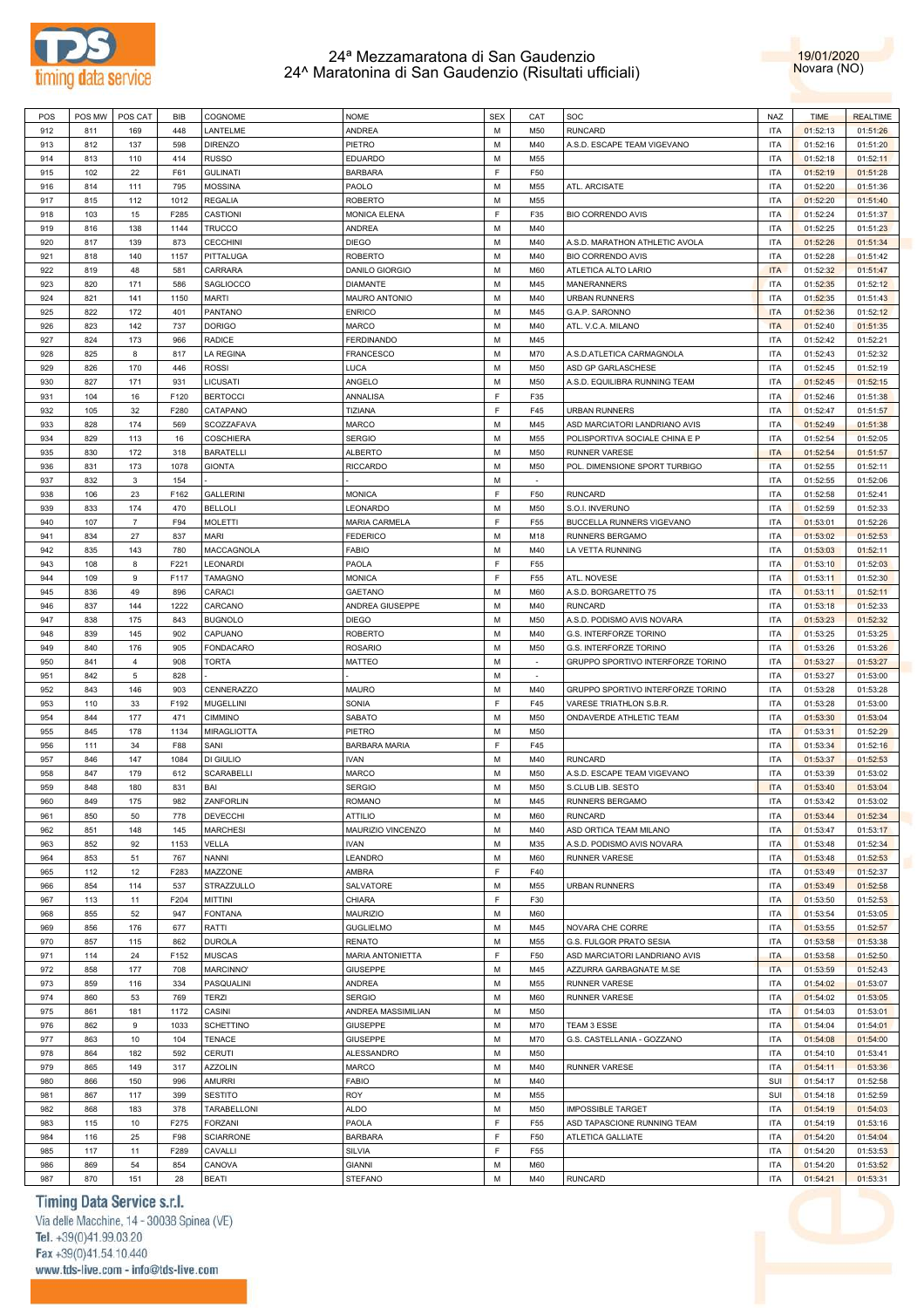



| POS  | POS MW | POS CAT      | <b>BIB</b>      | COGNOME          | <b>NOME</b>        | <b>SEX</b> | CAT | SOC                            | <b>NAZ</b> | <b>TIME</b> | <b>REALTIME</b> |
|------|--------|--------------|-----------------|------------------|--------------------|------------|-----|--------------------------------|------------|-------------|-----------------|
| 988  | 871    | 118          | 700             | <b>BOSSI</b>     | <b>GIUSEPPE</b>    | М          | M55 | <b>RUNNER VARESE</b>           | <b>ITA</b> | 01:54:22    | 01:53:34        |
| 989  | 118    | 26           | F274            | PELOSI           | SIMONA             | F          | F50 | ONDAVERDE ATHLETIC TEAM        | <b>ITA</b> | 01:54:23    | 01:53:57        |
| 990  | 119    | 13           | F163            | <b>TULLIO</b>    | <b>ERIKA</b>       | F          | F40 | <b>RUNCARD</b>                 | <b>ITA</b> | 01:54:23    | 01:54:07        |
| 991  | 872    | 178          | 744             | CATANZARO        | <b>DOMENICO</b>    | М          | M45 | <b>RUNCARD</b>                 | <b>ITA</b> | 01:54:24    | 01:53:35        |
|      |        |              |                 |                  |                    | F          |     |                                |            |             |                 |
| 992  | 120    | 14           | F147            | GHISLANZONI      | CLAUDIA            |            | F40 | ATLETICA ALTO LARIO            | <b>ITA</b> | 01:54:26    | 01:53:09        |
| 993  | 121    | 15           | F81             | GODDIO           | PATRIZIA           | F          | F40 |                                | <b>ITA</b> | 01:54:29    | 01:53:14        |
| 994  | 873    | 179          | 293             | VOLUMINO         | <b>GIOVANNI</b>    | М          | M45 |                                | <b>ITA</b> | 01:54:29    | 01:53:14        |
| 995  | 874    | 119          | 460             | DALLE FRATTE     | LUCIANO            | М          | M55 | RUNNERS VALBOSSA-AZZATE        | <b>ITA</b> | 01:54:31    | 01:53:28        |
| 996  | 875    | 120          | 278             | <b>RAMUNDO</b>   | <b>GIUSEPPE</b>    | М          | M55 | CARDATLETICA                   | <b>ITA</b> | 01:54:34    | 01:53:53        |
| 997  | 876    | 184          | 761             | <b>GRANATA</b>   | MARCELLO           | М          | M50 | <b>RUNCARD</b>                 | <b>ITA</b> | 01:54:35    | 01:53:49        |
| 998  | 877    | 185          | 161             | ZADERA           | <b>SERGIO</b>      | М          | M50 | ASD ORTICA TEAM MILANO         | <b>ITA</b> | 01:54:36    | 01:54:03        |
| 999  | 122    | 17           | F168            | MOSELE           | <b>ALESSIA</b>     | F          | F35 | NOVARA CHE CORRE               | <b>ITA</b> | 01:54:39    | 01:53:25        |
| 1000 | 878    | 180          | 1041            | <b>MAFFEIS</b>   | <b>MARCO</b>       | М          | M45 | <b>RUNNERS DESIO</b>           | <b>ITA</b> | 01:54:40    | 01:53:42        |
| 1001 | 123    | 27           | F78             | <b>TACCHINI</b>  | <b>FRANCA</b>      | F.         | F50 |                                | <b>ITA</b> | 01:55:00    | 01:53:43        |
|      |        |              |                 |                  |                    |            |     |                                |            |             |                 |
| 1002 | 124    | $\mathbf{1}$ | F75             | <b>NOVO</b>      | SANDRA             | F          | F60 | ATL. SAN MARCO U.S. ACLI       | <b>ITA</b> | 01:55:01    | 01:54:23        |
| 1003 | 879    | 55           | 734             | <b>BOTTILLO</b>  | <b>ANTONIO</b>     | М          | M60 | NAVIGLIO RUNNING TEAM ASD      | <b>ITA</b> | 01:55:08    | 01:54:09        |
| 1004 | 880    | 181          | 1103            | CIAMPORCERO      | LUCA               | М          | M45 | <b>URBAN RUNNERS</b>           | <b>ITA</b> | 01:55:10    | 01:54:20        |
| 1005 | 881    | 182          | 1104            | <b>GARGHETTI</b> | MAURO              | М          | M45 | <b>URBAN RUNNERS</b>           | <b>ITA</b> | 01:55:10    | 01:54:21        |
| 1006 | 882    | 183          | 1163            | <b>MIRDITA</b>   | HOT                | М          | M45 |                                | <b>ITA</b> | 01:55:12    | 01:54:46        |
| 1007 | 883    | 152          | 433             | VERGANO          | <b>GIAN LUCA</b>   | М          | M40 |                                | <b>ITA</b> | 01:55:13    | 01:54:51        |
| 1008 | 884    | 186          | 998             | TANANGCO         | <b>JOSE ARIZ</b>   | М          | M50 | RUNCARD FIDAL                  | PHI        | 01:55:15    | 01:54:31        |
| 1009 | 885    | 28           | 657             | SCHIPANI         | MATTIA             | М          | M18 | NOVARA CHE CORRE               | <b>ITA</b> | 01:55:17    | 01:54:05        |
| 1010 | 886    | 184          | 666             | <b>GENNARI</b>   | LORIS              | М          | M45 | NOVARA CHE CORRE               | <b>ITA</b> | 01:55:18    | 01:54:04        |
|      |        |              |                 |                  |                    |            |     |                                |            |             |                 |
| 1011 | 887    | 185          | 779             | <b>RAMPONI</b>   | <b>MASSIMO</b>     | M          | M45 | A.S.D. GRAVELLONA VCO          | <b>ITA</b> | 01:55:21    | 01:54:39        |
| 1012 | 888    | 93           | 89              | PANTANO          | <b>FRANCESCO</b>   | М          | M35 |                                | <b>ITA</b> | 01:55:21    | 01:54:46        |
| 1013 | 125    | 18           | F246            | <b>DAGNINO</b>   | <b>ROBERTA</b>     | F          | F35 | A.S.D. PODISTICA TORINO        | <b>ITA</b> | 01:55:26    | 01:54:38        |
| 1014 | 889    | 187          | 803             | <b>BRAGA</b>     | <b>JOHN</b>        | М          | M50 | ASD ATLETICA TRECATE           | <b>ITA</b> | 01:55:28    | 01:54:52        |
| 1015 | 890    | 29           | 1216            | VERCELLONI       | <b>MATTEO</b>      | М          | M18 |                                | <b>ITA</b> | 01:55:31    | 01:54:31        |
| 1016 | 891    | 153          | 1192            | <b>FAVINI</b>    | LUCA               | М          | M40 | <b>RUNCARD</b>                 | <b>ITA</b> | 01:55:31    | 01:54:46        |
| 1017 | 892    | 121          | 627             | <b>GIANI</b>     | DARIO              | М          | M55 | ATL. SAN MARCO U.S. ACLI       | <b>ITA</b> | 01:55:35    | 01:55:10        |
| 1018 | 893    | 188          | 935             | GALIZIA          | CLAUDIO            | М          | M50 | A.S.D. EQUILIBRA RUNNING TEAM  | <b>ITA</b> | 01:55:35    | 01:54:40        |
| 1019 | 126    | 28           | F24             | <b>NEGRI</b>     | PAOLA              | F          | F50 | ASD AVIS OGGIONO               | <b>ITA</b> | 01:55:38    | 01:55:05        |
|      |        |              |                 |                  |                    |            |     |                                |            |             |                 |
| 1020 | 894    | 186          | 80              | <b>GATTI</b>     | <b>ROBERTO</b>     | М          | M45 | ASD AVIS OGGIONO               | <b>ITA</b> | 01:55:39    | 01:55:07        |
| 1021 | 895    | 154          | 614             | SPIROLAZZI       | <b>GABRIELE</b>    | М          | M40 | A.S.D. ESCAPE TEAM VIGEVANO    | <b>ITA</b> | 01:55:42    | 01:54:48        |
| 1022 | 896    | 187          | 1171            | CRISTALLI        | CARLO ALBERTO      | М          | M45 |                                | <b>ITA</b> | 01:55:42    | 01:54:28        |
| 1023 | 127    | 8            | F215            | <b>SICCARDI</b>  | FRANCESCA          | F          | F18 | <b>URBAN RUNNERS</b>           | <b>ITA</b> | 01:55:43    | 01:54:26        |
| 1024 | 897    | 188          | 243             | <b>MOLARI</b>    | <b>ROBERTO</b>     | М          | M45 | <b>RUNCARD</b>                 | <b>ITA</b> | 01:55:44    | 01:54:37        |
| 1025 | 898    | 41           | 628             | <b>PERRUCCI</b>  | <b>ALBERTO</b>     | M          | M30 | <b>URBAN RUNNERS</b>           | <b>ITA</b> | 01:55:45    | 01:54:27        |
| 1026 | 899    | 122          | 263             | <b>GUSSONI</b>   | CARLO              | М          | M55 | AMATORI ATL. CASORATE S.       | <b>ITA</b> | 01:55:47    | 01:55:05        |
| 1027 | 900    | 123          | 521             | <b>HYBSCH</b>    | SIMONE             | М          | M55 | <b>RUNCARD</b>                 | <b>ITA</b> | 01:55:47    | 01:55:07        |
| 1028 | 901    | 155          | 173             | <b>STOCCO</b>    | <b>RICCARDO</b>    | М          | M40 | ASD ATLETICA TRECATE           | <b>ITA</b> | 01:55:51    | 01:54:35        |
| 1029 | 902    | 56           | 913             | <b>NESCI</b>     | <b>TOMMASO</b>     | М          | M60 | GRUPPO PODISTICO AVIS TORINO   | <b>ITA</b> | 01:55:51    | 01:54:36        |
|      |        |              |                 |                  |                    |            |     | <b>RUNCARD</b>                 |            |             |                 |
| 1030 | 903    | 94           | 829             | <b>TAVERNI</b>   | CHRISTIAN          | М          | M35 |                                | <b>ITA</b> | 01:55:51    | 01:54:35        |
| 1031 | 904    | 189          | 673             | PALMA            | ALESSANDRO         | М          | M50 | NOVARA CHE CORRE               | <b>ITA</b> | 01:55:56    | 01:54:57        |
| 1032 | 128    | 29           | F227            | ORLANDO          | SABRINA            | F          | F50 |                                | <b>ITA</b> | 01:55:57    | 01:54:53        |
| 1033 | 129    | 19           | F95             | <b>RAIOLA</b>    | ANTONELLA          | F          | F35 | BUCCELLA RUNNERS VIGEVANO      | <b>ITA</b> | 01:56:01    | 01:55:27        |
| 1034 | 905    | 190          | 270             | COLLIMEDAGLIA    | <b>MARIO</b>       | М          | M50 | A.S.D. ESCAPE TEAM VIGEVANO    | <b>ITA</b> | 01:56:02    | 01:55:00        |
| 1035 | 906    | 156          | 572             | <b>BALESTRA</b>  | ALESSANDRO         | М          | M40 | ASD MARCIATORI LANDRIANO AVIS  | <b>ITA</b> | 01:56:03    | 01:54:53        |
| 1036 | 130    | 35           | F140            | <b>BERGAMINI</b> | FRANCESCA          | F.         | F45 | PRO PATRIA A.R.C. BUSTO A      | <b>ITA</b> | 01:56:03    | 01:54:52        |
| 1037 | 131    | 16           | F99             | CONTI            | <b>MARINA</b>      | F          | F40 | <b>RUNCARD</b>                 | <b>ITA</b> | 01:56:06    | 01:55:29        |
| 1038 | 907    | 11           | 690             | <b>MONTI</b>     | LUIGI              | М          | M70 | CAMPUS VARESE RUNNERS          | <b>ITA</b> | 01:56:06    | 01:54:56        |
| 1039 | 908    | 57           |                 | DALLA LONGA      | MARCO              | М          | M60 | ATLETICA GALLIATE              | <b>ITA</b> | 01:56:12    | 01:55:32        |
|      |        |              | 44              |                  |                    |            |     |                                |            |             |                 |
| 1040 | 909    | 95           | 925             | CASALEGNOLE      | LUCA               | М          | M35 | A.S.D. EQUILIBRA RUNNING TEAM  | <b>ITA</b> | 01:56:13    | 01:55:23        |
| 1041 | 132    | 36           | F142            | <b>MACCHI</b>    | <b>DEBORA</b>      | F          | F45 | ASD AMICI DELLO SPORT PODISTIC | <b>ITA</b> | 01:56:15    | 01:55:29        |
| 1042 | 910    | 189          | 574             | MAININI          | <b>FABIO CARLO</b> | М          | M45 | ASD AMICI DELLO SPORT PODISTIC | <b>ITA</b> | 01:56:15    | 01:55:29        |
| 1043 | 911    | 14           | 68              | <b>RUSCONI</b>   | <b>MARIO LUIGI</b> | М          | M65 | ATL. ARCISATE                  | <b>ITA</b> | 01:56:21    | 01:55:36        |
| 1044 | 133    | 30           | F272            | PINNOLINI        | <b>MARISA</b>      | F          | F50 | <b>RUNCARD</b>                 | <b>ITA</b> | 01:56:22    | 01:56:09        |
| 1045 | 912    | 58           | 67              | CASTAGNA         | <b>SERGIO</b>      | М          | M60 | ATL. ARCISATE                  | <b>ITA</b> | 01:56:22    | 01:55:42        |
| 1046 | 913    | 191          | 35              | <b>BERTOLDI</b>  | ALESSANDRO         | М          | M50 | DE RAN CLAB                    | <b>ITA</b> | 01:56:24    | 01:55:17        |
| 1047 | 914    | 192          | 502             | ARUANNO          | CARLO              | М          | M50 | <b>MANERANNERS</b>             | <b>ITA</b> | 01:56:26    | 01:56:04        |
| 1048 | 915    | 12           | 1067            | SALA             | <b>GIANFRANCO</b>  | М          | M70 | <b>RUNCARD</b>                 | <b>ITA</b> | 01:56:27    | 01:55:26        |
|      |        |              |                 | <b>SCAGNELLI</b> |                    | E          |     | ASD ATLETICA TRECATE           |            |             |                 |
| 1049 | 134    | 9            | F213            |                  | <b>VITTORIA</b>    |            | F18 |                                | <b>ITA</b> | 01:56:27    | 01:55:28        |
| 1050 | 916    | 124          | 453             | PIETRINI         | <b>GIOVANNI</b>    | М          | M55 | MARATOLANDIA                   | <b>ITA</b> | 01:56:32    | 01:55:31        |
| 1051 | 917    | 193          | 205             | PATRIOLI         | PAOLO              | М          | M50 |                                | <b>ITA</b> | 01:56:34    | 01:55:27        |
| 1052 | 135    | 12           | F143            | CECCHIN          | MARIA GABRIELLA    | F          | F55 | ASD AMICI DELLO SPORT PODISTIC | <b>ITA</b> | 01:56:35    | 01:55:49        |
| 1053 | 918    | 194          | 835             | <b>VOLTA</b>     | <b>GIUSEPPE</b>    | М          | M50 |                                | <b>ITA</b> | 01:56:35    | 01:55:16        |
| 1054 | 919    | 13           | 593             | PITTALA'         | <b>GIUSEPPE</b>    | М          | M70 | P&C PODISMOECAZZEGGIO          | <b>ITA</b> | 01:56:39    | 01:56:19        |
| 1055 | 920    | 125          | 291             | COEN             | <b>ITALO</b>       | М          | M55 | RC BELLINZONA                  | SUI        | 01:56:43    | 01:55:32        |
| 1056 | 136    | 37           | F205            | CERESA           | <b>BARBARA</b>     | F          | F45 | ATL. SAN MARCO U.S. ACLI       | <b>ITA</b> | 01:56:43    | 01:55:47        |
| 1057 |        | 157          |                 | <b>FORNARA</b>   | ALESSANDRO         | М          | M40 | G.S. CASTELLANIA - GOZZANO     | <b>ITA</b> | 01:56:50    | 01:55:37        |
|      | 921    |              | 555             |                  |                    |            |     |                                |            |             |                 |
| 1058 | 922    | 30           | 241             | <b>DALMASSO</b>  | <b>FEDERICO</b>    | М          | M18 | <b>RUNCARD</b>                 | <b>ITA</b> | 01:56:50    | 01:55:36        |
| 1059 | 923    | 195          | 1064            | SEGHETTO         | <b>STEFANO</b>     | М          | M50 | <b>RUNCARD</b>                 | <b>ITA</b> | 01:56:53    | 01:55:52        |
| 1060 | 924    | 59           | 1072            | <b>ARIATTA</b>   | <b>MAURO</b>       | М          | M60 |                                | <b>ITA</b> | 01:57:02    | 01:56:13        |
| 1061 | 925    | 158          | 662             | <b>MARIN</b>     | <b>ROBERTO</b>     | М          | M40 | NOVARA CHE CORRE               | <b>ITA</b> | 01:57:08    | 01:55:53        |
| 1062 | 137    | 38           | F54             | <b>FIZZOTTI</b>  | <b>FRANCESCA</b>   | F          | F45 | <b>RUNCARD</b>                 | <b>ITA</b> | 01:57:10    | 01:56:04        |
| 1063 | 138    | 17           | F <sub>23</sub> | PIZZAGALLI       | MANUELA            | F          | F40 | <b>RUNCARD</b>                 | <b>ITA</b> | 01:57:13    | 01:56:04        |
|      |        |              |                 |                  |                    |            |     |                                |            |             |                 |

### Timing Data Service s.r.l.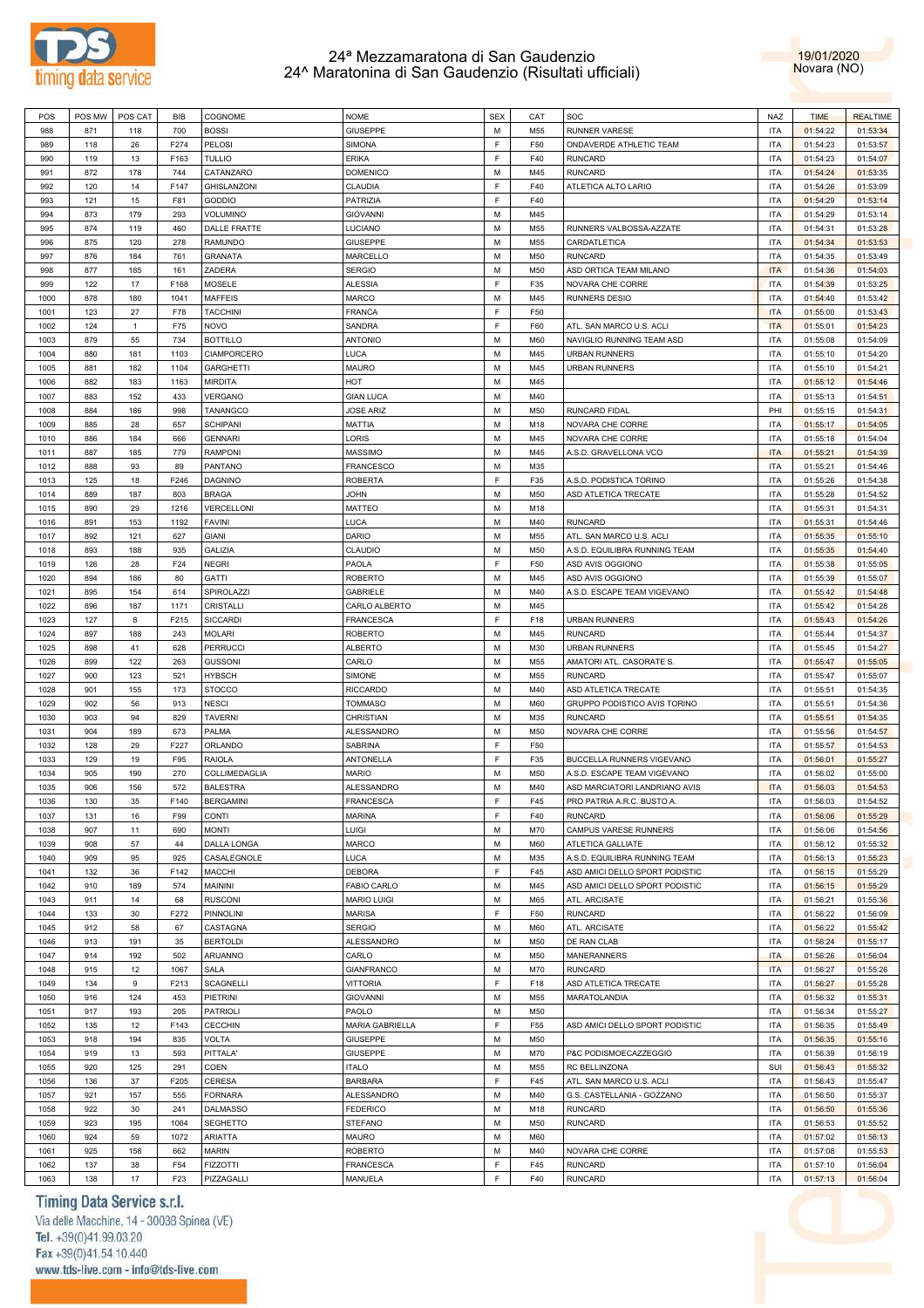



| POS  | POS MW | POS CAT        | <b>BIB</b> | COGNOME            | <b>NOME</b>            | <b>SEX</b> | CAT             | SOC                            | <b>NAZ</b> | <b>TIME</b> | <b>REALTIME</b> |
|------|--------|----------------|------------|--------------------|------------------------|------------|-----------------|--------------------------------|------------|-------------|-----------------|
| 1064 | 926    | 60             | 748        | DI MARINO          | <b>MICHELE</b>         | M          | M60             | A.S.D. PODISMO AVIS NOVARA     | <b>ITA</b> | 01:57:15    | 01:56:26        |
|      |        |                |            |                    |                        | M          |                 |                                |            |             |                 |
| 1065 | 927    | 159            | 164        | <b>ROGGERO</b>     | PAOLO                  |            | M40             | <b>RUNCARD</b>                 | <b>ITA</b> | 01:57:20    | 01:56:35        |
| 1066 | 928    | 196            | 45         | <b>FERIOLI</b>     | MILKO CORRADO          | М          | M50             | PODISTI VALLE OLONA            | <b>ITA</b> | 01:57:27    | 01:56:54        |
| 1067 | 929    | 197            | 797        | <b>BONAS</b>       | MARCO                  | М          | M50             |                                | <b>ITA</b> | 01:57:28    | 01:56:50        |
| 1068 | 930    | 198            | 842        | PELLATI            | <b>GILBERTO</b>        | М          | M50             | RASCHIANI TRIATHLON PAVESE     | <b>ITA</b> | 01:57:28    | 01:56:50        |
| 1069 | 931    | 61             | 197        | MANSELLA           | <b>BIAGIO</b>          | М          | M60             | S.S. VITTORIO ALFIERI ASTI     | <b>ITA</b> | 01:57:31    | 01:56:40        |
|      |        |                |            |                    |                        |            |                 |                                |            |             |                 |
| 1070 | 932    | 190            | 1027       | POGLIANA           | <b>FABRIZIO</b>        | М          | M45             | TEAM 3 ESSE                    | <b>ITA</b> | 01:57:40    | 01:56:26        |
| 1071 | 933    | 15             | 257        | <b>FERRARO</b>     | <b>DOMENICO</b>        | М          | M65             | SETTE LAGHI RUNNERS            | <b>ITA</b> | 01:57:42    | 01:57:27        |
| 1072 | 934    | 62             | 137        | COTTA              | PAOLO GIUSEPPE         | М          | M60             | ASD ORTICA TEAM MILANO         | <b>ITA</b> | 01:57:44    | 01:57:08        |
| 1073 | 139    | 18             | F105       | <b>BARBIERO</b>    | <b>MARINA</b>          | E          | F40             |                                | <b>ITA</b> | 01:57:48    | 01:56:50        |
| 1074 | 935    | 199            | 901        | <b>TARANTINO</b>   | <b>GIUSEPPE</b>        | М          | M50             | A.S.D. TO021                   | <b>ITA</b> | 01:57:52    | 01:56:59        |
|      |        |                |            |                    |                        |            |                 |                                |            |             |                 |
| 1075 | 140    | 13             | F126       | <b>SETTEMBRINI</b> | <b>GEMMA</b>           | E          | F <sub>55</sub> | G.A.P. SARONNO                 | <b>ITA</b> | 01:57:57    | 01:57:38        |
| 1076 | 936    | 200            | 1004       | PATTI              | PAOLO                  | М          | M50             |                                | <b>ITA</b> | 01:57:57    | 01:57:21        |
| 1077 | 937    | 126            | 1205       | <b>VINASSA</b>     | <b>NICOLA</b>          | М          | M55             | ATLETICA CANAVESANA            | <b>ITA</b> | 01:58:01    | 01:57:54        |
| 1078 | 938    | 127            | 1083       | DI VICO            | <b>ANTONIO</b>         | М          | M55             |                                | <b>ITA</b> | 01:58:03    | 01:57:02        |
| 1079 | 939    | 63             | 247        | ANNACONDIA         | <b>ANDREA</b>          | М          | M60             | <b>RUNCARD</b>                 | <b>ITA</b> | 01:58:10    | 01:57:51        |
|      |        |                |            |                    |                        |            |                 |                                |            |             |                 |
| 1080 | 940    | 64             | 622        | SAVINO             | RAFFAELE               | М          | M60             | <b>RUNNER VARESE</b>           | <b>ITA</b> | 01:58:14    | 01:57:09        |
| 1081 | 941    | 160            | 199        | VUTANO             | <b>DAVIDE</b>          | M          | M40             | <b>RUNNER VARESE</b>           | <b>ITA</b> | 01:58:15    | 01:57:06        |
| 1082 | 942    | 201            | 303        | COLOMBO            | <b>GIORGIO</b>         | М          | M50             | ALCAROTTI S.S.D                | <b>ITA</b> | 01:58:20    | 01:57:35        |
| 1083 | 943    | 202            | 69         | <b>BARBETTA</b>    | SALVATORE              | M          | M50             | ATL. ARCISATE                  | <b>ITA</b> | 01:58:20    | 01:57:37        |
| 1084 | 944    | 128            | 65         | <b>VICENTI</b>     | <b>TOMMASO</b>         | М          | M55             | ATL. ARCISATE                  | <b>ITA</b> | 01:58:20    | 01:57:36        |
|      |        |                |            |                    |                        |            |                 |                                |            |             |                 |
| 1085 | 945    | 203            | 538        | GALLY              | MASSIMILIANO           | М          | M50             | <b>RUNCARD</b>                 | <b>ITA</b> | 01:58:26    | 01:57:38        |
| 1086 | 141    | 20             | F229       | ZANI               | <b>ELISA</b>           | E          | F35             |                                | <b>ITA</b> | 01:58:28    | 01:57:17        |
| 1087 | 946    | 161            | 867        | RESTELLI           | <b>MARCO</b>           | М          | M40             |                                | <b>ITA</b> | 01:58:29    | 01:57:17        |
| 1088 | 947    | 204            | 820        | COSTANTINO         | <b>ROBERTO</b>         | М          | M50             | <b>RUNCARD</b>                 | <b>ITA</b> | 01:58:29    | 01:58:01        |
| 1089 | 948    | 191            | 580        | <b>MORIN</b>       | <b>ALESSANDRO</b>      | M          | M45             |                                | <b>ITA</b> | 01:58:32    |                 |
|      |        |                |            |                    |                        |            |                 | ASD AMICI DELLO SPORT PODISTIC |            |             | 01:57:46        |
| 1090 | 949    | 129            | 849        | ITEN               | <b>MARKUS</b>          | M          | M55             | <b>RUNCARD</b>                 | SUI        | 01:58:36    | 01:57:39        |
| 1091 | 950    | 205            | 1063       | ZACCHINO           | <b>ROBERTO</b>         | M          | M50             |                                | <b>ITA</b> | 01:58:39    | 01:57:32        |
| 1092 | 951    | 130            | 461        | POZZI              | EZIO                   | М          | M55             | P&C PODISMOECAZZEGGIO          | <b>ITA</b> | 01:58:41    | 01:57:55        |
| 1093 | 952    | 162            | 361        | VAI                | PAOLO                  | М          | M40             | BUCCELLA RUNNERS VIGEVANO      | <b>ITA</b> | 01:58:44    | 01:58:17        |
|      |        |                |            |                    | <b>FLORILDE</b>        | E          |                 |                                |            |             |                 |
| 1094 | 142    | 39             | F64        | MIGLIO             |                        |            | F45             | <b>RUNCARD</b>                 | <b>ITA</b> | 01:58:46    | 01:58:05        |
| 1095 | 953    | 65             | 770        | <b>GATTONI</b>     | <b>GIANDOMENICO</b>    | М          | M60             | G.S. LA CECCA BORGOMANERO      | <b>ITA</b> | 01:58:49    | 01:57:46        |
| 1096 | 954    | 192            | 474        | NIEDDU             | CRISTIANO              | М          | M45             | ASD MALPENSA RUNNERS           | <b>ITA</b> | 01:58:51    | 01:58:26        |
| 1097 | 143    | 40             | F69        | <b>STERZI</b>      | <b>ERIKA</b>           | E          | F45             |                                | <b>ITA</b> | 01:58:56    | 01:58:25        |
| 1098 | 955    | 193            | 267        | COVA CAIAZZO       | <b>GIAN PAOLO</b>      | М          | M45             |                                | <b>ITA</b> | 01:58:56    | 01:58:25        |
|      |        |                |            |                    |                        | E          |                 |                                |            |             |                 |
| 1099 | 144    | 12             | F257       | DE LUCA            | <b>ALEXIA</b>          |            | F30             |                                | <b>ITA</b> | 01:58:56    | 01:57:58        |
| 1100 | 145    | 41             | F53        | CANTORE            | <b>ALICE</b>           | E          | F45             | UNIONE SPORTIVA SAN MICHELE    | <b>ITA</b> | 01:58:57    | 01:58:01        |
| 1101 | 146    | 21             | F97        | <b>MARTINO</b>     | LUCIA                  | E          | F35             | <b>ATLETICA INTESA</b>         | <b>ITA</b> | 01:58:58    | 01:58:21        |
| 1102 | 147    | 42             | F228       | ANDENNA            | <b>ALESSIA</b>         | F.         | F45             |                                | <b>ITA</b> | 01:58:59    | 01:58:21        |
| 1103 | 956    | 131            | 536        | <b>NALIN</b>       | VALERIANO              | М          | M55             | LA VETTA RUNNING               | <b>ITA</b> | 01:59:02    | 01:58:08        |
| 1104 | 148    | 14             | F217       | <b>APICELLA</b>    | <b>MARIA</b>           | E          | F <sub>55</sub> | SPORTS CLUB MELEGNANO          | <b>ITA</b> | 01:59:04    | 01:57:56        |
|      |        |                |            |                    |                        |            |                 |                                |            |             |                 |
| 1105 | 149    | 22             | F119       | MANZINI            | RAFFAELLA              | E          | F35             | <b>RUNCARD</b>                 | <b>ITA</b> | 01:59:06    | 01:58:41        |
| 1106 | 957    | 194            | 1060       | <b>MASCOLI</b>     | <b>DOMENICO</b>        | М          | M45             |                                | <b>ITA</b> | 01:59:07    | 01:57:59        |
| 1107 | 958    | 206            | 1061       | <b>SCHENAL</b>     | SANDRO                 | M          | M50             |                                | <b>ITA</b> | 01:59:07    | 01:57:59        |
| 1108 | 959    | 132            | 268        | <b>IANNI</b>       | <b>ROCCO</b>           | М          | M55             |                                | <b>ITA</b> | 01:59:08    | 01:58:51        |
| 1109 | 150    | $\overline{2}$ | F240       | <b>BAGALA'</b>     | ANNUNZIATA             | F          | F60             | A.S.D. GRAVELLONA VCO          | <b>ITA</b> | 01:59:08    | 01:58:24        |
|      |        |                |            |                    |                        |            |                 |                                |            |             |                 |
| 1110 | 960    | 133            | 249        | PILLARELLA         | <b>MARIO</b>           | М          | M55             | <b>RUNCARD</b>                 | <b>ITA</b> | 01:59:09    | 01:58:48        |
| 1111 | 151    | 15             | F160       | PARIANI            | EMANUELA               | E          | F55             | ATL. SAN MARCO U.S. ACLI       | <b>ITA</b> | 01:59:09    | 01:58:13        |
| 1112 | 961    | 163            | 120        | <b>BELTRAME</b>    | SAMUEL                 | M          | M40             | A.S.D. PODISMO AVIS NOVARA     | <b>ITA</b> | 01:59:13    | 01:57:52        |
| 1113 | 962    | 207            | 922        | D'ANGELO           | FRANCESCO              | М          | M50             | A.S.D. REDS                    | <b>ITA</b> | 01:59:14    | 01:58:29        |
|      |        |                |            |                    |                        | E          |                 |                                |            |             |                 |
| 1114 | 152    | 3              | F253       | <b>BOAVENTURA</b>  | LUISA                  |            | F60             | RUNNER VARESE                  | <b>ITA</b> | 01:59:15    | 01:58:38        |
| 1115 | 153    | 16             | F18        | <b>BROTTO</b>      | <b>GRAZIA</b>          | E          | F <sub>55</sub> | ATL. ARCISATE                  | <b>ITA</b> | 01:59:15    | 01:58:35        |
| 1116 | 154    | 43             | F47        | VELTRI             | <b>ISABELLA</b>        | F.         | F45             | ASD ORTICA TEAM MILANO         | <b>ITA</b> | 01:59:15    | 01:57:58        |
| 1117 | 963    | 134            | 1154       | <b>BONIZZONI</b>   | EMILIO GIULIANO MA     | М          | M55             | P&C PODISMOECAZZEGGIO          | <b>ITA</b> | 01:59:17    | 01:58:39        |
| 1118 | 964    | 208            | 956        | <b>CONTINI</b>     | MARCO                  | М          | M50             | ATL. SAN MARCO U.S. ACLI       | <b>ITA</b> | 01:59:18    | 01:58:38        |
|      |        |                |            |                    | <b>GIOVANNI ANDREA</b> |            |                 |                                |            |             |                 |
| 1119 | 965    | 135            | 954        | <b>AUTELITANO</b>  |                        | М          | M55             | A.S.D. ATL. VILLA GUGLIELMI    | <b>ITA</b> | 01:59:21    | 01:58:35        |
| 1120 | 155    | $\overline{4}$ | F19        | <b>BROGGI</b>      | <b>FRANCESCA</b>       | E          | F60             | ATL. ARCISATE                  | <b>ITA</b> | 01:59:22    | 01:58:40        |
| 1121 | 156    | 5              | F187       | <b>ROBOTTI</b>     | <b>ELISABETTA</b>      | E          | F60             | ATLETICA RUB. F.LLI FRATTINI   | <b>ITA</b> | 01:59:23    | 01:58:46        |
| 1122 | 157    | 31             | F185       | <b>FRONTINI</b>    | SILVIA                 | E          | F50             | ASD RUNRIVIERARUN              | <b>ITA</b> | 01:59:24    | 01:58:47        |
| 1123 | 966    | 195            | 937        | <b>GENONI</b>      | MASSIMO                | M          | M45             | <b>RUNCARD</b>                 | <b>ITA</b> |             | 01:58:16        |
|      |        |                |            |                    |                        |            |                 |                                |            | 01:59:28    |                 |
| 1124 | 967    | 136            | 1118       | VILLA              | PAOLO                  | M          | M55             | <b>RUNCARD</b>                 | <b>ITA</b> | 01:59:28    | 01:58:17        |
| 1125 | 968    | 196            | 1170       | <b>PUGLIESI</b>    | DAVIDE                 | M          | M45             | ALZAIA NAVIGLIO RUNNERS        | <b>ITA</b> | 01:59:35    | 01:58:32        |
| 1126 | 969    | 197            | 1201       | <b>GAZZOLI</b>     | ANGELO                 | М          | M45             | A.S.D. ESCAPE TEAM VIGEVANO    | <b>ITA</b> | 01:59:35    | 01:58:59        |
| 1127 | 158    | 23             | F161       | MEDDA              | <b>MONICA</b>          | E          | F35             |                                | <b>ITA</b> | 01:59:36    | 01:58:56        |
|      |        |                |            |                    |                        |            |                 |                                |            |             |                 |
| 1128 | 970    | 209            | 431        | <b>DELSALE</b>     | SIMONE                 | М          | M50             | <b>RUNCARD</b>                 | <b>ITA</b> | 01:59:38    | 01:58:30        |
| 1129 | 159    | 32             | F135       | PAPIN              | <b>BARBARA</b>         | E          | F50             |                                | <b>ITA</b> | 01:59:38    | 01:59:14        |
| 1130 | 971    | 210            | 750        | <b>MATTIOLI</b>    | <b>GABRIELE</b>        | М          | M50             | PODISTICA ARONA                | <b>ITA</b> | 01:59:38    | 01:58:38        |
| 1131 | 160    | 17             | F43        | MEO                | <b>INES</b>            | E          | F <sub>55</sub> | ASD ORTICA TEAM MILANO         | <b>ITA</b> | 01:59:40    | 01:58:57        |
|      |        |                |            |                    |                        |            |                 |                                |            |             |                 |
| 1132 | 972    | 198            | 37         | CROCE              | <b>ANDREA</b>          | М          | M45             |                                | <b>ITA</b> | 01:59:53    | 01:58:35        |
| 1133 | 161    | 44             | F35        | <b>FAEDDA</b>      | SILVIA                 | E          | F45             | ASD ORTICA TEAM MILANO         | <b>ITA</b> | 01:59:57    | 01:59:24        |
| 1134 | 973    | 42             | 356        | CORSO              | PIETRO ADLY            | М          | M30             | ATLETICO ARLUNO RUNNING        | <b>ITA</b> | 02:00:02    | 01:59:21        |
| 1135 | 974    | 43             | 36         | <b>BONISSONI</b>   | <b>MATTEO</b>          | M          | M30             |                                | <b>ITA</b> | 02:00:09    | 01:59:31        |
|      |        |                |            |                    |                        | E          |                 |                                |            |             |                 |
| 1136 | 162    | 24             | F155       | <b>D'ACCI</b>      | LAURA                  |            | F35             | <b>RUNCARD</b>                 | <b>ITA</b> | 02:00:15    | 01:59:56        |
| 1137 | 163    | 45             | F14        | LO BAIDO           | LILIANA                | E          | F45             |                                | <b>ITA</b> | 02:00:20    | 01:59:02        |
| 1138 | 975    | 137            | 126        | <b>BELLONI</b>     | STEFANO                | М          | M55             | ASD ORTICA TEAM MILANO         | <b>ITA</b> | 02:00:30    | 01:59:41        |
| 1139 | 976    | 138            | 525        | <b>SCIORTINO</b>   | ALESSANDRO             | М          | M55             | CUS PRO PATRIA MILANO          | <b>ITA</b> | 02:00:33    | 01:59:57        |
|      |        |                |            |                    |                        |            |                 |                                |            |             |                 |

### Timing Data Service s.r.l.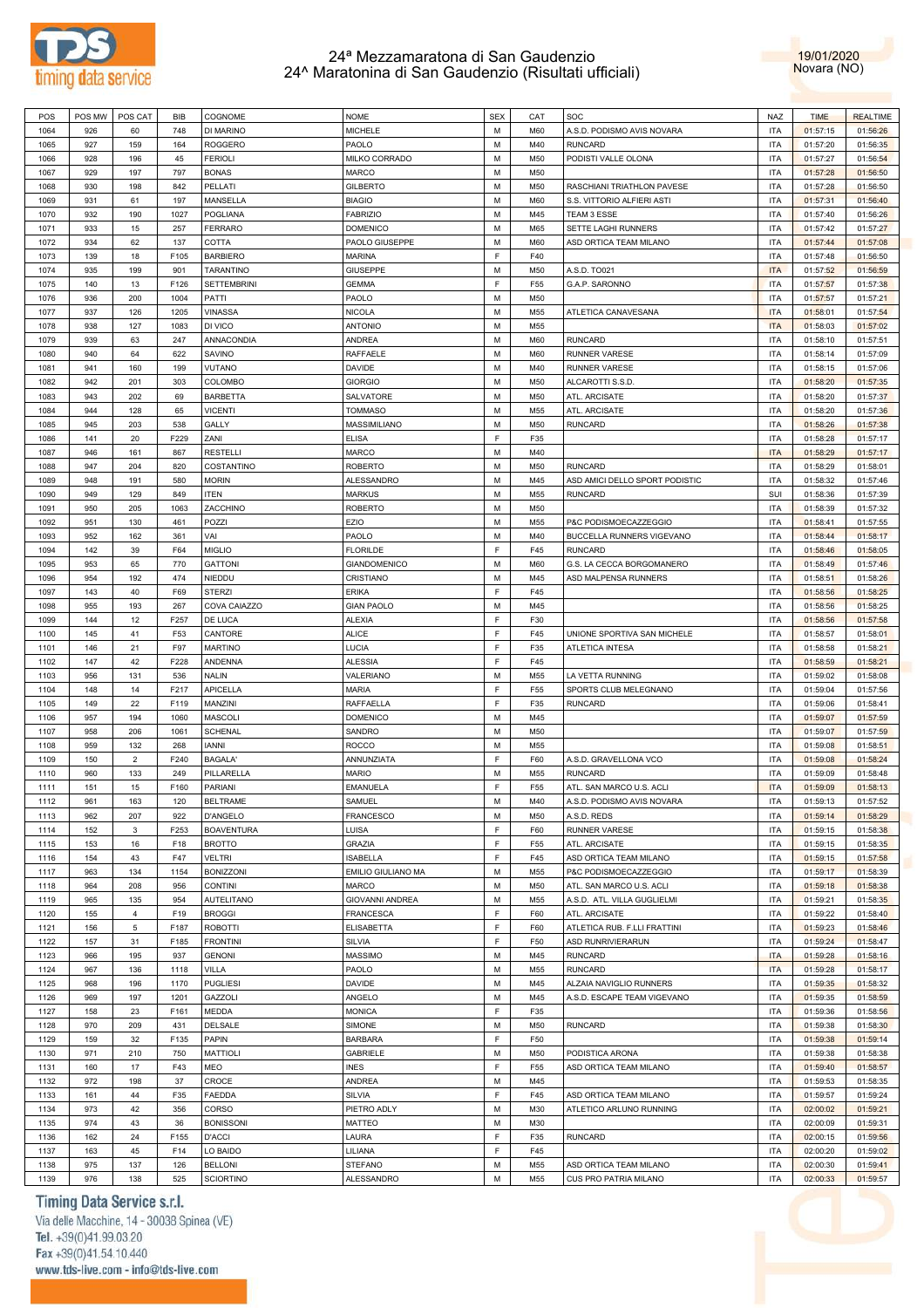



| POS  | POS MW | POS CAT        | BIB  | COGNOME           | <b>NOME</b>         | <b>SEX</b> | CAT    | <b>SOC</b>                    | <b>NAZ</b> | <b>TIME</b> | <b>REALTIME</b> |
|------|--------|----------------|------|-------------------|---------------------|------------|--------|-------------------------------|------------|-------------|-----------------|
|      |        |                |      |                   |                     |            |        |                               |            |             |                 |
| 1140 | 164    | 19             | F224 | <b>GIANI</b>      | ANNA FRANCESCA      | E          | F40    |                               | <b>ITA</b> | 02:00:35    | 01:59:22        |
| 1141 | 165    | 18             | F159 | NICODEMO          | <b>MARIA</b>        | E          | F55    | ATL. SAN MARCO U.S. ACLI      | <b>ITA</b> | 02:00:35    | 01:59:39        |
| 1142 | 977    | 199            | 855  | SACKRULE          | <b>ALEXANDER</b>    | M          | M45    |                               | <b>ITA</b> | 02:00:36    | 01:59:25        |
|      |        |                |      |                   |                     |            |        |                               |            |             |                 |
| 1143 | 978    | 200            | 479  | SANDRI            | LUCA                | M          | M45    | VERDE PISELLO GROUP MILANO    | <b>ITA</b> | 02:00:42    | 01:59:40        |
| 1144 | 979    | 211            | 1149 | <b>BAGNOLO</b>    | MASSIMO             | M          | M50    | <b>URBAN RUNNERS</b>          | <b>ITA</b> | 02:00:49    | 01:59:56        |
| 1145 | 166    | 46             | F278 | MAZZANTI          | ALESSANDRA          | E          | F45    | <b>URBAN RUNNERS</b>          | <b>ITA</b> | 02:00:49    | 01:59:57        |
| 1146 | 980    | 164            | 477  | MAZZOLENI         | LUCA                | M          | M40    | VERDE PISELLO GROUP MILANO    | <b>ITA</b> | 02:01:01    | 01:59:59        |
|      |        |                |      |                   |                     |            |        |                               |            |             |                 |
| 1147 | 981    | 96             | 615  | <b>TIOZZO</b>     | ANDREA              | M          | M35    | A.S.D. ESCAPE TEAM VIGEVANO   | <b>ITA</b> | 02:01:04    | 01:59:40        |
| 1148 | 982    | 97             | 608  | POLINI            | <b>FABIO</b>        | M          | M35    | A.S.D. ESCAPE TEAM VIGEVANO   | <b>ITA</b> | 02:01:05    | 01:59:29        |
| 1149 | 167    | 25             | F198 | <b>BAIARDI</b>    | SARA                | E          | F35    |                               | <b>ITA</b> | 02:01:09    | 01:59:47        |
| 1150 | 983    | 66             | 408  | <b>BORGHI</b>     | LUIGI               | M          | M60    | <b>RUNCARD</b>                | <b>ITA</b> | 02:01:21    | 02:00:21        |
|      |        |                |      |                   |                     |            |        |                               |            |             |                 |
| 1151 | 168    | 47             | F50  | PARISE            | ELISABETTA          | E          | F45    | AMICI DEL MOMBARONE           | <b>ITA</b> | 02:01:22    | 02:00:42        |
| 1152 | 169    | 19             | F262 | ORLANDO           | <b>FLAVIA</b>       | E          | F55    | 9,92 RUNNING ASD              | <b>ITA</b> | 02:01:26    | 02:00:53        |
| 1153 | 984    | 201            | 169  | <b>BREDO</b>      | ANDREA              | M          | M45    |                               | <b>ITA</b> | 02:01:34    | 02:00:26        |
| 1154 | 170    | 20             | F70  | MILANI            | MARIA GABRIELLA     | F          | F55    | AMATORI ATL. CASORATE S.      | <b>ITA</b> | 02:01:44    | 02:01:05        |
|      |        |                |      |                   |                     |            |        |                               |            |             |                 |
| 1155 | 171    | 48             | F68  | MANNI             | <b>ELENA</b>        | E          | F45    |                               | <b>ITA</b> | 02:01:49    | 02:00:57        |
| 1156 | 985    | 139            | 287  | PAGANIN           | ANGELO              | M          | M55    | G.P. AVIS PAVIA               | <b>ITA</b> | 02:01:52    | 02:00:59        |
| 1157 | 986    | 67             | 330  | <b>MARCOLLI</b>   | <b>MASSIMO</b>      | M          | M60    | <b>RUNNER VARESE</b>          | <b>ITA</b> | 02:01:55    | 02:00:36        |
| 1158 | 987    | 212            | 865  | PASQUINI          | LORENZO             | M          | M50    | RUNNERS VALBOSSA-AZZATE       | <b>ITA</b> | 02:01:55    | 02:00:43        |
|      |        |                |      |                   |                     |            |        |                               |            |             |                 |
| 1159 | 988    | 165            | 74   | <b>IMMOBILE</b>   | <b>MICHELE</b>      | M          | M40    | <b>ATHLON RUNNERS</b>         | <b>ITA</b> | 02:01:57    | 02:01:14        |
| 1160 | 172    | 20             | F207 | CANNISTRÀ         | <b>VICTORIA</b>     | E          | F40    | <b>RUNCARD</b>                | <b>ITA</b> | 02:01:58    | 02:01:16        |
| 1161 | 173    | 21             | F20  | <b>INVERNIZZI</b> | SARA                | F          | F40    | ATL. ARCISATE                 | <b>ITA</b> | 02:01:59    | 02:01:11        |
| 1162 | 174    | 33             | F85  | SPERA             | SANDRA              | F          | F50    | <b>RUNNER VARESE</b>          | <b>ITA</b> | 02:02:00    | 02:01:00        |
|      |        |                |      |                   |                     |            |        |                               |            |             |                 |
| 1163 | 175    | 26             | F77  | DE SILVESTRI      | <b>ELENA</b>        | E          | F35    | <b>RUNCARD</b>                | <b>ITA</b> | 02:02:06    | 02:01:53        |
| 1164 | 989    | 202            | 771  | <b>GROLLA</b>     | <b>MARIO</b>        | M          | M45    | <b>RUNCARD</b>                | <b>ITA</b> | 02:02:11    | 02:01:19        |
| 1165 | 990    | 68             | 496  | <b>BARCARIOL</b>  | ARNALDO             | M          | M60    | <b>RUNCARD</b>                | <b>ITA</b> | 02:02:21    | 02:01:41        |
|      |        |                |      |                   |                     |            |        |                               |            |             |                 |
| 1166 | 176    | 34             | F220 | <b>GAGLIARDI</b>  | <b>BARBARA</b>      | E          | F50    | VARESE TRIATHLON S.B.R.       | <b>ITA</b> | 02:02:21    | 02:01:53        |
| 1167 | 991    | 213            | 1190 | GALLERA           | <b>GIULIO</b>       | M          | M50    | ATL. STRAMILANO               | <b>ITA</b> | 02:02:22    | 02:01:42        |
| 1168 | 992    | 16             | 305  | <b>GALBIER</b>    | <b>ROBERTO</b>      | М          | M65    |                               | <b>ITA</b> | 02:02:23    | 02:02:21        |
| 1169 | 177    | 35             | F244 | <b>RICHIARDI</b>  | CLAUDIA             | E          | F50    | A.S.D. EQUILIBRA RUNNING TEAM | <b>ITA</b> | 02:02:23    | 02:01:21        |
|      |        |                |      |                   |                     |            |        |                               |            |             |                 |
| 1170 | 178    | 36             | F21  | <b>AVOLIO</b>     | ANNA                | E          | F50    | ATL. ARCISATE                 | <b>ITA</b> | 02:02:31    | 02:01:49        |
| 1171 | 993    | 203            | 1013 | <b>RAIMONDI</b>   | <b>MARCO</b>        | M          | M45    | G.A.P. SARONNO                | <b>ITA</b> | 02:02:32    | 02:02:12        |
| 1172 | 994    | 204            | 630  | <b>MUTINARI</b>   | <b>IGOR</b>         | M          | M45    |                               | <b>ITA</b> | 02:02:33    | 02:02:03        |
| 1173 | 995    | 214            | 75   | <b>ROSSI</b>      | <b>ANDREA</b>       | M          | M50    |                               | <b>ITA</b> | 02:02:33    | 02:01:49        |
|      |        |                |      |                   |                     |            |        | ATL. ARCISATE                 |            |             |                 |
| 1174 | 996    | 140            | 1011 | CHESSA            | CESARE              | M          | M55    | <b>RUNCARD</b>                | <b>ITA</b> | 02:02:33    | 02:01:44        |
| 1175 | 179    | 49             | F268 | LANTICINA         | MARINA              | E          | F45    | ASD TAPASCIONE RUNNING TEAM   | <b>ITA</b> | 02:02:37    | 02:01:33        |
| 1176 | 997    | 6              | 907  | <b>SERENO</b>     | MATTEO              | M          | $\sim$ | G.S. INTERFORZE TORINO        | <b>ITA</b> | 02:02:41    | 02:02:41        |
|      |        |                | 904  |                   |                     | M          |        |                               | <b>ITA</b> |             |                 |
| 1177 | 998    | 215            |      | CRITELLI          | SALVATORE           |            | M50    | G.S. INTERFORZE TORINO        |            | 02:02:41    | 02:02:41        |
| 1178 | 180    | 22             | F92  | <b>ARRIGONI</b>   | MARINELLA           | E          | F40    | BUCCELLA RUNNERS VIGEVANO     | <b>ITA</b> | 02:02:46    | 02:01:55        |
| 1179 | 999    | 14             | 1219 | <b>COMINETTI</b>  | <b>GIUSEPPE</b>     | M          | M70    | ATL. V.C.A. MILANO            | <b>ITA</b> | 02:02:46    | 02:02:11        |
| 1180 | 1000   | 216            | 342  | <b>NEGRO</b>      | CARLO               | M          | M50    |                               | <b>ITA</b> | 02:02:47    | 02:02:41        |
|      |        |                |      |                   |                     |            |        |                               |            |             |                 |
| 1181 | 1001   | 217            | 791  | <b>FANELLI</b>    | <b>FABIO</b>        | M          | M50    | <b>BASE RUNNING</b>           | <b>ITA</b> | 02:02:49    | 02:02:38        |
| 1182 | 1002   | 141            | 550  | <b>FONTANETO</b>  | ALESSANDRO          | M          | M55    | G.S. INTERFORZE TORINO        | <b>ITA</b> | 02:02:50    | 02:02:36        |
| 1183 | 181    | 10             | F211 | <b>FIZZOTTI</b>   | <b>ILARIA</b>       | E          | F18    | ASD ATLETICA TRECATE          | <b>ITA</b> | 02:02:56    | 02:02:18        |
| 1184 | 1003   | 205            | 290  | <b>MININNI</b>    | <b>FRANCESCO</b>    | M          | M45    | CORRERE OLTRE ASD             | <b>ITA</b> | 02:03:00    | 02:01:55        |
|      |        |                |      |                   |                     |            |        |                               |            |             |                 |
| 1185 | 1004   | 17             | 306  | ABBATE            | RAFFAELE            | M          | M65    | PODISTICA ARONA               | <b>ITA</b> | 02:03:09    | 02:02:24        |
| 1186 | 182    | 23             | F150 | <b>GIRONDINI</b>  | SABRINA             | E          | F40    | A.S.D. ESCAPE TEAM VIGEVANO   | <b>ITA</b> | 02:03:10    | 02:01:48        |
| 1187 | 183    | 50             | F245 | AMATORE           | VENERE              | F          | F45    | <b>RUNCARD</b>                | <b>ITA</b> | 02:03:12    | 02:02:11        |
| 1188 | 1005   | 218            | 1018 | <b>SCHWARTZ</b>   | GIANCARLO           | M          | M50    | G.A.M. WHIRLPOOL              | <b>ITA</b> | 02:03:21    | 02:02:18        |
|      |        |                |      |                   |                     |            |        |                               |            |             |                 |
| 1189 | 184    | 37             | F258 | <b>FRESCHI</b>    | CINZIA              | F.         | F50    | <b>RUNCARD</b>                | <b>ITA</b> | 02:03:25    | 02:02:21        |
| 1190 | 1006   | 206            | 209  | <b>VARVERI</b>    | <b>ROBERTO</b>      | M          | M45    | TRAIL-RUNNING                 | <b>ITA</b> | 02:03:42    | 02:02:51        |
| 1191 | 1007   | 166            | 1095 | <b>BRUNO</b>      | <b>GIUSEPPE</b>     | M          | M40    | GARDA RUNNING A.S.D.          | <b>ITA</b> | 02:03:43    | 02:02:32        |
| 1192 | 1008   | 18             | 363  | <b>BOZZOLAN</b>   | <b>GIUSEPPE</b>     | M          | M65    | BUCCELLA RUNNERS VIGEVANO     | <b>ITA</b> | 02:03:57    | 02:03:05        |
|      |        |                |      |                   |                     |            |        | <b>RUNCARD</b>                |            |             |                 |
| 1193 | 185    | 24             | F100 | CHECCHINATO       | PAOLA               | F          | F40    |                               | <b>ITA</b> | 02:04:03    | 02:03:26        |
| 1194 | 186    | 21             | F174 | CISCATO           | CARLA               | F          | F55    | NOVARA CHE CORRE              | <b>ITA</b> | 02:04:09    | 02:03:17        |
| 1195 | 1009   | 219            | 299  | <b>MANCIN</b>     | <b>GABRIELE</b>     | M          | M50    |                               | <b>ITA</b> | 02:04:16    | 02:02:59        |
| 1196 | 1010   | 98             | 1106 | <b>RIVA</b>       | <b>ENRICO</b>       | M          | M35    | ATLETICA CRAL BANCO POPOLARE  | <b>ITA</b> | 02:04:38    | 02:04:24        |
|      |        |                |      |                   |                     |            |        |                               |            |             |                 |
| 1197 | 1011   | 99             | 1167 | <b>FERRARIS</b>   | MARCO               | M          | M35    | <b>G.P. TRINESE</b>           | <b>ITA</b> | 02:04:39    | 02:04:24        |
| 1198 | 187    | 13             | F286 | <b>ALANO</b>      | <b>GIULIA MARIA</b> | F          | F30    |                               | <b>ITA</b> | 02:04:39    | 02:04:24        |
| 1199 | 1012   | 69             | 125  | <b>BARCELLESI</b> | <b>DESIDERIO</b>    | M          | M60    | ASD ORTICA TEAM MILANO        | <b>ITA</b> | 02:04:39    | 02:04:02        |
| 1200 | 188    | 14             | F293 | MINUTIELLO        | CHIARA              | F          | F30    |                               | <b>ITA</b> | 02:04:41    | 02:03:14        |
|      |        |                |      |                   |                     |            |        |                               |            |             |                 |
| 1201 | 1013   | 70             | 625  | MAZZOLENI         | <b>FILIPPO</b>      | M          | M60    | ATL. PRESEZZO                 | <b>ITA</b> | 02:04:45    | 02:03:57        |
| 1202 | 189    | 51             | F125 | CASTELLETTI       | ARIANNA             | E          | F45    | G.S. LA CECCA BORGOMANERO     | <b>ITA</b> | 02:04:53    | 02:03:57        |
| 1203 | 190    | 22             | F252 | <b>BIANCHI</b>    | ELISA MARIA         | E          | F55    | ASD TAPASCIONE RUNNING TEAM   | <b>ITA</b> | 02:04:54    | 02:03:49        |
| 1204 | 1014   | 142            | 208  | SIEPI             | CARLO               | M          | M55    | <b>RUNCARD</b>                | <b>ITA</b> | 02:04:59    | 02:04:04        |
|      |        |                |      |                   |                     |            |        |                               |            |             |                 |
| 1205 | 1015   | 143            | 943  | <b>BINAGHI</b>    | <b>ROBERTO</b>      | M          | M55    | ROAD RUNNERS CLUB MILANO      | <b>ITA</b> | 02:05:00    | 02:04:08        |
| 1206 | 1016   | 100            | 22   | <b>BELLAN</b>     | <b>FABIO</b>        | M          | M35    |                               | <b>ITA</b> | 02:05:05    | 02:03:47        |
| 1207 | 191    | 15             | F236 | CASALINI          | <b>VERONICA</b>     | F          | F30    |                               | <b>ITA</b> | 02:05:06    | 02:03:44        |
| 1208 | 192    | 38             | F132 | MARIANI           | ANNAMARIA           | F          | F50    | AMATORI LECCO                 | <b>ITA</b> | 02:05:11    | 02:04:28        |
|      |        |                |      |                   |                     |            |        |                               |            |             |                 |
| 1209 | 193    | 39             | F288 | COLOMBO PIROLA    | <b>ROBERTA</b>      | E          | F50    |                               | <b>ITA</b> | 02:05:23    | 02:04:05        |
| 1210 | 1017   | 220            | 100  | <b>TORRE</b>      | <b>GIAN CARLO</b>   | M          | M50    |                               | <b>ITA</b> | 02:05:24    | 02:04:23        |
| 1211 | 1018   | 221            | 1200 | GAETA             | <b>ANTONIO</b>      | M          | M50    | PODISTICA ARONA               | <b>ITA</b> | 02:05:39    | 02:04:41        |
| 1212 | 194    | 23             | F247 | <b>GEMELLI</b>    | PAOLA               | E          | F55    |                               | <b>ITA</b> | 02:05:40    | 02:04:23        |
|      |        |                |      |                   |                     |            |        |                               |            |             |                 |
| 1213 | 1019   | 44             | 1141 | PETRACCA          | EMANUELE            | М          | M30    |                               | <b>ITA</b> | 02:05:58    | 02:04:40        |
| 1214 | 195    | 24             | F39  | <b>GABBIANI</b>   | PATRIZIA            | F          | F55    | ASD ORTICA TEAM MILANO        | <b>ITA</b> | 02:06:09    | 02:04:50        |
| 1215 | 1020   | $\overline{2}$ | 981  | <b>MORANDI</b>    | DANTE               | M          | $M75+$ | ATL. VERBANO                  | <b>ITA</b> | 02:06:14    | 02:05:33        |
|      |        |                |      |                   |                     |            |        |                               |            |             |                 |

## Timing Data Service s.r.l.

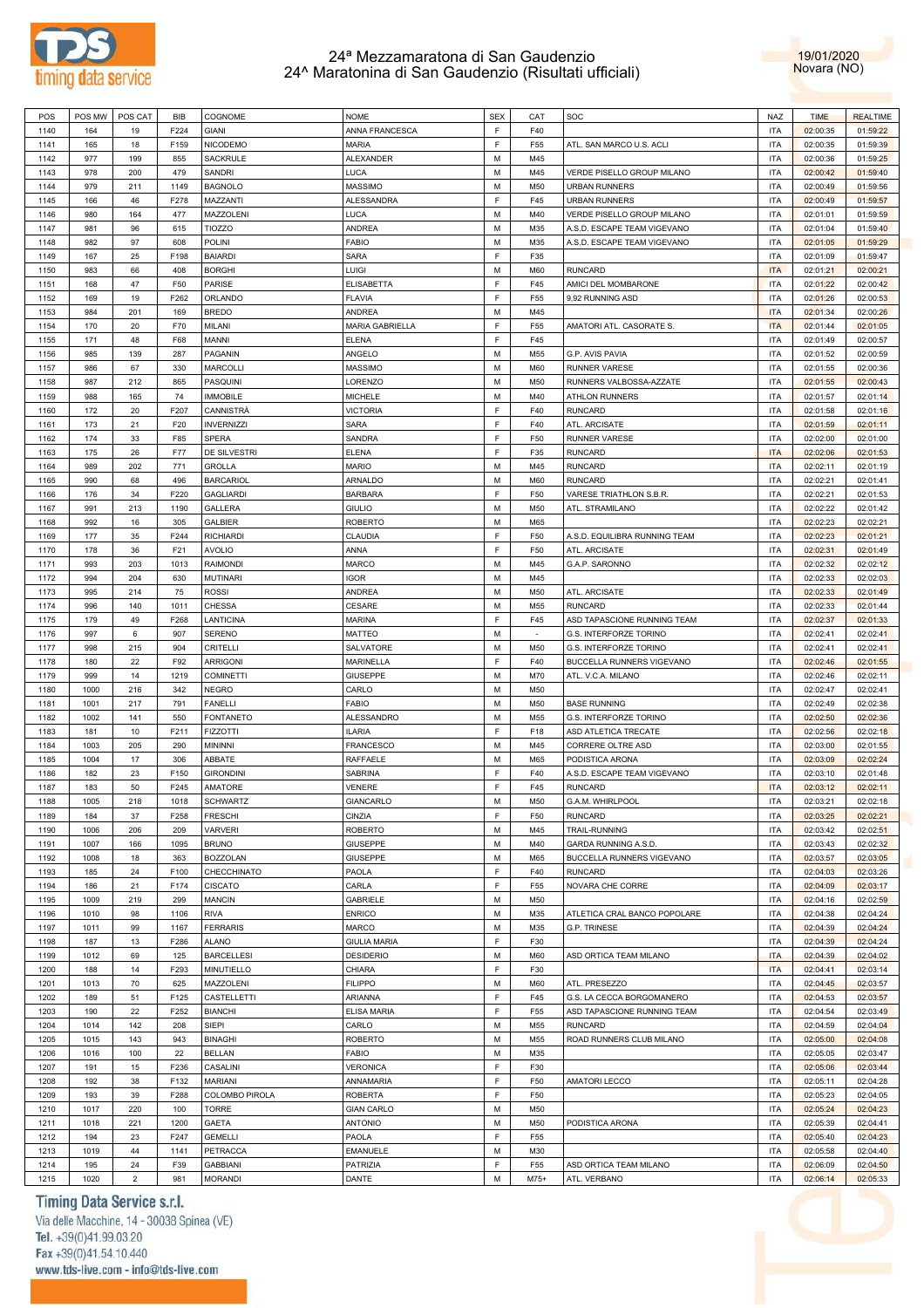



| POS  | POS MW | POS CAT        | <b>BIB</b> | COGNOME              | <b>NOME</b>           | <b>SEX</b> | CAT    | SOC                            | NAZ        | <b>TIME</b> | <b>REALTIME</b> |
|------|--------|----------------|------------|----------------------|-----------------------|------------|--------|--------------------------------|------------|-------------|-----------------|
| 1216 | 196    | 27             | F102       | <b>GAGIOLI</b>       | <b>ELISA</b>          | F          | F35    |                                | <b>ITA</b> | 02:06:21    | 02:05:23        |
| 1217 | 1021   | 167            | 1110       | <b>FIORAVANTI</b>    | <b>MIRKO</b>          | М          | M40    | TRAILRUNNERS FINALE LIGURE ASD | <b>ITA</b> | 02:06:23    | 02:05:35        |
| 1218 | 197    | 52             | F164       | <b>SEBASTIAN</b>     | GIULIANA RACELLA F    | F          | F45    | 9,92 RUNNING ASD               | <b>USA</b> | 02:06:26    | 02:05:19        |
| 1219 | 1022   | 144            | 1049       | <b>DOSSI</b>         | <b>GIORGIO</b>        | М          | M55    | 9,92 RUNNING ASD               | <b>ITA</b> | 02:06:28    | 02:05:54        |
|      |        |                |            |                      |                       | F          |        |                                |            |             |                 |
| 1220 | 198    | 53             | F225       | CONTU                | <b>ROSSELLA</b>       |            | F45    | 9,92 RUNNING ASD               | <b>ITA</b> | 02:06:28    | 02:06:10        |
| 1221 | 199    | 54             | F230       | SALOMONE             | <b>GRETA</b>          | F          | F45    | <b>URBAN RUNNERS</b>           | <b>ITA</b> | 02:06:31    | 02:05:22        |
| 1222 | 200    | 6              | F154       | TIEGHI               | CHIARA ANGELA         | F          | F60    | <b>RUNNER VARESE</b>           | <b>ITA</b> | 02:06:37    | 02:05:34        |
| 1223 | 1023   | 207            | 458        | SASSONE              | <b>GIAN LUCA</b>      | M          | M45    | G.P.D. BORGOVERCELLI           | <b>ITA</b> | 02:06:47    | 02:05:39        |
| 1224 | 1024   | 208            | 644        | LANDONI              | CRISTIAN              | M          | M45    | NOVARA CHE CORRE               | <b>ITA</b> | 02:06:49    | 02:05:36        |
| 1225 | 201    | 55             | F173       | <b>FERRARIO</b>      | <b>GIULIANA</b>       | E          | F45    | NOVARA CHE CORRE               | <b>ITA</b> | 02:06:50    | 02:05:44        |
| 1226 | 1025   | 222            | 661        | <b>MEDICI</b>        | PAOLO                 | M          | M50    | NOVARA CHE CORRE               | <b>ITA</b> | 02:06:50    | 02:05:44        |
| 1227 | 1026   | 101            | 1191       | MELARA               | <b>DIEGO</b>          | M          | M35    |                                | <b>ITA</b> | 02:06:58    | 02:05:32        |
| 1228 | 1027   | 19             | 116        | <b>SGUAITAMATTI</b>  | <b>BRUNO</b>          | M          | M65    | <b>RUNCARD</b>                 | <b>ITA</b> | 02:06:59    | 02:06:28        |
|      |        |                |            |                      |                       | F          |        | A.S.D. ESCAPE TEAM VIGEVANO    | <b>ITA</b> | 02:07:02    |                 |
| 1229 | 202    | 28             | F72        | <b>FERRARI</b>       | SIMONA                |            | F35    |                                |            |             | 02:06:09        |
| 1230 | 203    | 25             | F291       | PAONE                | ELISABETTA            | F          | F40    |                                | <b>ITA</b> | 02:07:04    | 02:05:54        |
| 1231 | 204    | 40             | F282       | MANZI                | <b>MARGHERITA</b>     | F          | F50    | <b>URBAN RUNNERS</b>           | <b>ITA</b> | 02:07:09    | 02:06:00        |
| 1232 | 1028   | 71             | 147        | MARSEGLIA            | <b>FAUSTO</b>         | М          | M60    | ASD ORTICA TEAM MILANO         | <b>ITA</b> | 02:07:09    | 02:06:39        |
| 1233 | 205    | 56             | F279       | DEMANGE              | LYSIANE               | F          | F45    | <b>URBAN RUNNERS</b>           | <b>ITA</b> | 02:07:10    | 02:06:00        |
| 1234 | 206    | 41             | F118       | <b>DELLA RAGIONE</b> | DANIELA               | F          | F50    | <b>URBAN RUNNERS</b>           | <b>ITA</b> | 02:07:10    | 02:05:54        |
| 1235 | 1029   | 145            | 751        | <b>BOSSETTI</b>      | PAOLO                 | M          | M55    | <b>RUNCARD</b>                 | <b>ITA</b> | 02:07:11    | 02:07:11        |
| 1236 | 1030   | 102            | 544        | SANTORO              | <b>FABIO</b>          | M          | M35    | NRDC-ITA RUNNING CLUB          | <b>ITA</b> | 02:07:14    | 02:06:22        |
| 1237 | 1031   | 72             | 24         | <b>BASILE</b>        | <b>ANTONIO</b>        | M          | M60    | NRDC-ITA RUNNING CLUB          | <b>ITA</b> | 02:07:14    | 02:06:23        |
| 1238 | 1032   | 146            | 27         | <b>GUENZI</b>        | <b>DOMENICO</b>       | М          | M55    | <b>RUNNER VARESE</b>           | <b>ITA</b> | 02:07:24    | 02:06:27        |
|      |        |                |            |                      |                       | E          |        |                                |            |             |                 |
| 1239 | 207    | 29             | F137       | <b>BORDIGA</b>       | <b>MARINA</b>         |            | F35    |                                | <b>ITA</b> | 02:07:24    | 02:06:46        |
| 1240 | 208    | 26             | F93        | LINSALATA            | CLAUDIA               | F          | F40    | BUCCELLA RUNNERS VIGEVANO      | <b>ITA</b> | 02:07:39    | 02:06:46        |
| 1241 | 1033   | 103            | 595        | CAMANA               | DANIELE               | M          | M35    | A.S.D. ESCAPE TEAM VIGEVANO    | <b>ITA</b> | 02:07:50    | 02:06:25        |
| 1242 | 1034   | 104            | 1161       | DE PAOLA             | <b>EMILIO</b>         | М          | M35    |                                | <b>ITA</b> | 02:08:00    | 02:06:55        |
| 1243 | 1035   | 147            | 454        | PIETRINI             | PAOLO                 | М          | M55    | MARATOLANDIA                   | <b>ITA</b> | 02:08:02    | 02:07:01        |
| 1244 | 1036   | 223            | 668        | <b>PERUGINI</b>      | PAOLO                 | М          | M50    | NOVARA CHE CORRE               | <b>ITA</b> | 02:08:04    | 02:07:04        |
| 1245 | 1037   | 20             | 634        | CANTOIA              | <b>GIAN PAOLO</b>     | М          | M65    | G.S. LA CECCA BORGOMANERO      | <b>ITA</b> | 02:08:10    | 02:07:29        |
| 1246 | 1038   | 148            | 349        | <b>RANGHETTI</b>     | ANDREA                | М          | M55    | ASD TEAM POLIZIA MILANO        | <b>ITA</b> | 02:08:11    | 02:06:58        |
| 1247 | 209    | 57             | F134       | <b>POLLINA</b>       | <b>ROSANNA</b>        | F          | F45    |                                | <b>ITA</b> | 02:08:12    | 02:07:13        |
|      |        |                |            |                      |                       |            |        |                                |            |             |                 |
| 1248 | 1039   | 73             | 320        | CANTONI              | <b>ROBERTO</b>        | М          | M60    | <b>RUNNER VARESE</b>           | <b>ITA</b> | 02:08:14    | 02:07:08        |
| 1249 | 1040   | 209            | 1047       | CARDILLO             | <b>ANTONIO</b>        | M          | M45    | <b>RUNNERS DESIO</b>           | <b>ITA</b> | 02:08:29    | 02:07:32        |
| 1250 | 210    | 42             | F25        | VERZANINI            | <b>GIUSEPPINA</b>     | E          | F50    | UNIONE SPORTIVA SAN MICHELE    | <b>ITA</b> | 02:08:32    | 02:07:38        |
| 1251 | 1041   | 15             | 915        | <b>ORLANDINI</b>     | LUIGI                 | M          | M70    | RUNNERS BERGAMO                | <b>ITA</b> | 02:08:35    | 02:08:10        |
| 1252 | 1042   | 224            | 472        | <b>BIANCHI</b>       | PIERLUIGI             | M          | M50    | ASD GP GARLASCHESE             | <b>ITA</b> | 02:08:41    | 02:07:31        |
| 1253 | 211    | 30             | F133       | LONGO                | <b>SIMONA</b>         | F          | F35    | ASD GP GARLASCHESE             | <b>ITA</b> | 02:08:41    | 02:07:31        |
| 1254 | 1043   | 3              | 1199       | <b>BALZARINI</b>     | <b>ANDREA</b>         | M          | M75+   | PODISTICA ARONA                | <b>ITA</b> | 02:08:45    | 02:07:53        |
| 1255 | 212    | 58             | F49        | SPINONI              | <b>VERONICA</b>       | F          | F45    |                                | <b>ITA</b> | 02:08:49    | 02:08:19        |
| 1256 | 213    | 59             | F149       | <b>ORIGGI</b>        | <b>BARBARA</b>        | F          | F45    |                                | <b>ITA</b> | 02:08:51    | 02:08:21        |
| 1257 | 1044   | 210            | 376        | MAINELLA             | LEONARDO              | М          | M45    |                                | <b>ITA</b> | 02:08:56    | 02:08:24        |
|      |        |                |            |                      |                       | F          |        |                                |            |             |                 |
| 1258 | 214    | 27             | F176       | <b>AMADIO</b>        | CHIARA                |            | F40    | NOVARA CHE CORRE               | <b>ITA</b> | 02:09:17    | 02:08:13        |
| 1259 | 1045   | 105            | 215        | OZZELLA              | <b>GIOVANNI</b>       | M          | M35    |                                | <b>ITA</b> | 02:09:22    | 02:08:21        |
| 1260 | 215    | 60             | F189       | <b>BELCARO</b>       | <b>GRAZIELLA</b>      | E          | F45    | 9,92 RUNNING ASD               | <b>ITA</b> | 02:09:54    | 02:09:07        |
| 1261 | 216    | 61             | F38        | <b>FUMAGALLI</b>     | <b>LAURA SILVIA</b>   | F          | F45    | ASD ORTICA TEAM MILANO         | <b>ITA</b> | 02:10:06    | 02:08:47        |
| 1262 | 1046   | 225            | 590        | <b>DELMONTE</b>      | PIERLUIGI             | М          | M50    |                                | <b>ITA</b> | 02:10:10    | 02:09:41        |
| 1263 | 217    | 28             | F106       | COLOMBO              | PAOLA                 | F          | F40    |                                | <b>ITA</b> | 02:10:13    | 02:08:54        |
| 1264 | 1047   | 226            | 1115       | LANTIERI             | <b>ENRICO</b>         | M          | M50    |                                | <b>ITA</b> | 02:10:40    | 02:09:29        |
| 1265 | 218    | 43             | F269       | <b>BELLAFIORE</b>    | <b>STEFANIA</b>       | F          | F50    | G.S. ATLETICA RIVOLI A.S.D.    | <b>ITA</b> | 02:10:44    | 02:10:04        |
| 1266 | 1048   | 106            | 875        | <b>BELCASTRO</b>     | SALVATORE             | M          | M35    |                                | <b>ITA</b> | 02:10:53    | 02:09:34        |
|      |        |                |            |                      |                       | F          | F45    |                                |            |             |                 |
| 1267 | 219    | 62             | F60        | <b>ALBERTONE</b>     | <b>ALESSIA</b>        |            |        | A.S.D. OLIMPIA RUNNERS         | <b>ITA</b> | 02:10:56    | 02:10:07        |
| 1268 | 1049   | 149            | 518        | COSSU                | <b>GIACOMO</b>        | M          | M55    | <b>BASE RUNNING</b>            | <b>ITA</b> | 02:11:08    | 02:10:26        |
| 1269 | 220    | 25             | F216       | CARRERA              | MANUELA               | F          | F55    | <b>RUNCARD</b>                 | <b>ITA</b> | 02:11:24    | 02:10:08        |
| 1270 | 1050   | 211            | 722        | VALTOLINA            | DANIELE               | M          | M45    | 9,92 RUNNING ASD               | <b>ITA</b> | 02:11:31    | 02:10:57        |
| 1271 | 221    | 44             | F276       | <b>BERTENASCO</b>    | <b>BARBARA</b>        | F          | F50    | 9,92 RUNNING ASD               | <b>ITA</b> | 02:11:31    | 02:10:57        |
| 1272 | 222    | 29             | F83        | CUCCO                | ARMANDA               | F          | F40    | RUNNER VARESE                  | <b>ITA</b> | 02:11:32    | 02:10:57        |
| 1273 | 1051   | $\overline{4}$ | 233        | DI ROCCO             | <b>ADOLFO</b>         | M          | $M75+$ | S.S. LAZIO ATLETICA LEGGERA    | <b>ITA</b> | 02:11:38    | 02:11:28        |
| 1274 | 1052   | 150            | 178        | ZANELLA              | RENATO ATTILIO        | M          | M55    |                                | <b>ITA</b> | 02:11:45    | 02:11:05        |
| 1275 |        | 168            | 917        | MAGNANI              | DAVIDE                | M          | M40    | A.S.D. ESCAPE TEAM VIGEVANO    | <b>ITA</b> | 02:11:48    | 02:11:02        |
| 1276 |        |                |            |                      |                       |            |        |                                |            |             |                 |
|      | 1053   |                |            |                      |                       |            |        |                                |            |             |                 |
| 1277 | 223    | 63             | F242       | BARBE'               | PAOLA                 | F          | F45    | A.S.D. ESCAPE TEAM VIGEVANO    | <b>ITA</b> | 02:11:49    | 02:11:02        |
|      | 1054   | 151            | 143        | <b>GERRA</b>         | <b>FRANCESCO</b>      | M          | M55    | ASD ORTICA TEAM MILANO         | <b>ITA</b> | 02:11:59    | 02:10:44        |
| 1278 | 224    | 30             | F22        | <b>MITTINO</b>       | PATRIZIA              | F          | F40    | ASD ATLETICA TRECATE           | <b>ITA</b> | 02:12:02    | 02:11:08        |
| 1279 | 225    | 45             | F96        | <b>VITULO</b>        | <b>EMANUELA</b>       | E          | F50    | BUCCELLA RUNNERS VIGEVANO      | <b>ITA</b> | 02:12:06    | 02:11:14        |
| 1280 | 1055   | 152            | 204        | CHIAVELLI            | CLAUDIO               | M          | M55    | <b>RUNCARD</b>                 | <b>ITA</b> | 02:12:10    | 02:11:39        |
| 1281 | 226    | 46             | F28        | <b>MOIA</b>          | CARMEN                | F          | F50    | A.S.D. PODISMO AVIS NOVARA     | <b>ITA</b> | 02:12:12    | 02:11:17        |
| 1282 | 1056   | 227            | 1136       | <b>MARTEGANI</b>     | <b>OSCAR</b>          | M          | M50    | <b>RUNCARD</b>                 | <b>ITA</b> | 02:12:12    | 02:11:02        |
| 1283 | 1057   | 212            | 112        | ZIVERI               | PIETRO PAOLO          | M          | M45    | G.S. LA CECCA BORGOMANERO      | <b>ITA</b> | 02:12:16    | 02:10:57        |
|      |        |                |            |                      |                       |            |        |                                |            |             |                 |
| 1284 | 1058   | 74             | 138        | <b>ERCOLI</b>        | <b>TIZIANO FAUSTO</b> | M          | M60    | ASD ORTICA TEAM MILANO         | <b>ITA</b> | 02:12:24    | 02:11:07        |
| 1285 | 1059   | 21             | 148        | MAZZOCCHI            | MAURIZIO              | M          | M65    | ASD ORTICA TEAM MILANO         | <b>ITA</b> | 02:12:29    | 02:11:19        |
| 1286 | 227    | 26             | F62        | <b>PATRONCINI</b>    | <b>MONICA</b>         | F          | F55    | <b>INTERFORZE MODENA</b>       | <b>ITA</b> | 02:13:03    | 02:11:55        |
| 1287 | 228    | 47             | F108       | CARIDI               | <b>GILDA</b>          | F          | F50    | <b>INTERFORZE MODENA</b>       | <b>ITA</b> | 02:13:05    | 02:11:58        |
| 1288 | 229    | 31             | F232       | CAVANNA              | <b>STEFANIA</b>       | F          | F40    | G.P.D. BORGOVERCELLI           | <b>ITA</b> | 02:13:24    | 02:12:27        |
| 1289 | 230    | 16             | F203       | SIVIERO              | VALERIA               | E          | F30    |                                | <b>ITA</b> | 02:13:24    | 02:12:24        |
| 1290 | 1060   | 153            | 707        | <b>FULGARO</b>       | FERNANDO ANTONIO      | M          | M55    |                                | <b>ITA</b> | 02:13:43    | 02:13:33        |

### Timing Data Service s.r.l.